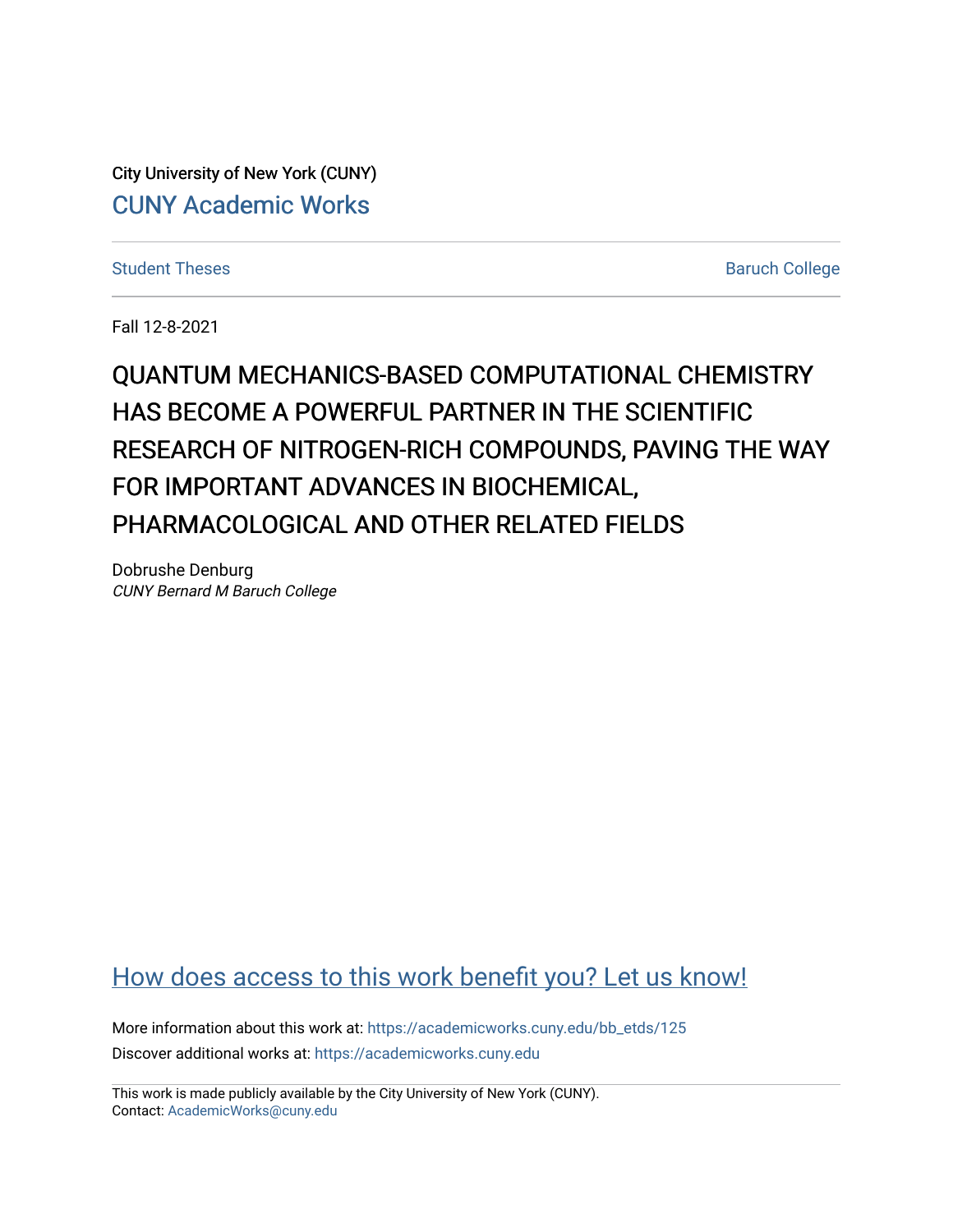# QUANTUM MECHANICS-BASED COMPUTATIONAL CHEMISTRY HAS BECOME A POWERFUL PARTNER IN THE SCIENTIFIC RESEARCH OF NITROGEN-RICH COMPOUNDS, PAVING THE WAY FOR IMPORTANT ADVANCES IN BIOCHEMICAL, PHARMACOLOGICAL AND OTHER RELATED FIELDS

Dobrushe Denburg

Date of Submission 12/06/2021

Dr. Edyta M. Greer

\_\_\_\_\_\_\_\_\_\_\_\_\_

Dr. Keith Ramig

\_\_\_\_\_\_\_\_\_\_\_\_\_

\_\_\_\_\_\_\_\_\_\_\_\_\_

Dr. Orrette Wauchope

Submitted to the Committee on Undergraduate Honors at Baruch College of the City University of New York in partial fulfillment of the requirements for the degree of Bachelor of Arts in Biology with Honors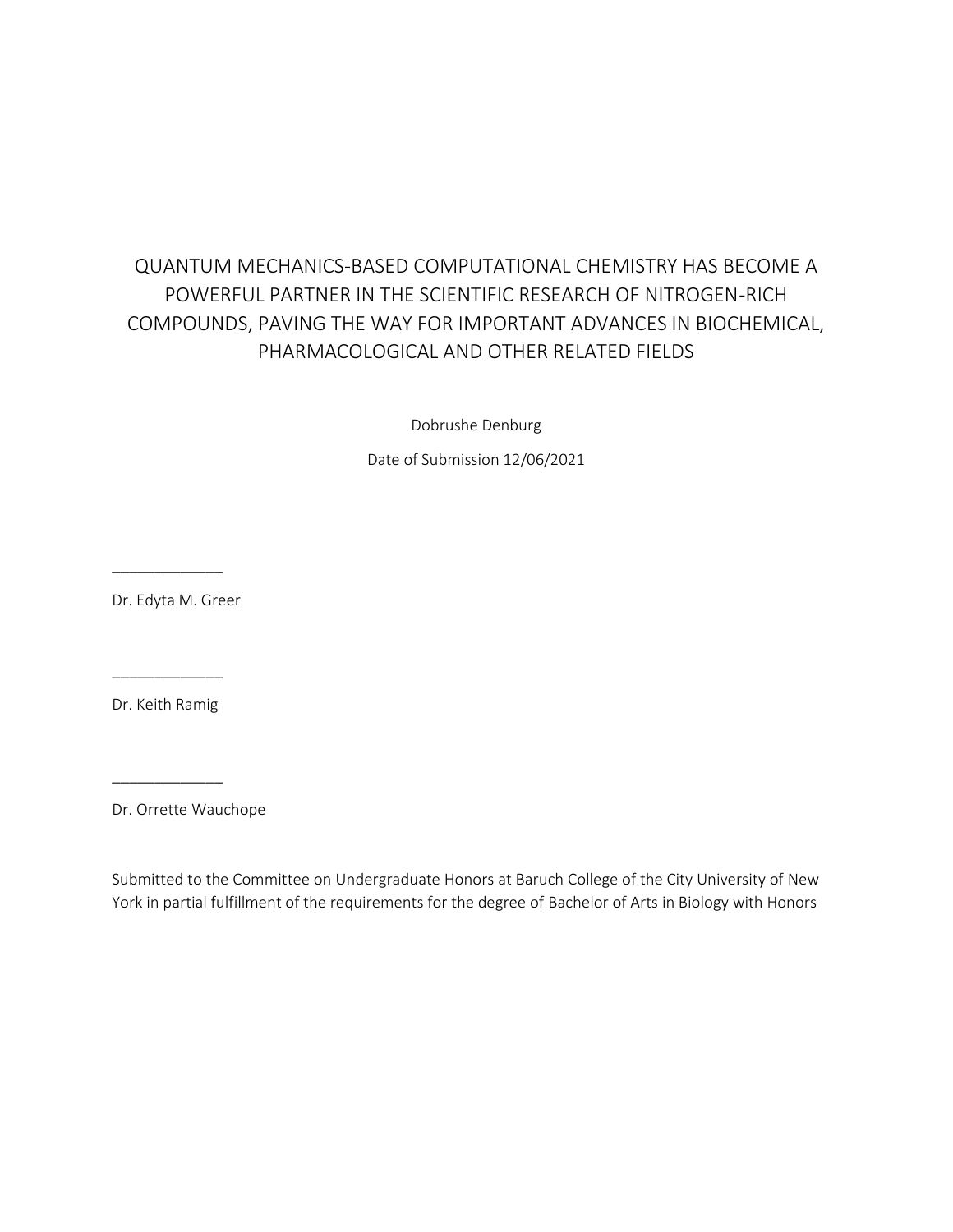#### ABSTRACT

#### *The Computational Chemistry of Nitrogen-Rich Compounds; Insight into Pioneering Research*

Nitrogen-rich functional groups have long been studied for their diversity; nitrogen can form single, double and triple bonds with itself, and will therefore exist in a very broad range of molecular arrangements. Polynitrogen compounds are highly energetic and electron rich, and many compounds display unique properties that allow participation in very specialized chemical reactions. However, perhaps most important is their ubiquity in biological systems, and throughout the past century and currently, their biological relevance is deeply and widely explored in biochemistry and biomedicine, from understanding their involvement in natural biological processes and complex biomolecules to the harnessing of their intrinsic properties for drug development and bioimaging.

Computational Chemistry constitutes a major area of scientific research, constantly developing since the mid 2Oth century, where the smallest components of atoms and molecules are studied through quantum mechanics, approximations and empirical data, providing energetic and geometric data to predict and elucidate their macro properties and behaviors.

Computational analysis introduces extensive applications in investigating compounds and reactions, including but not limited to; biomedical applications, including drug design and development; gaining an understanding of chemical properties where experiments fail; and predicting the interactions and reaction pathways between compounds – the feasibility and energetics of reactants, potential products and intermediates. Computational chemistry is an extremely versatile field, in that it can provide singular insight into the intricacies of an individual molecule yet extends to the behavior and arrangements of a crystal lattice, for example.

This thesis is an exploration of recent research devoted to the chemistry of azides, heterocycles, and other small nitrogen-containing molecules through quantum mechanics. Computational chemistry has emerged over the past decades as a fundamental partner in research and vital to its advancement. With selective studies, I will provide a window into the computational chemistry approach to researching these compounds; covering important heterocyclic reactions including click chemistry; the broader application of those reactions in biological systems – bioorthogonal chemistry –; the exploration and characterization of various intrinsic and fascinating properties of heterocycles; and finally, a comprehensive look at studies of complex biomolecules that feature heterocycles in their chemical makeup. The immense range of theoretical methods available to address countless aspects and characteristics of these compounds demonstrates the tremendous value in this evolving field.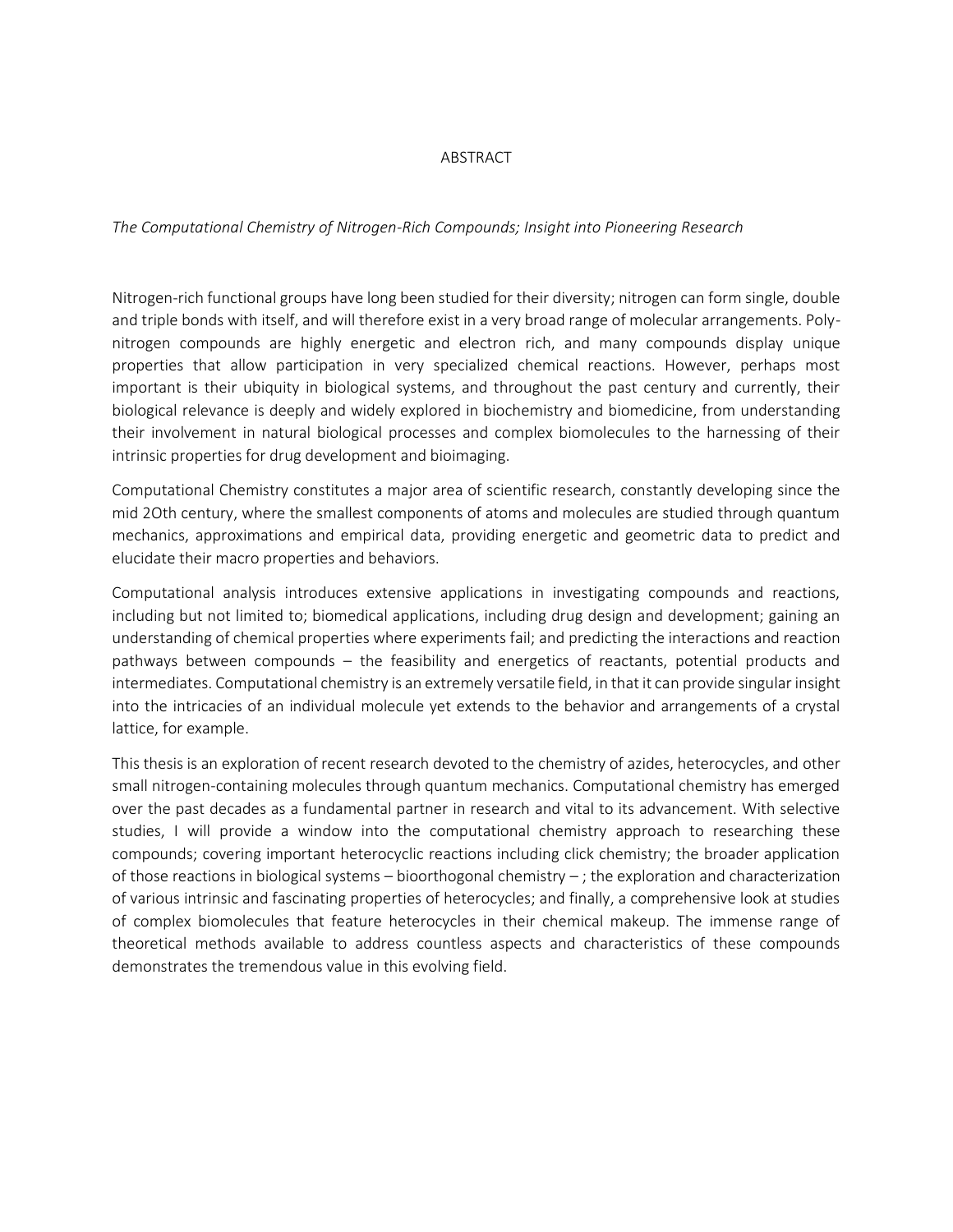#### *CONTENTS*

*1. INTRODUCTION*

*I RESEARCH METHODOLOGY*

*II INTRODUCTION TO POLY-NITROGEN COMPOUNDS*

*III INTRODUCTION TO COMPUTATIONAL CHEMISTRY*

*2. QUANTUM MECHANICS AND DENSITY FUNCTIONAL THEORY*

## *3. PERICYCLIC AND CYCLIZATION REACTIONS, CLICK CHEMISTRY AND OTHER SYNTHESIS REACTIONS*

*I Electron-Rich Triazoles as Ligands in Suzuki Miyaura Cross-Coupling Reactions*

*DFT Calculations Performed for Frontier Molecular Orbital (FMO) and Density of State (DOS) Analyses*

*II CuAAC Click Chemistry Reaction for the Synthesis of Triazoles with a New Stabilizing Ligand*

*DFT for Global Reactivity Indices and Parr Functions*

*III SPAAC – Strain Promoted Azide Alkyne Cycloaddition – A Bioorthogonal Click Chemistry Reaction for Triazole Formation*

*A DFT Study on Reactivity and Reaction Pathway with Molecular Electron Density Theory (MEDT), Global Reactivity Indices and Parr Functionals, Intrinsic Reaction Coordinates (IRC)* 

*IV SPAAC are Performed with Primary, Secondary and Tertiary Azides to Compare Effect on Reaction Rates and a Semi-Orthogonal Reaction is Designed*

*DFT Thermodynamic Calculations are used in the Bickelhaupt and Houk Activation Strain Model*

*V A Lactone is Successfully Utilized in 1,3-Dipolar Cycloadditions Yielding Stereospecific Triazole Derivatives*

*DFT Studies Reveal the Reaction Pathway and Explain the Stereoselectivity*

*VI Inverse Electron Demand Diels-Alder Reactions with Hydrogen Bond Donating Catalysts* 

*Gibbs Free Energy Profiles, FMO Analysis and Electrostatic Potential Maps Reveal the Nature of the Interactions and Mechanisms*

*VII A Uniquely Stable Electron-Deficient Azide Displays Good Reactivity with Electron-Rich Dipolarophiles in 1,3-Dipolar Cycloaddition Reactions*

*DFT Reveals a Concerted, Asynchronous Mechanism Energetically Favored due to a Low Lying LUMO*

*VIII A Screening Process is Established for the Design of Bioorthogonal and Mutually Orthogonal Cycloaddition Reactions Using DFT Computational Analysis with the Distortion/Interaction Model*

*IX Isomeric Triazines Exhibit Unique Profiles of Bioorthogonal Reactivity*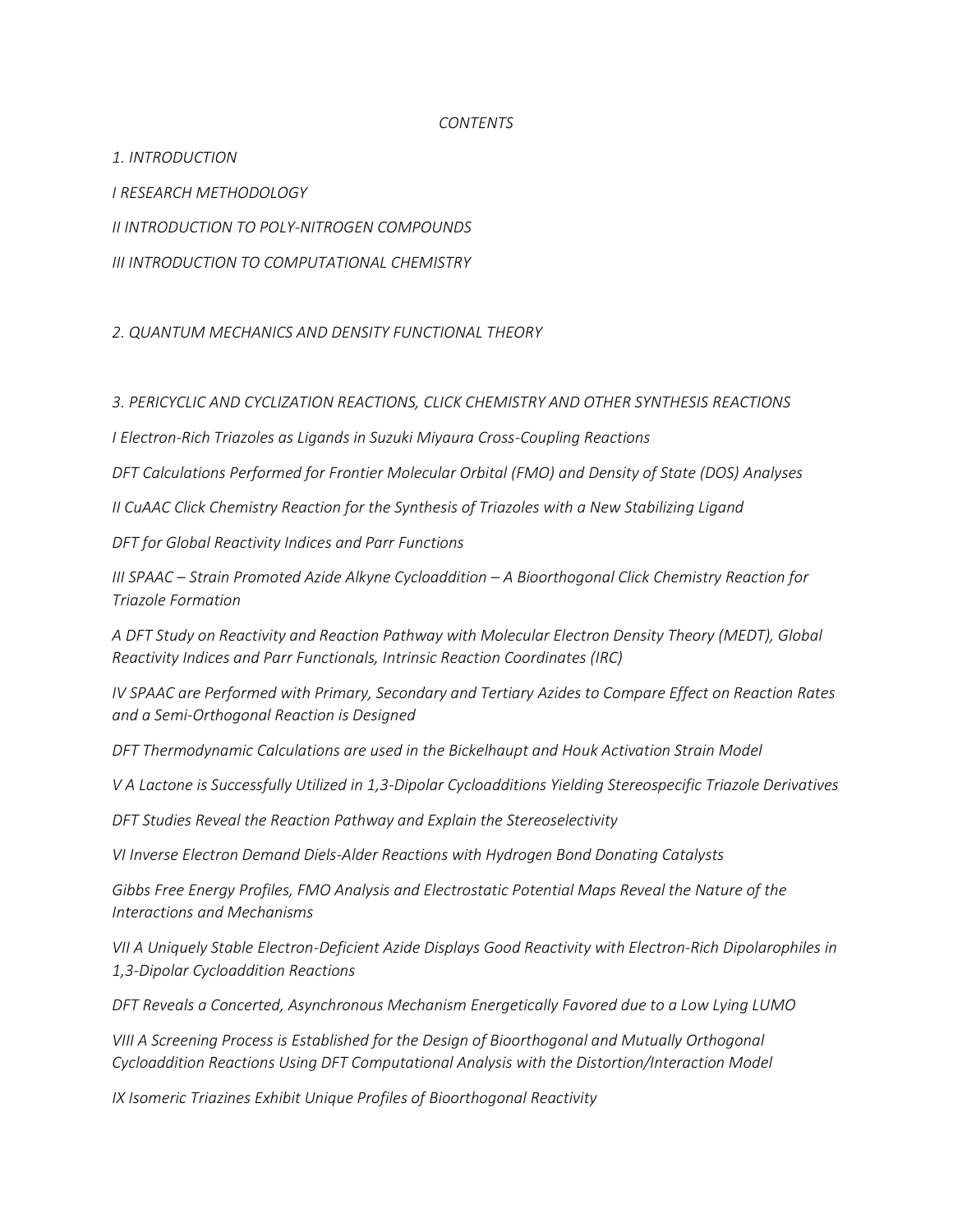*X The Equilibrium Ratio of Allylic Azide Rearrangement Isomers is Predicted through DFT*

*XI Discovering the Mechanism for the Diazonium Salt + Azide Ion Reaction Yielding Aryl Azides Using Radiolabeling*

*Potential Energy Surface (PES), IRC, Electrostatic Potential Maps along with Carr-Parrinello Molecular Dynamics Decode an Elusive Reaction Mechanism*

*XII The Design of an Azide-Migration Type Synthesis for Regioselective α-Azido Ketones* 

*The Reaction Mechanism and Pathway is Explored with DFT* 

## *4. AZO DYES*

*I Heterocyclic Azo Dyes with Nitrothiazole Groups are Synthesized and Display Exceptional Color* 

*Analysis includes TD-DFT – Time-Dependent DFT – for Electronic Absorption Spectra and DFT for Vibrational Spectra*

*II A Disperse Azo Dye with a Pyrazole Skeleton is Investigated Experimentally*

*A Complete DFT/TD-DFT Characterization with Tautomer, Conformational, Vibrational and UV-VIS Spectral Analysis and NMR*

## *5. BIOLOGICALLY RELEVANT AND BIOLOGICALLY ACTIVE COMPOUNDS*

*I A Crystallographic and Electronic Analysis of a Zn(II)-Azide Complex with a N,N,S-Tridentate Thiosemicarbazone Ligand*

*DFT Confirmed Structural Parameters and Explained the Intermolecular Interactions Stabilizing the Crystal Structure*

*II* Mono*- and* Bis*- Alkylated Lumazines are Synthesized as Potential Membrane-Bound Photosensitizers<sup>51</sup> Theoretical Studies with Molecular Orbital Theory and Mayr's Nucleophilic Index Provide Insight into Alkylation Patterns*

*III The Debated Mechanism of Hydrolysis of Hydrazones is Clarified Through DFT Thermodynamic Calculations and a pH–Based Stability Inversion of Triazinyl Hydrazones is Examined*

*IV* A Newly Identified Reciprocity Between Two Important Phenomena – Hydrogen Bonding and *Aromaticity – in Heterocycles*

*V Aromaticity-Modulated Hydrogen Bonding in Biologically Important Heterocycles*

*VI ESPT – Excited State Proton Transfer Discovered to Relieve Excited-State Reversal of Antiaromaticity and Aromaticity* 

*TD DFT Calculations for NCIS(1)zz and Energetics Calculated at S0, S<sup>1</sup> and T<sup>1</sup> States Demonstrate this Relationship*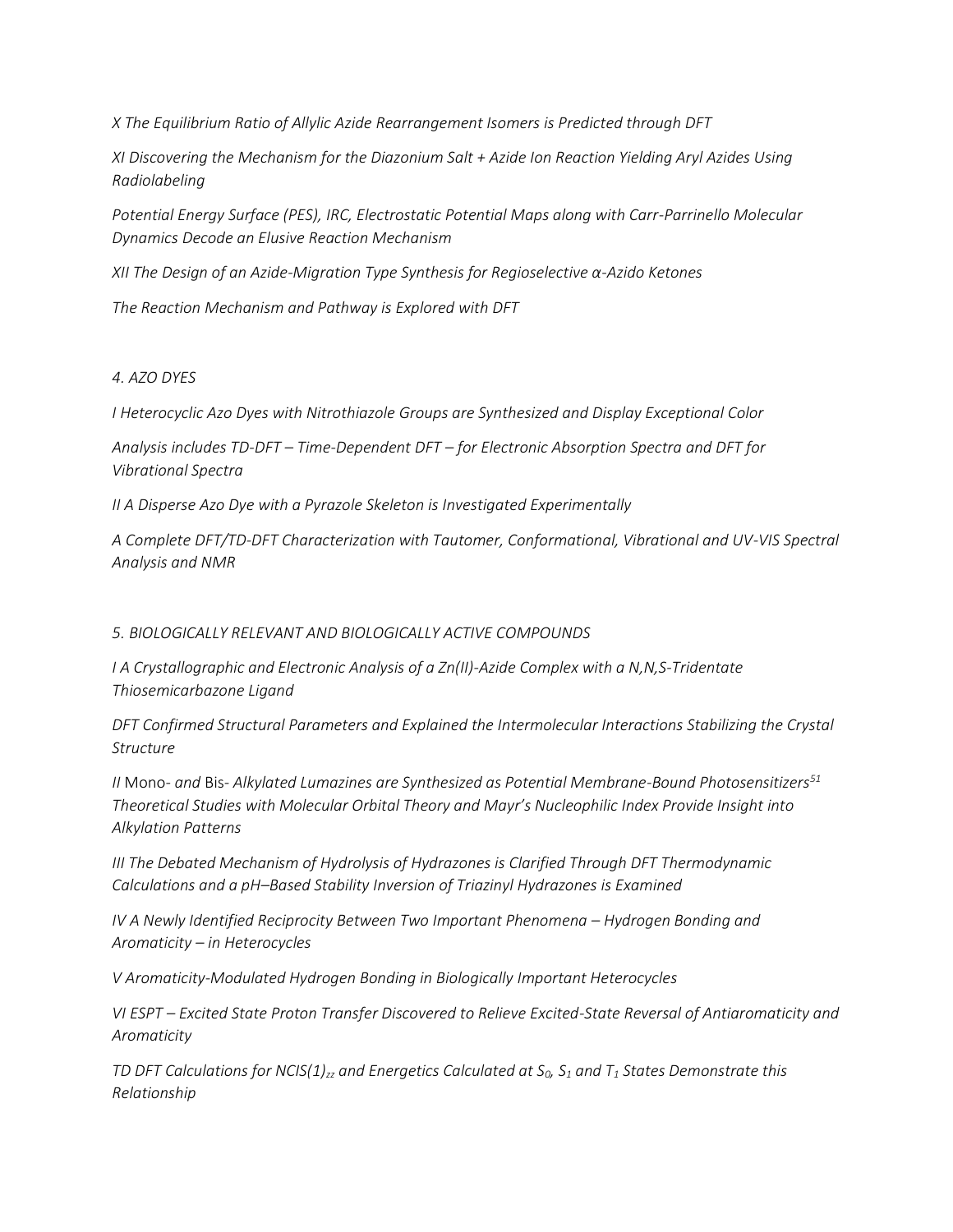*6. AN IN-DEPTH REVIEW OF SELECTED COMPUTATIONAL INVESTIGATIONS OF IMPORTANT AND COMPLEX BIOLOGICAL AND RELATED COMPOUNDS WITH NITROGEN-CONTAINING HETEROCYCLES* 

*I Adenine, and Purine from which it is Derived are Computationally Explored for Substituent Effect<sup>38</sup>*

*II Folic Acid Photodecomposition – DFT Investigates the Exact Nature of this Breakdown*

*III An Examination with DFT of the Breakdown of the Folic Acid under Hydrothermal Treatment<sup>40</sup>*

*IV Porphyrins – Fascinating Complex Molecules with a Uniquely Stable Core: An In-Depth Look at Meso-Substituted Zinc Porphyrins and the Origins of their Special Characteristics*

*V A Comprehensive Quantum Mechanical Investigation of the yet-*

*Inconclusive Mechanism of OH Radical Addition to Adenine – the Origins of Mutagenesis* 

*7. CONCLUSION*

*8. CITATIONS*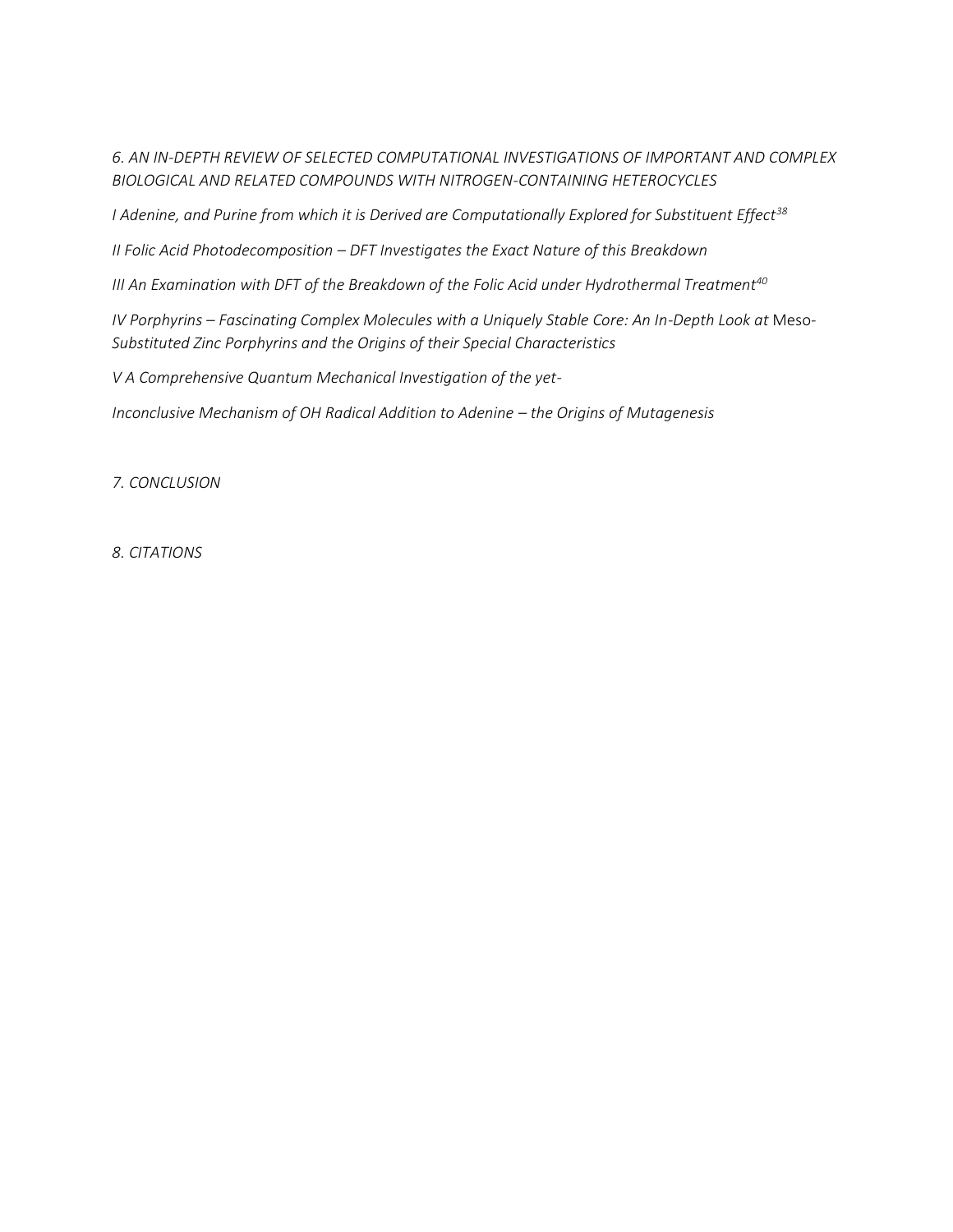#### *1. INTRODUCTION*

#### *I RESEARCH METHODOLOGY*

Research was done in the form of an extensive, general review of relevant literature from the past decade on computational investigations of nitrogen-rich species and their properties, syntheses and reactions. Families of nitrogen compounds were systematically researched for computational-based studies, and selected works considered highly appropriate for relevance and innovation and a clear representation of the computational approach were noted as such. (Some of the compound families are described below). This research primarily included peer reviewed scientific papers accessed through the Baruch Library's 'Web of Science database.' The selected papers were subjected to an in-depth review with further research into the subjects referenced done as warranted. The information found pertinent to the thesis topic was organized and summarized and provided the basis for the thesis, provide a brief but comprehensive survey of this area in scientific research as a reference to scientists in the field.

With much appreciation to Dr. Edyta Greer for her guidance and introducing me to the world of computational chemistry through research we performed on lumazines (a heterocyclic pteridine derivative). The collaborative paper - 'Mono-and Bis-Alkylated Lumazine Sensitizers: Synthetic, Molecular Orbital Theory, Nucleophilic Index, and Photochemical Studies' was recently accepted for publication in the Photochemistry and Photobiology journal.<sup>A</sup> Dr. Greer's and Kitae Kwon's published work 'Overview of Computational Methods for Organic Chemists<sup> $1$ </sup>, was an invaluable resource into the methodology and background of the computational approach.

#### *II INTRODUCTION TO POLY-NITROGEN COMPOUNDS*

*Azides* comprise of three nitrogen atoms in a linear arrangement, and properties arise from the nucleophilic and electrophilic nature of N1 and N3 respectively, acting as a dipolar. This allows for its ready participation in the total synthesis of many species, alkaloids are one of note, through such efficient reactions as the click-chemistry cycloaddition reactions to form other nitrogen-rich species. An example is the Huisgen reaction, a cyclization reaction of organic azides with alkynes, it is of major importance in chemical biology.<sup>B</sup>

*Azo compounds* are those that contain diazene – two nitrogen atoms with a double bond between them. They are found naturally in fungi, plants, microorganisms and some invertebrates and studies show a wide spectrum of biological activity including (primarily) anticancer, antibacterial and antiviral. More than 120 diazene-containing alkaloids have confirmed pharmacological activity, azo compounds are therefore an extremely important source in drug discovery.<sup>B</sup> Diazonium salts are a reactive diazo moiety well known for diazo coupling reactions and particularly in the formation of brightly colored (heterocyclic) azo dyes, with applications ranging from pigmentation to biomedical investigation.<sup>C</sup>

*Triazenes* are molecules containing three linearly arranged nitrogen atoms with a double bond between the first two and a single bond between the second and third. Triazenes form diverse compounds with broad applications in chemical synthesis and biomedical applications. As an example, the 1,3-diaryltriazene scaffold who's properties include antibacterial, antifungal, and efficient carbonic anhydrase inhibition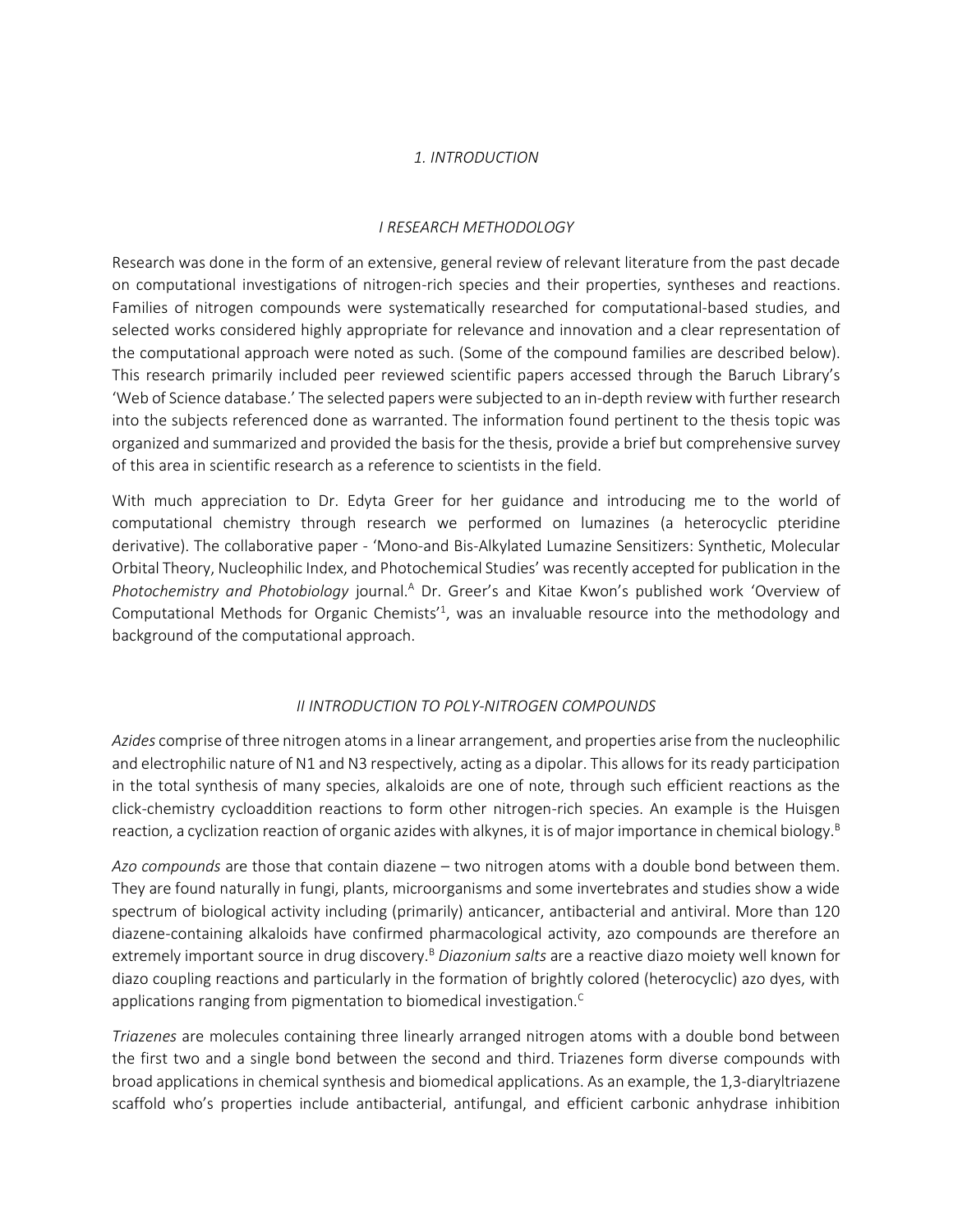abilities.<sup>D</sup> Triazene compounds are pharmacologically active with limited toxicity, there are many triazenebased anti-cancer treatments and research is constantly focused on enhancing the currently available therapies and expanding the field. Dacarbazine – a triazene – is an antitumor drug which is metabolically converted into the methyl diazonium ion, which methylates DNA and successfully treats melanoma and other cancers.<sup>E</sup>

*Pyrazoles* are five-membered heterocyclic rings containing two adjacent nitrogen atoms, with one of them protonated. Pyrazoles are not commonly found in nature, but 1-pyrazolyl-alanine is a pyrazole first isolated from watermelon seeds in 1959. Pyrazoles are alkaloids, and are important scaffolds in medicinal chemistry, exhibiting much biological activity. They are present in NSAIDS, and literature lists anticancer, antiviral and neuroprotective potencies among many other areas of their biological relevance.<sup>F</sup>

*Imidazoles* are five-membered heterocyclic rings containing two nitrogen atoms, one protonated, with a carbon in between. Imidazole is a planar ring, soluble in water and basic, reactive at the protonated N site. Imidazole rings are found in many alkaloids, and they are important biological building blocks, present in histamine and the amino acid histidine for example. Histidine is vitally involved in the binding of hemoglobin, and present in many enzymes. Imidazole bound to pyrimidine forms purine, purines are building blocks of DNA and the most prevalent naturally occurring nitrogen-containing heterocycle.<sup>G</sup>

*Triazoles* are five-membered heterocyclic rings containing three nitrogen atoms. The triazole ring has been of great interest recently for its anti-cancer and free radical scavenging abilities, and research is focused on optimizing triazole derivatives.<sup>H</sup> The triazole's relevance is both as well-known pharmaceutically active scaffold and as a bio-isostere (a group containing similar functional properties to another that can advantageously be used in its place). They are notably stable under redox and hydrolytic conditions.<sup>1</sup>

*Tetrazoles* are five-membered heterocyclic rings containing four nitrogen atoms. Tetrazoles are involved in important synthesis reactions, a key example of which is the tetrazole-alkene 1,3 dipolar cycloaddition reaction. They can be photochemically activated, making them widely useful in bioorthogonal reactions (those that occur in living systems without interfering with native processes), for biochemical investigations.<sup>J</sup>Tetrazoles are present in some angiotensin II blockers, and are sometimes used in explosives due to their highly energetic properties. Tetrazoles are used in MTT assay, which is a colorimetric quantitative and sensitive detection of cell mitochondrial activity growth rate.<sup>K</sup>

*Triazines* are six-membered heterocycles with three nitrogen atoms, they are highly reactive and easily modified and have many uses in agriculture and medicine. The 1,3,5-triazine is an important privileged structure and a most recent focus in rational drug design and development has been in creating triazinebased hybrids, harnessing the triazines' inherent potencies as well as that of various functional groups in providing multi-targeted therapies for challenging diseases including cancer, neurodegeneration and parasitic infections.<sup>L</sup> Triazines are the basis of many herbicides, fungicides, and insecticides.<sup>M</sup>

*Tetrazines* are six-membered heterocycles with four nitrogen atoms. Tetrazines are frequently used in bioorthogonal reactions, recently as a powerful tool in medical imaging and diagnostics, for example in tetrazine-functionalized dyes or 'fluorogenic probes.' The reactive ring is easily modified and has good pharmacokinetic abilities making it an ideal candidate for expansion of its bioorthogonal capabilities.<sup>N</sup>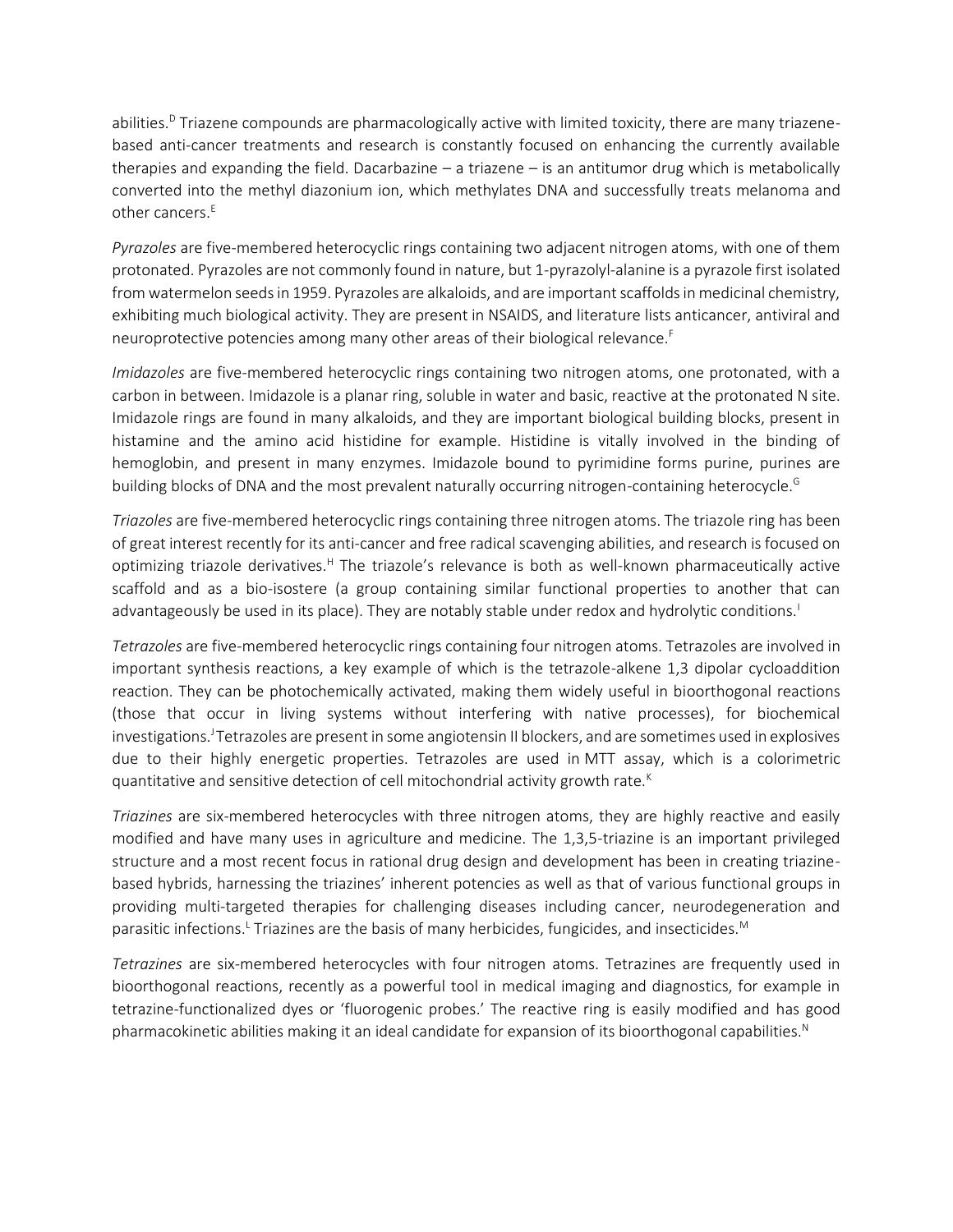## *III INTRODUCTION TO THE COMPUTATIONAL CHEMISTRY APPROACH*

Computational analyses are often employed to provide elucidation of the mechanisms of chemical reactions, especially those difficult or impossible to observe experimentally. They are used to verify or confirm experiments, and at times replace them all together once experimental investigation has reached its limits. They are effective in drug design, in understanding pharmaceutically important molecules on a molecular level: Computations can incomparably build an intuition not achievable when approaching the bulk, by providing insight into the individual molecule, how the groups within it interact and relate, whether those interactions are stabilizing or destabilizing and how those patterns affect the molecule as whole. Computational analysis can in turn explicate material and crystal properties and behavior, this versatility extending to simulations of phenomena, like weather for example.

Quantum calculations are used to understand molecules' geometry and behavior in ground and excited states. Different methods and basis sets are used selectively to optimize structures, look at molecular orbitals, electrophilicity, nucleophilicity, charge distribution and spin density. These methods assess the stabilities, energies and vibrational frequencies of reactants, intermediates (transition states) and products, determine energy barriers to reaction pathways, provide solvent and gas phase simulations, providing insight into the dynamics of molecular collisions.

*Ab initio* methods are based on quantum chemistry, but also include approximations, for example *Hartree-Fock,* which provides a simplification of the *Schrödinger Equation* for wave function – only the wave function of H and H<sub>2</sub><sup>+</sup> can be exactly determined. Ab initio calculations provide thermodynamics, energetics and electron density.<sup>1</sup>

*Density Functional Theory (DFT)* is based on the energy of a molecule being a function of electron density: where the probability of any number of electrons occupying a unit volume in space can be imagined as 'electron gas'. There are multiple DFT functionals including B3LYP. $1$ 

*Semi-Empirical Methods* have a basis in Molecular Orbital theory – valence electrons are viewed as influenced by the entire molecule rather than individual nuclei – and use experimental results to supplement an absence of calculated integrals, these methods are much faster than *ab initio* methods but are not as precise.<sup>1</sup>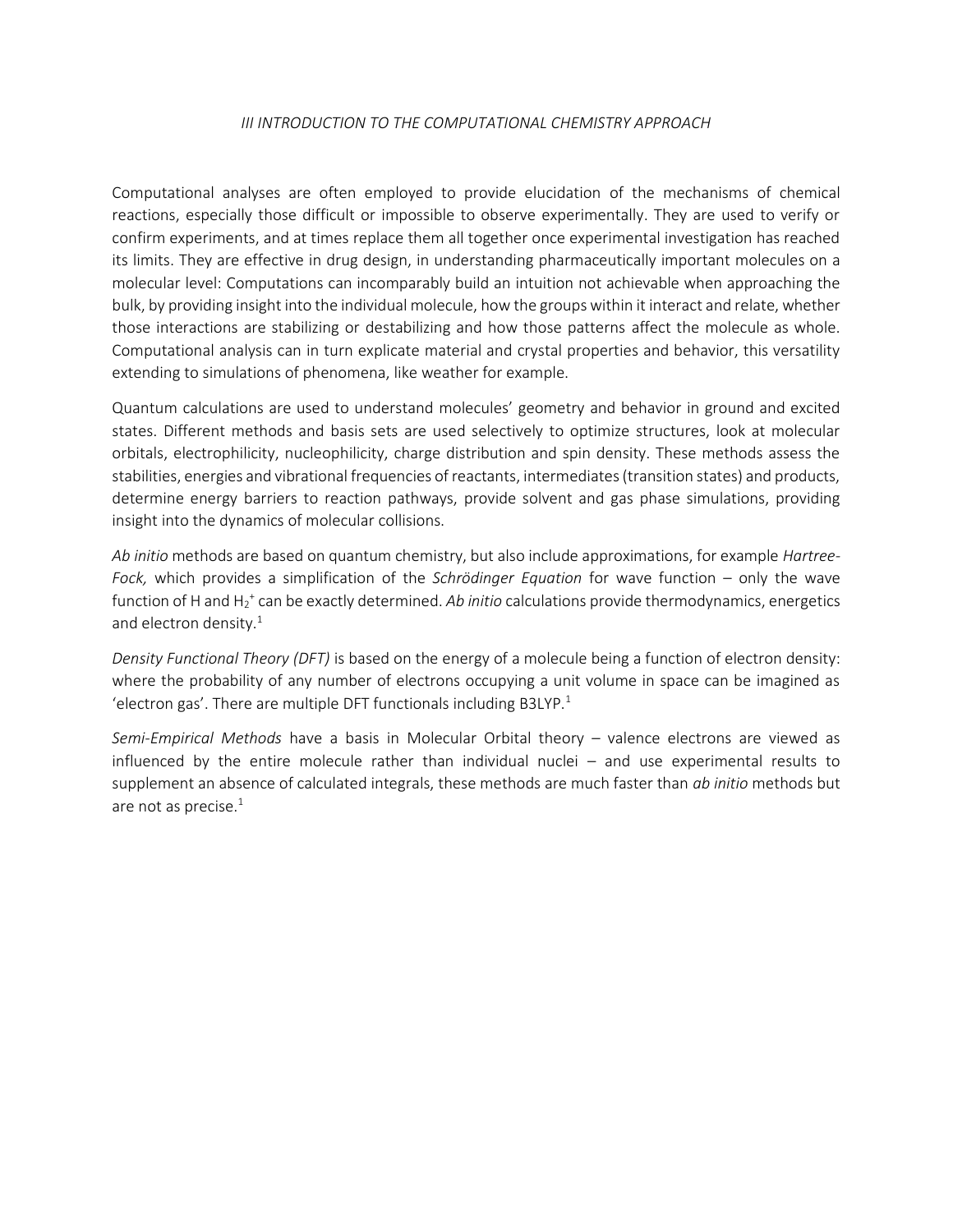#### *2. QUANTUM MECHANICS AND DENSITY FUNCTIONAL THEORY*

DFT – Density Functional Theory is a quantum mechanics-based modelling system for chemical structure and reactivity as a function of electron density – the number of electrons in a given unit of space – the energy of a particle is described as a function of electron density, and at ground state, this functional is at a global minimum. $<sup>1</sup>$ </sup>

Quantum theory calculations began with Hartree-Fock – HF – based on computationally expensive *ab initio* methods which are a many-electron-function approach to predicting molecular interactions based solely on fundamental physical constants.<sup>1</sup> (The HF method was an extension of the Hartree method, satisfying the Pauli exclusion principal that states that two electrons cannot occupy the same quantum state, they must have anti parallel spin).<sup>2</sup> The HF method uses approximations to determine the wavefunction and energy of a (stationary) many-electron quantum system – it is an approximation to the solution of the Schrödinger's equation {that predicts the behavior of an electron}, for the system.<sup>2</sup> HF theory does not account for electron repulsion and the impact of electrons' movement within a system on each other. Based on HF, Gaussian functions were developed for mathematically computing stationary wave functions and energy for atoms and molecules at a desired accuracy.<sup>1,2</sup> Gaussian basis sets are sets of one-electron functions that are linearly combined to form molecular orbitals.<sup>1</sup>

Hohenberg and Kohn first proposed that ground state energy can be described as a function of ground state *electron density* – this is the basis of DFT – and in this vein the Kohn-Sham equation approximates the (single-electron) Schrödinger's equation, that describes the wave function of a *quantum system* as well as electron-correlation effects. Kohn and Sham described the energy as a combination of kinetic, potential, Coulomb and correlation energy.<sup>1</sup> They considered the electron density of the system as non-interacting and each lowest energy orbital is incorporated in the Kohn-Sham wavefunction  $-$  a single Slater determinant (description of a fermion {subatomic particle} wavefunction) – along with an approximation of electron exchange and correlation, yet calculated at the local (one-electron) level. This correlation approximation therefor remains somewhat limited in describing highly varying electron density and lower electron density – further from nuclei, particularly where atoms' orbitals overlap in a molecule, at the 'surface.' 1,3 DFT uses a variety of functionals, including hybrid functionals that combine DFT and HF, for example the B3LYP function – named for Becke who introduced this *combined* DFT and HF (exact exchange) approach – with Lee, Yang and Parr's correlation functional, this approach appropriately handling molecular properties.<sup>1</sup> Basis sets in general are selected according to characteristics of the molecule or system at hand. $1$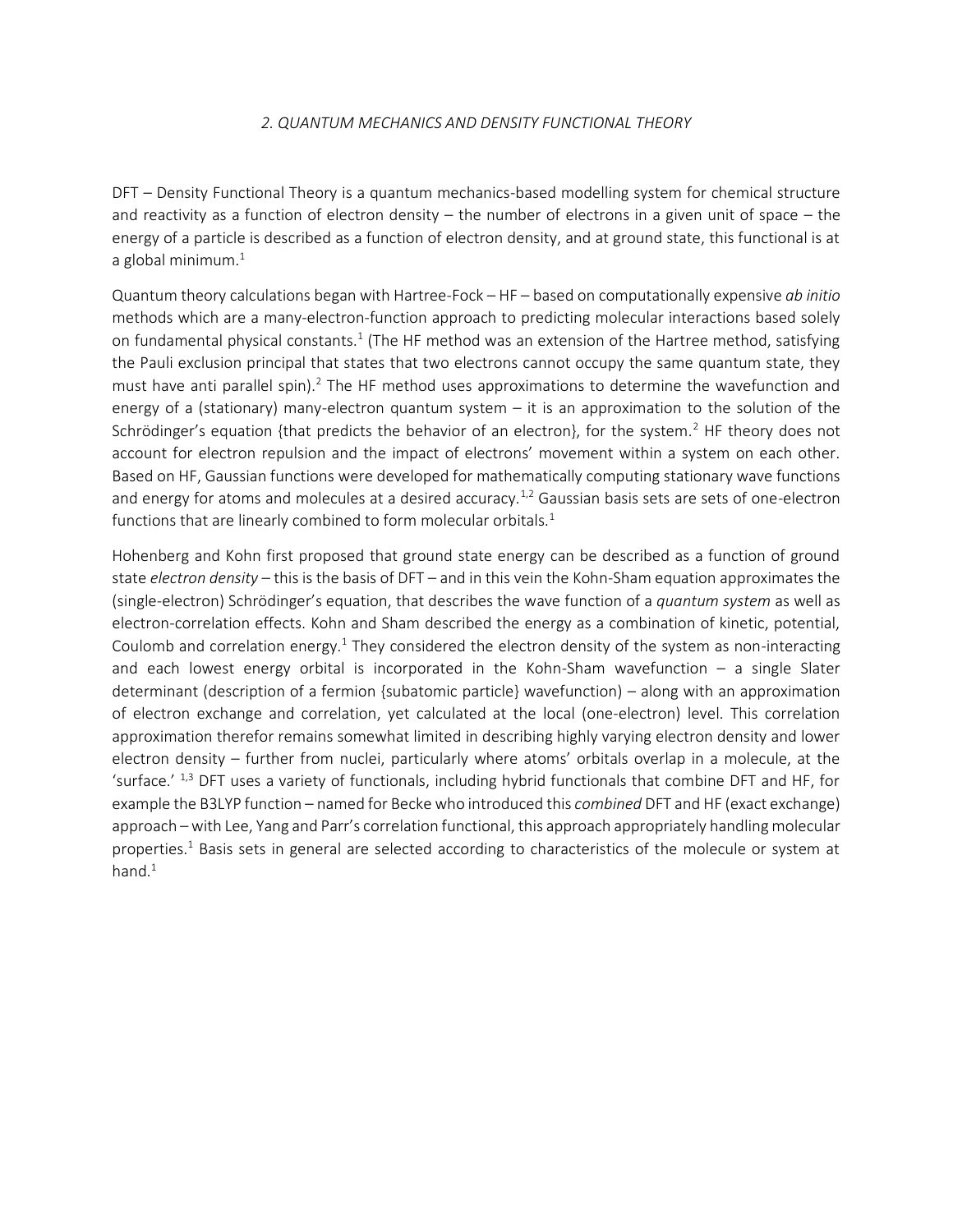#### *3. PERICYCLIC AND CYCLIZATION REACTIONS, CLICK CHEMISTRY AND OTHER SYNTHESIS REACTIONS*

*I Electron-Rich Triazoles as Ligands in Suzuki Miyaura Cross-Coupling Reactions DFT Calculations Performed for Frontier Molecular Orbital (FMO) and Density of State (DOS) Analyses*



*Click-synthesized triazole ligands, R<sup>1</sup> = 2-OMePh/2,6-OMePh/phenyl and R<sup>2</sup> = 4-OMePh/phenyl*

A series of triazole ligands were synthesized for enhanced catalysis of the Suzuki Miyaura cross-coupling reaction of aryl halides, which are relatively unreactive.<sup>4</sup> The tetrakis(triphenylphosphine)palladium, Pd(PPh<sub>3</sub>)<sub>4</sub>-catalyzed coupling reaction was developed by Suzuki and Miyaura in 1981, who reported an unprecedentedly high yield of biaryls through the coupling of phenyl-boronic acid with haloarenes in a relatively simple reaction.<sup>5</sup> In 2010, Akira Suzuki was a joint winner in The Nobel Prize in Chemistry awarded 'for palladium-catalyzed cross couplings in organic synthesis,' and this reaction is considered the most important method for synthesizing biaryls and their derivatives – very important compounds found throughout nature and pharmaceuticals – a good example is in the synthesis of the powerful antibiotic vancomycin.<sup>6</sup>

The Suzuki Miyaura cross-coupling reaction involves the formation of a  $C - C$  bond by way of a halide and organoboron coupling, catalyzed by a palladium complex and a base. The Pd complex catalyzes the first step of the cross-coupling reaction, the oxidative addition of the Pd to the halide –  $[R_1 - Pd - X]$  – and the success of this is predicated upon the ligands' electronic properties. The addition is followed by transmetallation with the boronate group (formed from the base interaction with boronic acid) which gives  $[R_1 - Pd - R_2]$ , then followed by reductive elimination for the coupled organic product and the regenerated catalyst. This final step is again affected by the electronic as well as steric properties of the ligand. Electronrich ligands will enhance reactivity, and so ligands with the electron rich triazole heterocycle are designed and studied for their catalytic activity. Given the multiple catalysis steps, efficient design of these reactions is complex, and so theoretical calculations are engaged to assist. $4$ 

B3LYP with the 6-31G (d, p) basis set was employed for the calculations of optimized geometries, FMO energy calculations and diagrams, and for DOS calculations, in order to study the different proposed triazole ligands' structure and geometry, and their coordination to the Pd core of the ligand-metal complex. FMO – Frontier Molecular Orbital – theory looks at HOMO – Highest Occupied Molecular Orbital – and LUMO – Lowest Unoccupied Molecular Orbitals – where electronic density directs the electrochemical (and photochemical) properties of the molecule. Electron density in the HOMO represents a nucleophilic region; whereas the LUMO is electrophilic. Reactivity is predicated upon the gap between these two energy levels; a small gap, often denoted as 'chemical softness,' represents an easy transition to the excited state and therefore a reactive species; a large gap or 'chemical hardness' a more stable, less polarizable molecule.<sup>4</sup>

FMO analysis – calculated energy gaps – of the ligands showed an electron-rich triazole core (HOMO), further stabilized by electron density from the other electron (-rich) donating groups of the molecule; allowing it to form a complex with Pd. DOS – Density of State – refers to the number of states available for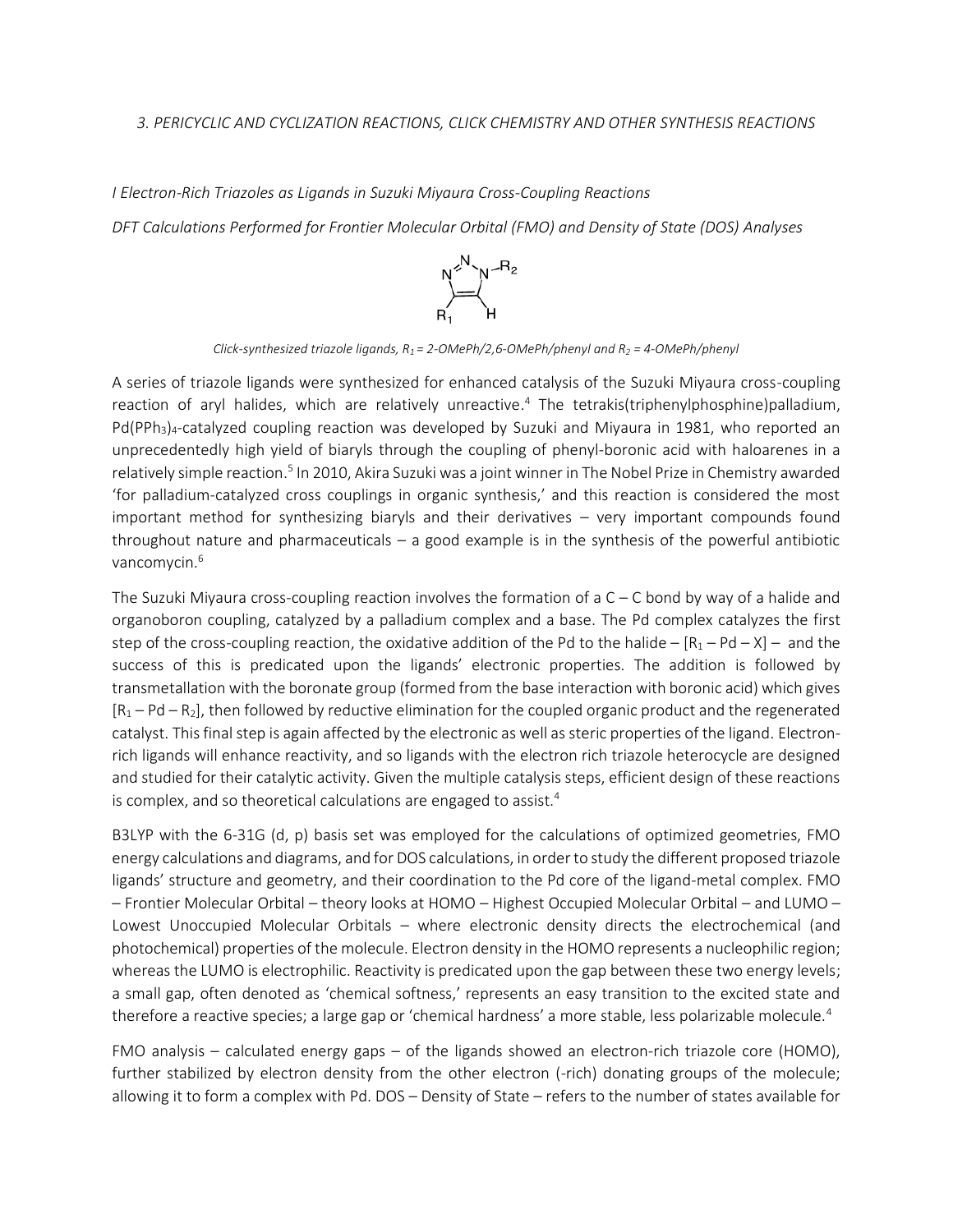occupation by an electron at each energy level – was computed for electron distribution patterns, and was used to back up the FMO analysis.<sup>4</sup>

Experimental results and computational predictions were in good agreement in their findings that the 4- (2,6-dimethoxyphenyl)-1-phenyl-1H-1,2,3-triazole ligand, electron dense and sterically bulky, was an efficient ligand in the cross-coupling reaction, providing a very high level of reactivity for the generally unreactive aryl-chloride.<sup>4</sup>

*II CuAAC Click Chemistry Reaction for the Synthesis of Triazoles with a New Stabilizing Ligand<sup>7</sup>*

*DFT for Global Reactivity Indices and Parr Functions<sup>7</sup>*



*Tris(pyrazolyl)hydroborate HB(pz)<sup>3</sup> - and bis(pyrazolyl)hydroborate H2B(pz)<sup>2</sup> - stabilizing ligands*

Certain synthesis reactions that adhere to strict standards of high stereospecific yield, room temperature conditions, environmentally benign solvents and easily isolatable by-products are referred to as 'click chemistry.' Many cycloadditions reactions well represent click chemistry ideals, and predominantly involve the formation of C – heteroatom bonds and are considered the preeminent synthesis methods for complex biological and chemical molecules, giving rise to a huge variety of five and six membered heterocycles.<sup>8</sup> CuAAC – copper(I)-catalyzed azide-alkyne cycloaddition – is a click 3+2 cycloaddition – 32CA – reaction that yields 1,2,3-triazoles. Triazoles are highly important bioisosteres – a molecule where functional groups or atoms are replaced with relatively similar moieties allowing it to retain only its desired biological properties. <sup>7</sup> The advantageous CuAAC reaction is still potentially complicated by the instability of Cu(I) that can easily oxidize to Cu(II) in aerobic conditions, so an experimental and computational study is performed on two poly(pyrazolyl)borate anions – tris(pyrazolyl)hydroborate HB(pz)<sub>3</sub><sup>-</sup> and bis(pyrazolyl)hydroborate H2B(pz)<sub>2</sub> - which are successfully employed as novel stabilizing ligands in a copper(I) complex to catalyze the formation of complex triazoles, including those containing sugar groups, and therefore biologically relevant.

Experimentally, poly(pyrazolyl)borates were screened with a series of click-conforming solvents to determine the optimal conditions, and then with a series of azide and alkyne derivatives, a representative reaction resulted in 95% yield of the disubstituted triazole after 24 hours in ideal conditions. Computations optimized the structures of these coordination complexes and assessed the reactivity of the acetylide intermediates and predicted a reaction pathway.<sup>7</sup> DFT calculations were performed at the B3LYP/6-31G(d) level for optimized geometries of reactants and intermediates – including both the simplest Cu(I) complex intermediate, dinuclear copper(I)-acetylide, and the dinuclear (bis(pyrazolyl)borate)-Cu(I)-acetylide.<sup>7</sup> The optimized structures were assessed for reactivity by looking at their global reactivity indices; including global electrophilicity –  $\omega$  – the ability to attract electrons; global nucleophilicity – N – donating electrons; chemical hardness – η –, where reactivity is based on the difference in energy levels of the frontier molecular orbitals; and chemical potential –  $\mu$ <sup>7</sup>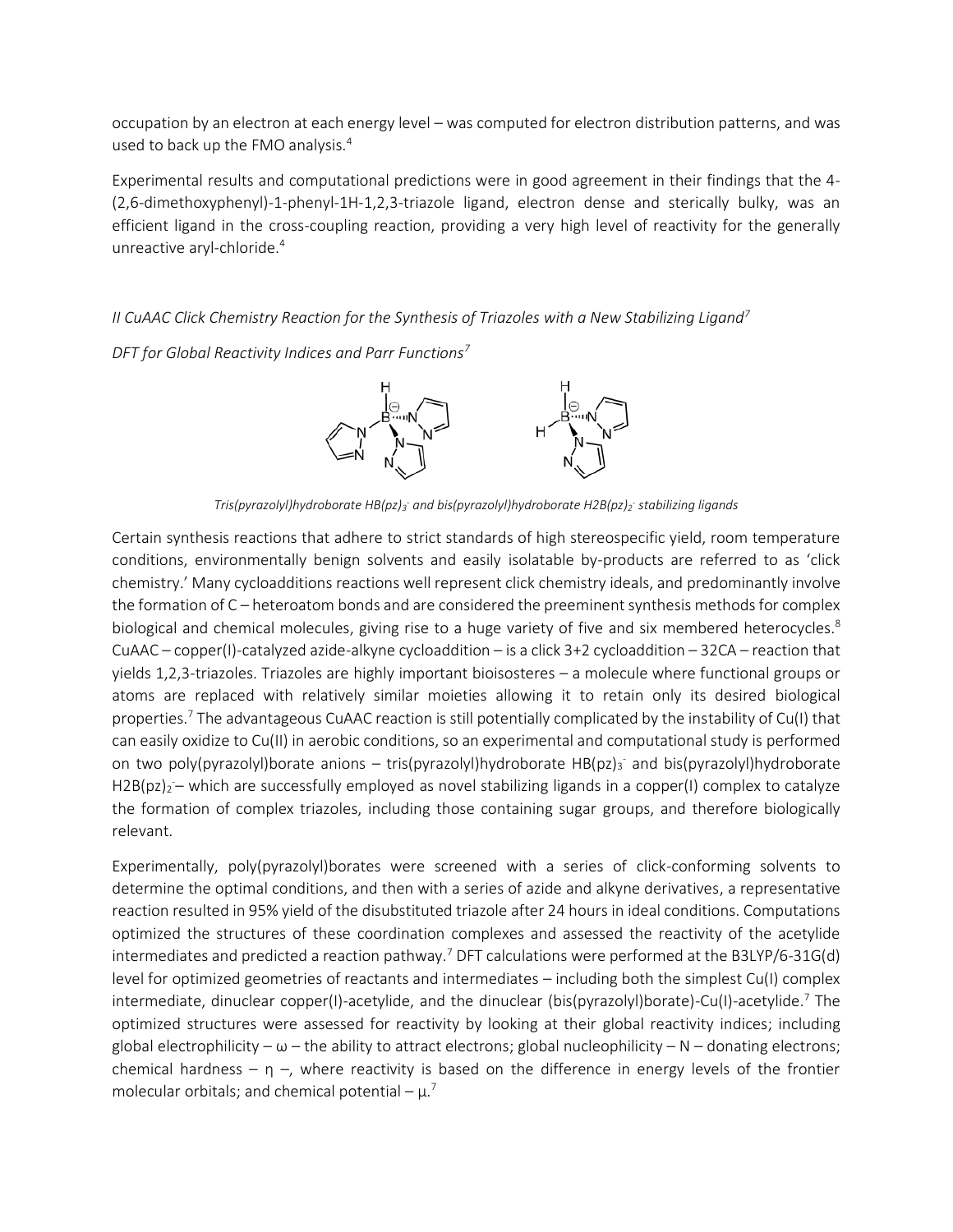In contrast to the basic Cu(I) intermediate, for which the indices did not predict a polar 3+2 CA, the poly(pyrazolyl)borate-stabilized complex displayed a diminished ω and elevated N, characterizing it as a strong nucleophile and therefore beneficial in a polar 32CA reaction. Parr functions - Pk<sup>+</sup> and Pk - are used to predict reactivity in polar reactions, and are a local measure of excess spin-electron density or spin polarization, associated with GEDT – global electron density transfer – between the nucleophilic and electrophilic centers;<sup>8</sup> these calculations enabled the proposal of a regioselective mechanism for the cycloaddition.<sup>7</sup>

Both experimental and computational results supported the superior catalytic capabilities of the poly(pyrazolyl)borate-copper(I) in the subject CuAAC reaction, a result of its enhancing of the polaritydriven cycloaddition reaction with its highly nucleophilic character. This 32CA reaction displayed compatibility with many complex substituent groups, including sugar moieties, with potential biological relevance.

# *III SPAAC – Strain Promoted Azide Alkyne Cycloaddition – A Bioorthogonal Click Chemistry Reaction for Triazole Formation<sup>10</sup>*

*A DFT Study on Reactivity and Reaction Pathway with Molecular Electron Density Theory (MEDT), Global Reactivity Indices and Parr Functionals, Intrinsic Reaction Coordinates (IRC)<sup>10</sup>*



*SPAAC click-synthesized triazoles; OND; DMAD*

Azides can be introduced into living cells as reporters, detectable through cycloaddition reactions. Standard cycloaddition reactions are often catalyzed by metal complexes toxic to the human body and therefore much research has been invested in developing SPAAC – strain promoted azide alkyne cycloaddition – reactions that are catalyst free and operate under physiological conditions.<sup>10</sup>

The tandem 32CA/retro Diels-Alder of OND (oxanobornadienedicarboxylate) and benzyl azide has recently been developed as a bioorthogonal click reaction that produces the triazole product, and at a faster rate than the strain-free DMAD (dimethyl acetylenedicarboxylate) and azide reaction with a similar product. Bioorthogonal chemistry involves reactions that can be introduced into biological systems that don't otherwise participate in or affect native processes, a reporter is introduced and incorporated into a target, followed by the addition of a fluorescent-labeled probe that will bond covalently with the reporter, subsequent imaging can now locate the target molecule.<sup>11</sup> A retro Diels-Alder reaction is the formation of a diene and dienophile from cyclohexene – the reverse of the DA cycloaddition reaction.

Computational calculations, at two different levels of theory – B3LYP/6-31G (d,p) and M06-2X/6-31G (d,p) – have been used to investigate the relationship between structure, mechanism and reactivity in these reactions. M06 or Minnesota functionals are DFT methods based on spin densities, M06-2X incorporates Hartree-Fock theory as well and is well suited to looking at noncovalent interactions and thermodynamic parameters of non-metals.<sup>1</sup>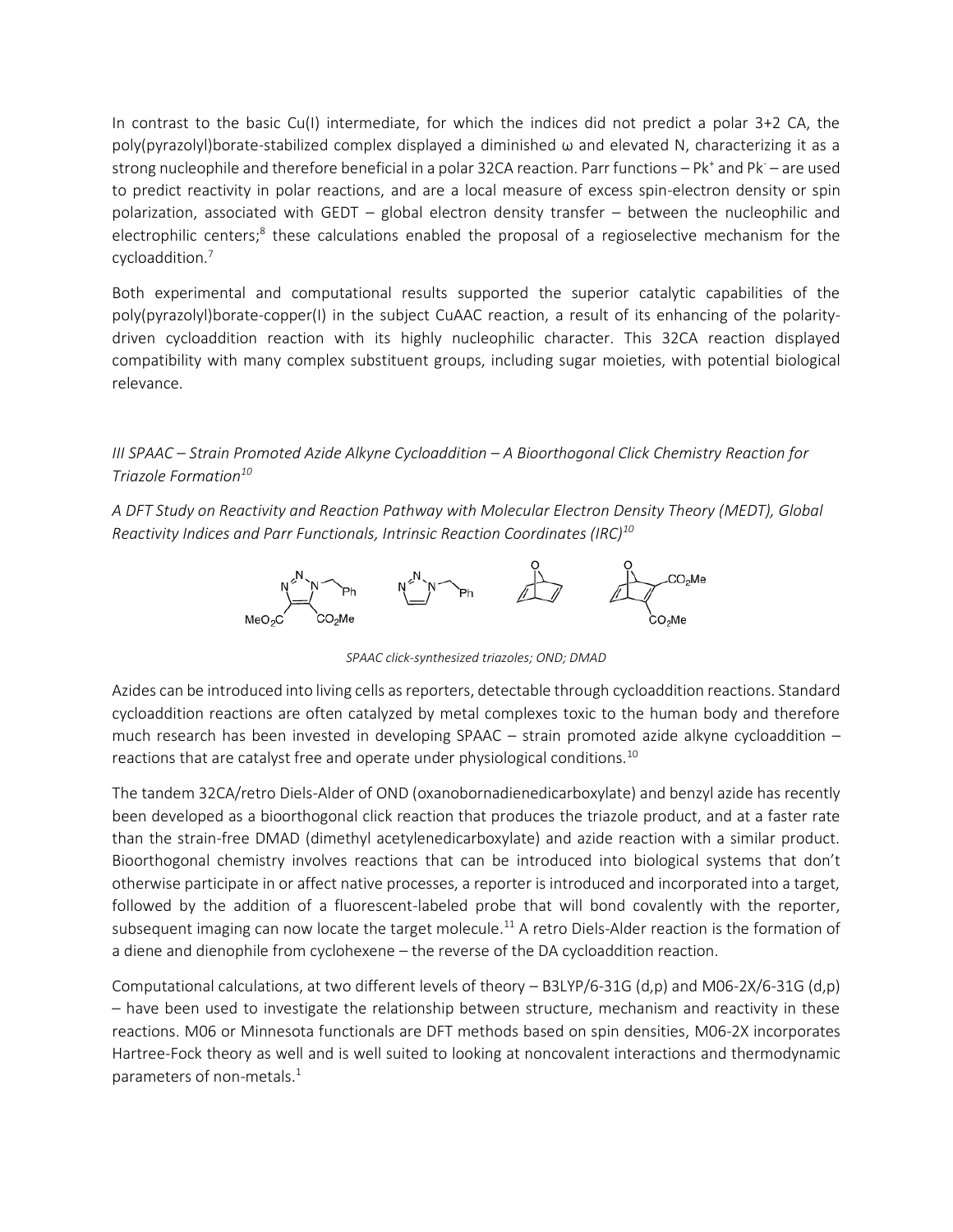A series of parameters were employed to provide insight into how the reaction progresses. MEDT – molecular electron density theory – describes reactivity as a function of changes in electron density and the associated energetics along the reaction pathway. Global indices  $(η, μ, ω, N)$  and Parr functions were calculated for OND, DMAD and benzyl azide, the global indices showed a big gap in electrophilicity between OND and benzyl azide indicating its influence on the direction of electron density transfer in the reaction.<sup>10</sup> GEDT calculates the polarity of reactions based on the transfer of electron density at the transition states (TSs), and it indicated only one polar retro-DA TS, the other reaction pathways being non-polar. Regioselectivity is predicted by Parr functions and was used to identify the favored triazole. HSAB – hard and soft acid and base – principal also looks at regioselectivity based on the local softness S+ and S- of the interacting atoms, with the favorable reaction between those of similar softness.<sup>10</sup> Gibbs free energy calculations at all stationary points were employed to determine the favored reaction pathway for the domino reaction. The Berny method was used to optimize the transition states, whereas calculated frequencies ascertained only one imaginary frequency (per TS). IRC – intrinsic reaction coordinate – pathways are traced for a look at energy profiles and to connect TSs to energy minima. ELF – electron localization function – analysis for monosynaptic and disynaptic basins for lone pairs and bonding regions, respectively, and the changes in bonding throughout the reaction give deeper mechanistic insight, as does NCI – noncovalent interactions index – which analyzes attractive and repulsive interactions.

This in-depth computational expedition along the reaction pathways depicts an OND/methyl azide CA/RDA reaction with lower activation energy than the DMAD, and describes the favored pathway, both aspects in good agreement with experimental results.

*IV SPAAC Performed with Primary, Secondary and Tertiary Azides to Compare Effect on Reaction Rates and a Semi-Orthogonal Reaction is Designed <sup>12</sup>*

*DFT Thermodynamic Calculations are used in the Bickelhaupt and Houk Activation Strain Model <sup>12</sup>*



*BCN; ADIBO; primary, secondary and tertiary azides*

SPAAC reactions are among the most ubiquitous biorthogonal reactions.<sup>12</sup> It is a 1,3-dipolar cycloaddition between a cyclooctyne and an organic azide for the very stable triazole linkage, the rate of reaction is driven by the distortion of the cycloalkyne. Azides are used advantageously because of their bioorthogonality, small size and high stability, they can be metabolically incorporated into biological molecules.<sup>12</sup> SPAAC reactions are spontaneous at room temperature and much research has been focused on the alkyne component to improve kinetics. Here, a series of primary, secondary and tertiary azides are investigated for their relative effect on reaction rates with two commonly used cyclooctynes – BCN and ADIBO. It was hypothesized that the bulky tertiary azides would exhibit low reactivity with the sterically demanding ADIBO and experimental results, expectedly, showed a rate decrease of several orders of magnitude. With the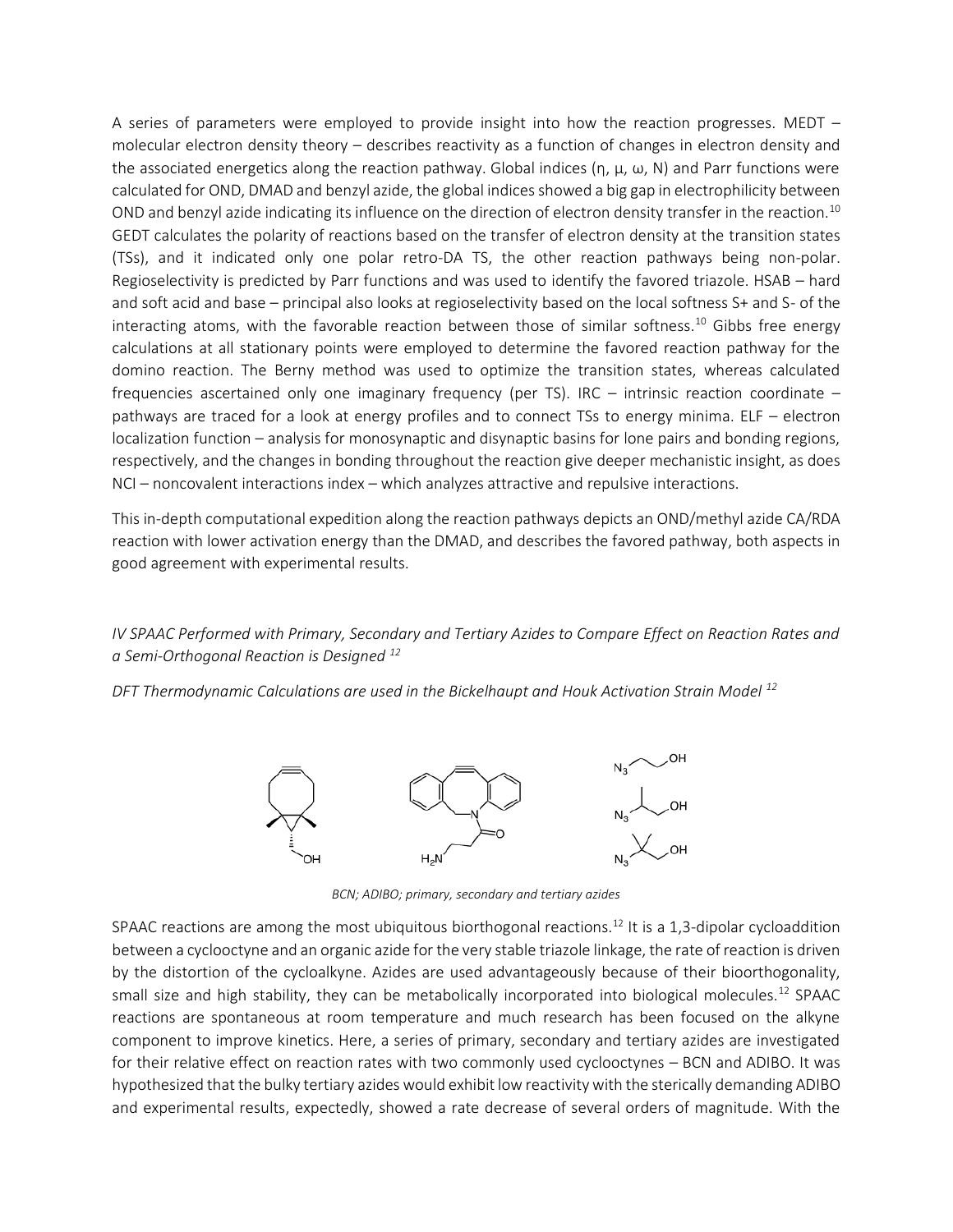non-sterically demanding BCN, there were similar reaction rates for all azide species. This chemo-selective behavior can potentially be exploited for catalyst-free semi-orthogonal dual-labeling (where at least one reactant pair will interact independently of the second set of reactants) with SPAAC. <sup>12</sup>

The low 3° azide/ADIBO reactivity was explored by DFT using B3LYP-D3 with the 6-311+G(d,p) basis set – it was used for structure optimization and energetics, including that of transition states, Gibbs free energies of activation, and reaction rates. The Bickelhaupt and Houk activation strain model {this will be explained further} was applied: briefly, it is based on the strain energy for distortion to transition state geometry –  $\Delta E_{strain}$  – and the energy associated with the interaction (formation of new bonds) –  $\Delta E_{int}$ . These analyses were graphed and the interaction energy was further broken down into the following components using B3LYPD3/TZ2P//B3LYPD3/6-311+G(d,p): ΔVelstat, for classic electrostatic forces; ΔEPauli, for closed shell repulsion and sterics; ΔE<sub>oi</sub> for charge transfer between FMOs and polarization; and ΔE<sub>disp</sub> for dispersion forces. This analysis highlighted that the difference in reactivity of the 3° azide resides primarily in sterics –  $\Delta$ E<sub>Pauli</sub>. <sup>12</sup>

With this explained, experimental research was expanded into dual labeling and successfully employed a 1° azide/3° azide – ADIBO/BCN combination that was reliably semiorthogonal when the 3° azide was added following the 1°. The dual labelled product was yielded in excess of 99%. <sup>12</sup>

# *V A Lactone is Successfully Utilized in 1,3-Dipolar Cycloadditions Yielding Stereospecific Triazole Derivatives<sup>13</sup>*

*DFT Studies Reveal the Reaction Pathway and Explain the Stereoselectivity<sup>13</sup>*



*Stereoselective lactone D-erythrose 1,3-dioxane; triazoline lactone derivative - the stereospecific cycloaddition product* 

D-erythrose 1,3-dioxane has previously been synthesized and characterized as a highly stereoselective dipolarophile thar will react with a 1,3-dipole to form a five-membered heterocycle. <sup>13</sup> Synthesized from readily available D-glucose, tetroses (four-carbon sugars) in general, are very valuable in the synthesis of large molecules with multiple chiral centers, through Wittig elongation of the aldehyde group. However, poor facial selectivity due to the double bond's high degree of freedom has limited these tetroses' usefulness.<sup>13</sup> Stereoselectivity involves which 'face' of the lactone reacts with the dipole. Regioselectivity with a non-symmetrical dipole involves the potential formation of two regioisomers based on the orientation of the approaching dipole, regioselectivity is the preference of chemical bonding or breaking in one direction over all other possible directions. The lactone contains its double bond within a ring, improving the stereoselectivity as well as increasing reactivity and is therefore potentially a good 1,4- Michael acceptor (for 1,4 addition reactions with resonance-stabilized carbon nucleophiles), and electrondeficient dipolarophile. {3+2} cycloaddition reactions of the lactone with alkyl azides and phenyldiazomethane were performed and experimental triazoline yields were moderate to high, and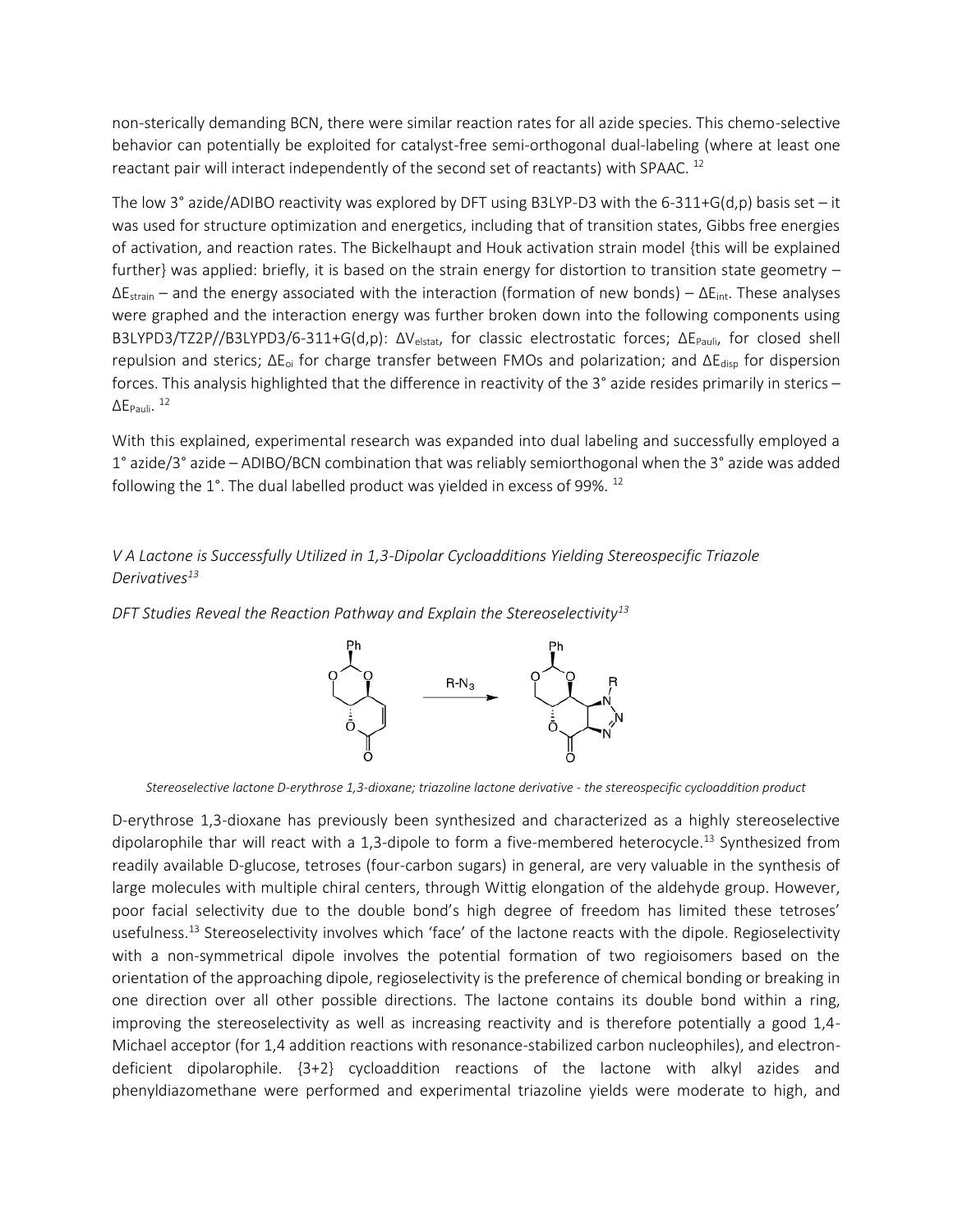importantly, all with complete regio- and sterio- selectivity – for each reaction only one product was formed. $^{13}$ 

DFT studies focused on the energetic pathways as a means to understand the experimental results. The reactions can proceed in concerted or stepwise fashion; with polar, nonpolar or diradical character. Geometry optimization and atomic charge distribution was performed at the B3LYP 6-31G(d) level with the PCM – polarizable continuum model – to account for solvent effects. A search was performed for transition states, which were then fully optimized. IRC calculations were performed, and the products and reactants were connected to the transition states. Energies were all computed at the M06-2X 6-311++G(3df,2dp) level with IEF-PCM.<sup>13</sup>

For all three cycloadditions, the computations revealed a concerted formation of two covalent bonds between the dipole and the lactone, with highly ordered transition states, directed by sterics and electronic interactions. In all cases, the cycloadditions (nucleophilic attack) occurred at the *re* face of the lactone ring: the transition state structures showed the keto groups perpendicular to the new 1,3-dipole bonds, due to H atoms at the *si* face that inhibits correct alignment of the dipole as well as a hyperconjugative effect of the C – O bond of the lactone on the positive end of the dipole. Calculated free energies of activation supported this approach.<sup>13</sup>

The regioselectivity was examined by FMO theory, where the favored reaction is the complementary interaction between the molecules' frontier orbitals – for which there are three possibilities: a dipole HOMO and dipolarophile LUMO; in the case of similar ΔE, both HOMO-LUMO interactions are important; and, dipole LUMO and dipolarophile HOMO. FMO analysis of the TSs revealed that the diazo reaction was of the first type, whereas the azide reactions were of the second variety, common for a strong nucleophile.<sup>13</sup>

To understand the appearance of only one regioisomer, profiles for free energies of activation and interaction for the cycloadditions – these reactions are governed by highly ordered transition states – showed the thermodynamically favored pathway for each. The activation energies were decomposed into distortion, entropic, interaction and solvent effects, depicting the distortion energy as the main contributor; with the difference in distortion energies along the pathways revealing the favored regioisomer where less distortion of the dipole is required.<sup>13</sup>

The synthesized lactone was found to be highly selective and high yielding in the cycloaddition reactions for complex triazoline derivatives with multiple chiral centers. The DFT approach explained these results, revealing a concerted mechanism and a regioselective process, where, of the two possible pathways to cycloaddition based on the dipoles' orientation, the lower distortion-demanding path is favored.<sup>13</sup>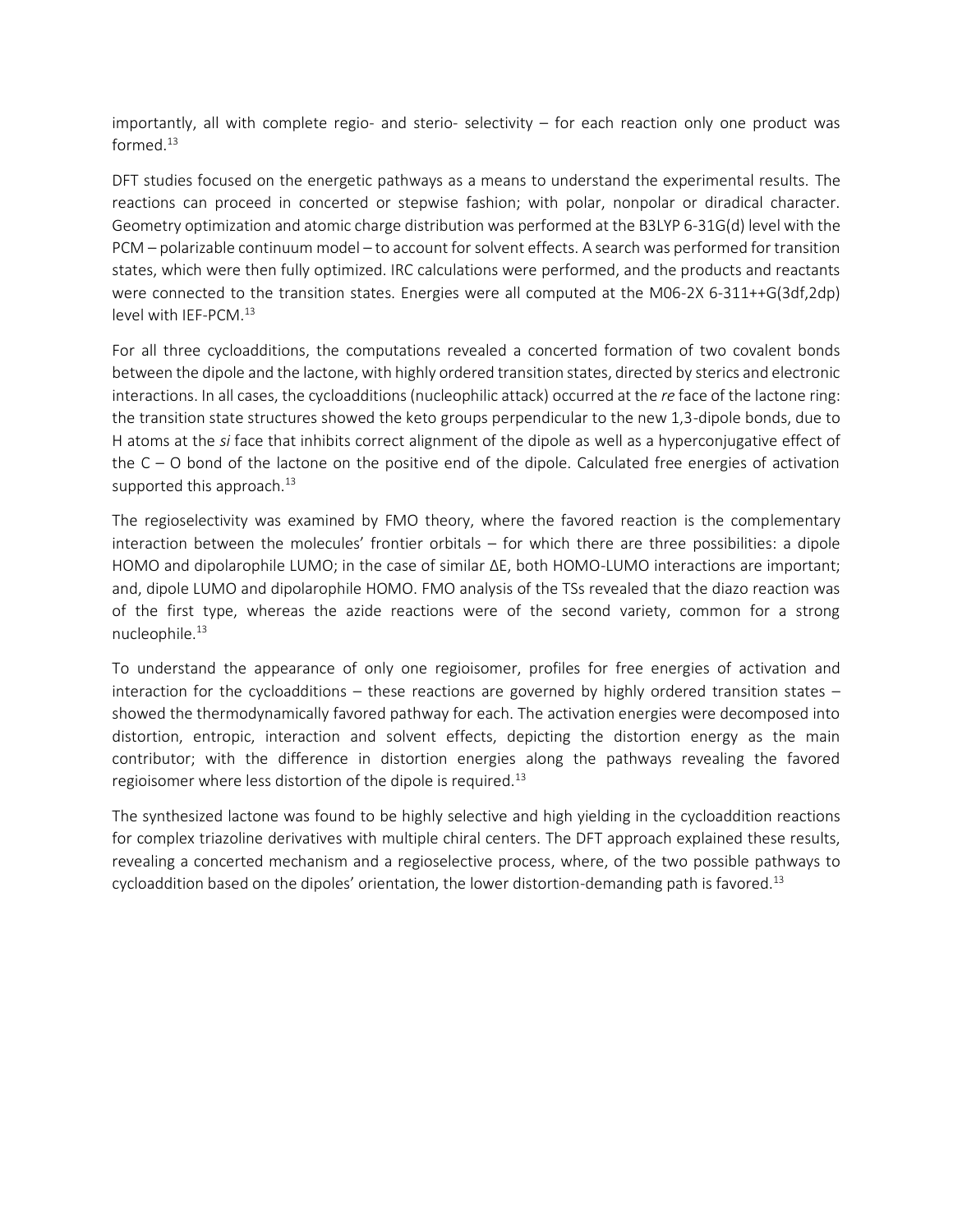*VI Inverse Electron Demand Diels-Alder Reactions with Hydrogen Bond Donating Catalysts<sup>14</sup>*

*Gibbs Free Energy Profiles, FMO Analysis and Electrostatic Potential Maps Reveal the Nature of the Interactions and Mechanisms<sup>14</sup>*



*1,2,3-triazine and enamine cycloaddition reaction; HFIP; the Diels-Alder reaction scheme*

The IED-DA – Inverse Electron Demand Diels–Alder – reaction is an organic chemical reaction, in which two new chemical bonds and a six-membered heterocycle are formed. These reactions have long been recognized for their value in bioorthogonal chemistry and research has demonstrated their powerful synthetic ability in the total product synthesis of very highly complex natural products that range from potent anti-tumor and anti-cancer agents to LSD and allow for the integration of specific features of natural products into biologically active molecules.<sup>15</sup> The IED-DA is related to the Diels–Alder reaction but differs in that it is a cycloaddition between an electron-poor diene and an electron-rich dienophile. During an IED-DA reaction, three π bonds are broken, and two σ bonds and one new π bond are formed. IED-DA reactions between unsubstituted and substituted 1,2,3-triazines and enamine were studied computationally to look at substituent and solvent – in particular HFIP (hexafluoroisopropanol), recently found to accelerate the 1,2,3-triazine cycloaddition through hydrogen bond donation – effects on reactivity and mechanism. Generally, the cycloaddition is predicted to occur in a concerted manner (involving the concerted, asynchronous formation of the cycloadduct, followed by a rapid  $N_2$  release and then aromatization).<sup>14</sup>

DFT was performed at M06-2X 6-31G(d,p) for geometry optimizations and vibrational frequencies to confirm TSs and that optimized structures are energy minima. Single-point energy calculations were performed on these optimized structures of the reactants, TSs, intermediates (including HFIP-triazine complexes and DA adducts) and products at the M06-2X 6-311+G(d,p) with the CPCM for HFIP and CHCl<sub>3</sub>, as well as with an explicit HFIP molecule, to construct Gibbs free energy profiles with *exo/endo* energetic pathways for the series of reactions.<sup>14</sup>

The parent triazine showed an asynchronous concerted mechanism without the catalyst. With HFIP, the reaction proceeds stepwise with a H-bond-stabilized zwitterionic intermediate (structure optimizations depict shorter H-bond distances on the zwitterions) and a lowered energy barrier.<sup>14</sup>

A CO2Et (electron withdrawing) di-substituted triazine showed a stepwise mechanism with shallow zwitterionic intermediates on the Potential Energy Surface, with the  $C - C$  bond forming before the  $C - N$ , in both uncatalyzed and HFIP catalyzed processes. ESP – electrostatic potential – maps depict the charge separation on the zwitterionic intermediates, and where HFIP is present, the charge separation is significantly enhanced. HFIP lowers the activation barrier for a  $10^4$  increase in reaction rate.<sup>14</sup> FMO calculations on the enamine, triazines and HFIP-triazine complexes revealed that the H-bonding lowered the LUMO+1, as did the EWGs. The decreased HOMO-LUMO ΔEs were in correlation with the DA reaction barriers.14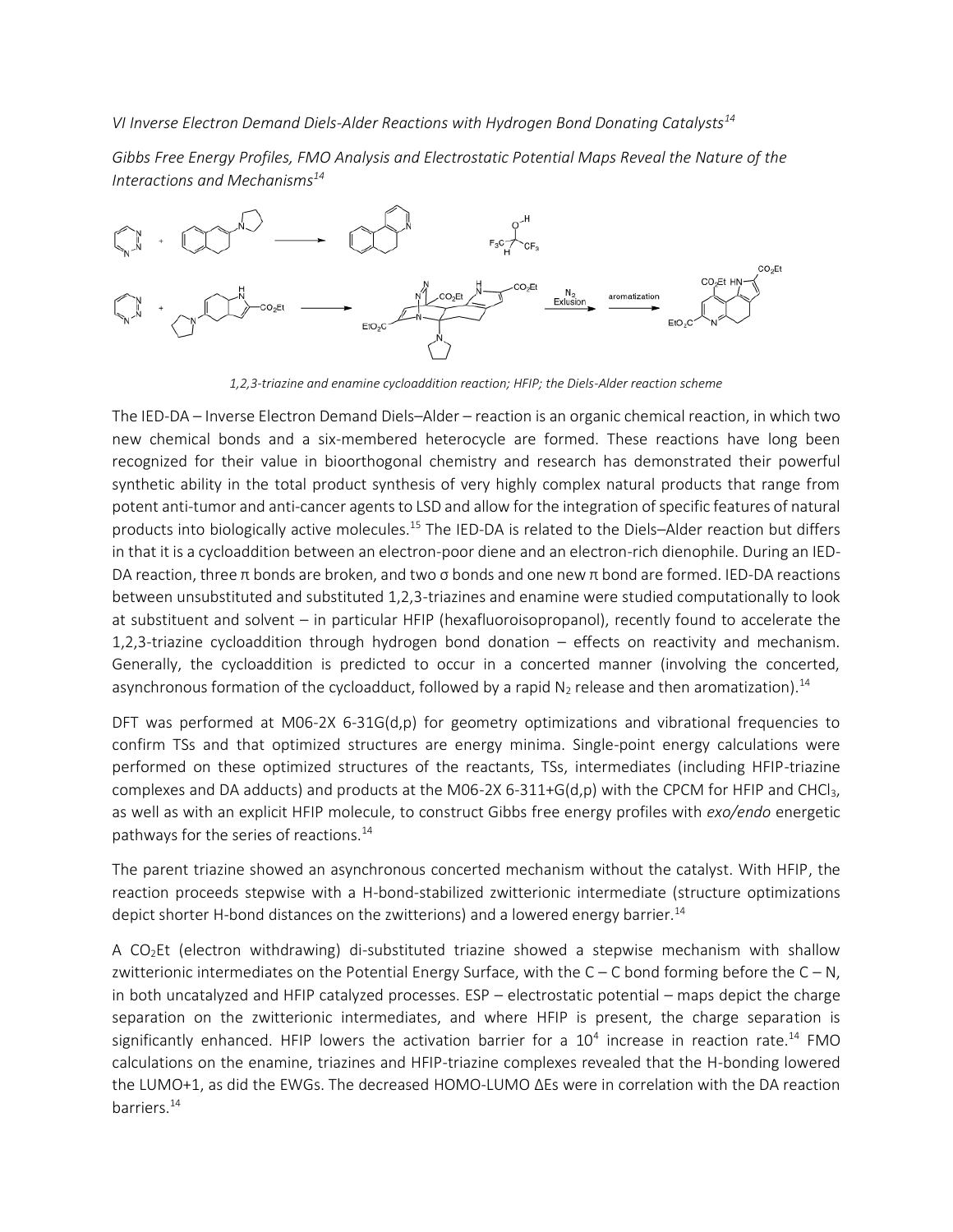DFT has illuminated the effects of electron withdrawing groups and the hydrogen-bond donating HFIP in these IED-DA reactions, in their stabilization of zwitterionic intermediates that leads to stepwise mechanisms and decreased energy barriers.

# *VII A Uniquely Stable Electron-Deficient Azide Displays Good Reactivity with Electron-Rich Dipolarophiles in 1,3-Dipolar Cycloaddition Reactions<sup>16</sup>*

*DFT Reveals a Concerted, Asynchronous Mechanism Energetically Favored due to a Low Lying LUMO<sup>16</sup>*



*PFAA - perfluoroarylazide*

Organic azides are incredibly versatile – resonance stabilized, they are physiologically inert, while their small size lends to extensive biological application. They participate extensively and reliably in cycloaddition reactions for material functionalization and bioorthogonal chemistry.<sup>16</sup> Azides are ambiphilic – meaning both HOMO and LUMO controlled – but somewhat non-reactive given their stability. The introduction of EWGs (electron withdrawing groups) boosts reactivity but destabilizes the compounds at room temperature. The subject electron-deficient azide – PFAA (perfluoroarylazide) – is uniquely thermally stable and compatible with biological conditions and has been used for functionalization chemistry – where functional groups are added for surface properties – and for photoaffinity – for the covalent labeling of proteins in situ.<sup>16</sup>

Here, PFAAs are studied experimentally and computationally for 1,3-dipolar cycloaddition capabilities, potentially expanding the compounds' chemistry. The perfluorination is understood to lower PFAAs' LUMO thereby enhancing their reactivity with electron-rich dipolarophiles. A series of PFAAs are reacted with various enamines and compared to simple phenyl azide cycloadditions, rates were greater by almost  $10^4$ compared to the phenyl azide, and computations explored the origins of this increased reactivity.<sup>16</sup>

Structure optimization was performed at the M06-2X 6-31G(d) level using an ultrafine grid, for reactants, transition states and products. Energetics were calculated for the transition state structures at M06-2X/6- 311+G(d,p)/IEFPCM CHCl3 //M06-2X/6-31G(d). IEFPCM and showed concerted, asynchronous geometries as evidenced by the differing forming-bond lengths (previous research has determined a concerted, asynchronous mechanism which was confirmed by calculating the free energies associated with both stepwise and concerted mechanisms, the latter coming in decisively lower).<sup>16</sup> This asynchronicity is due to the interaction of the high-lying HOMO<sub>enamine</sub> with LUMO<sub>azide</sub>. With increasing electron-deficiency, lower activation energies were required, and the distortion/interaction model was used to explore differences in reactivity.<sup>16</sup> The activation energy is based on the difference between the distortion and interaction energy; the distortion energy required of both azide and enamine to achieve the transition state geometry; and the interaction energy – effectively the net stabilizing energy – due to stabilizing orbital interactions. FMO analysis at HF/6-31G(d)//M06-2X/6-31G(d)/IEF-PCMCHCl<sub>3</sub> confirmed that the perfluorination of the aryl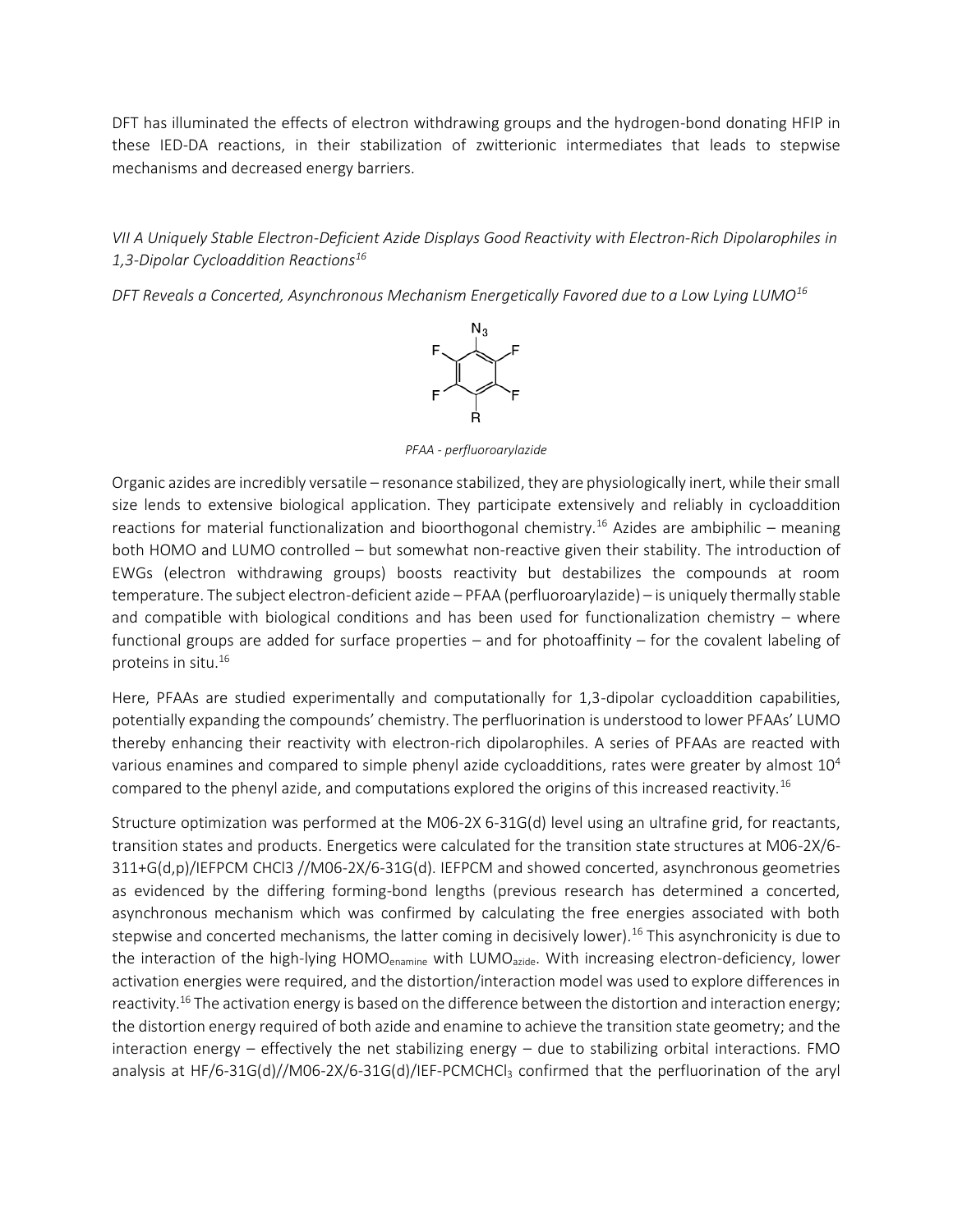ring results in the lowered LUMO<sub>azide</sub> and resultant smaller energy gap between it and HOMO<sub>enamine</sub> for greater orbital interaction.<sup>16</sup>

DFT elucidated the advantages of PFAAs that are most successfully exploited in their reactions with enamines; and lie in the smaller LUMO<sub>azide</sub> – HOMO<sub>enamine</sub> ΔG, the lower lying LUMO a product of the perfluorination of the aryl azide.

*VIII A Screening Process is Established for the Design of Bioorthogonal and Mutually Orthogonal Cycloaddition Reactions Using DFT Computational Analysis with the Distortion/Interaction Model<sup>17</sup>*



*Sydnone – a meso-ionic dipolar with charges delocalized across the ring but non-aromatic*

Cycloaddition reactions dominate the field of the organic synthesis of heterocycles – prevalent in drugs and natural products – and is vital in chemical biology and drug discovery. The most common cycloaddition reactions are the Diels-Alder reaction and the 1,3 dipolar cycloaddition.<sup>17</sup>

In a much earlier study of the 1,3-dipolar cycloaddition reaction, authors of this study performed computations, with the CBS-QB3 method, on a series of cycloaddition reactions composed of derivatives of three important dipoles, each one reacted with ethylene and acetylene.<sup>18</sup> The calculated ∆H<sub>transition</sub> state and ∆Hreaction displayed a surprisingly linear relationship in most cases, with two of the classes also bearing almost identical activation barrier heights, despite displaying very different reactivity based on HOMO/LUMO ground state energy gaps. Exploring an idea recently suggested that barrier heights are influenced by distortion energies in cycloadditions, B3LYP calculations were performed for total  $\Delta E_{distortion}$ for the TS of both the dipole and dipolarophiles, essentially the energy required for each to distort to TS geometry without any interaction between reactants. Results displayed a remarkably direct correlation between the ΔEdistortion and the activation barriers.<sup>18</sup>This linear correlation led to our authors' proposal of the distortion/interaction model, where activation energy is the sum total of the distortion energies to achieve concerted TS geometry – where the overlap of (FMO) orbitals of the distorted reactants is greatest – and the  $\Delta E_{interaction}$ , the charge transfer that overcomes the destabilization of the distortion.<sup>19</sup>

The D/I model was successfully expanded to quantitate reactivity and selectivity origins and has been successfully applied to organometallic and nucleophilic addition reactions as well. Most recently, to investigate mutual orthogonality in bioorthogonal cycloadditions, a very important current research focus.

In bioorthogonal labeling, a reporter is introduced and incorporated into a target, followed by the addition of a fluorescent-labeled probe that will bond covalently with the reporter, subsequent imaging can now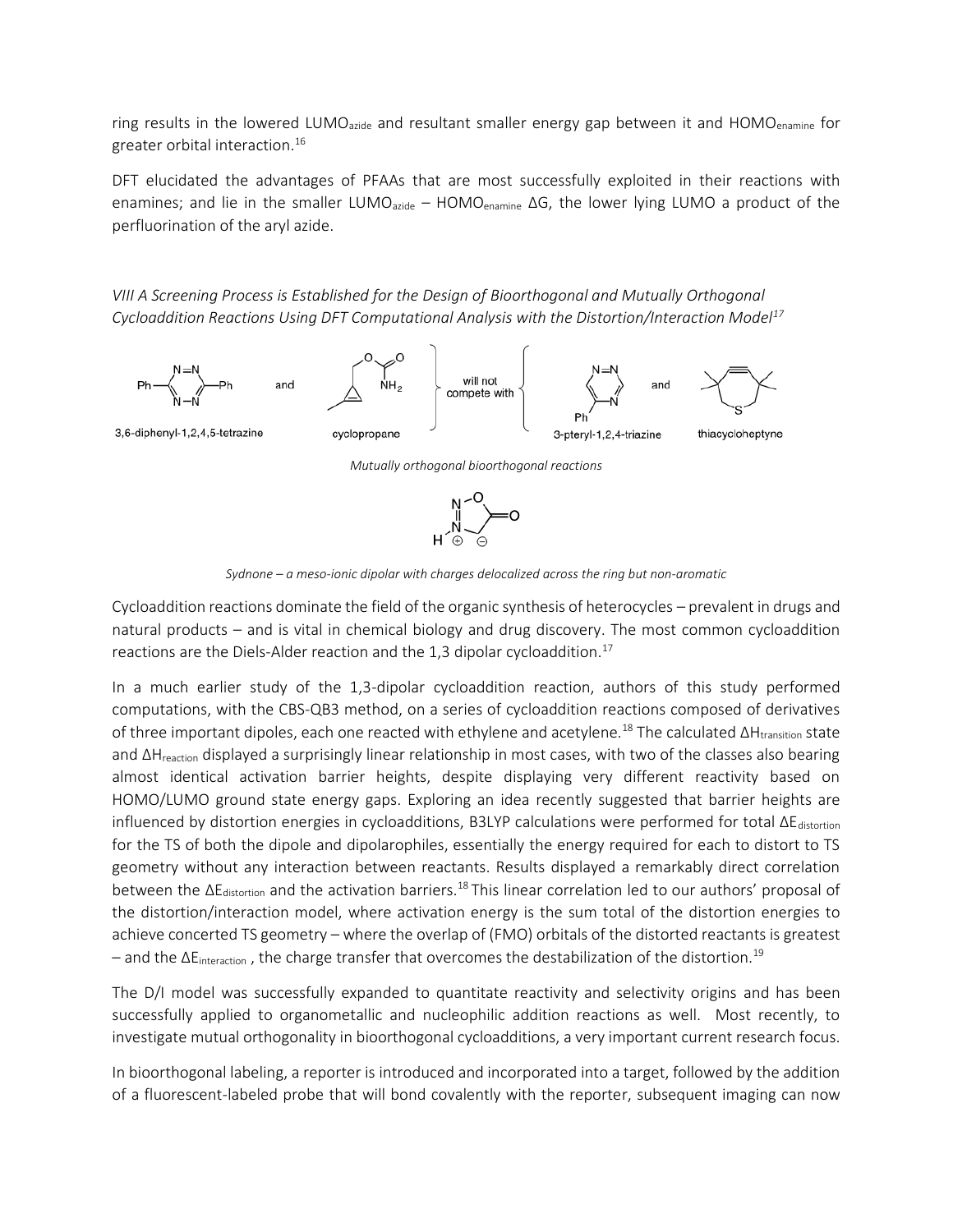locate the target molecule.<sup>20</sup> This system was pioneered by Bertozzi, the perhaps earliest reaction involved identifying proteins with glycosylated Serine and Threonine amino acid residues in vitro, by creating analogues tolerated by the enzyme that catalyzes the glycolysation. These analogues, bearing an azido sugar, are then metabolically incorporated into cytoplasmic and nuclear proteins. In turn, biochemical probes can be introduced that will covalently bind with these O-GlcNAc modified proteins, identifying the proteins themselves and the residues that were modified.<sup>20</sup> The pool of bioorthogonal reactions has since expanded, taking advantage of the Staudinger ligation, SPAAC, CuAAC and tetrazine ligation. From low to high, rates of reaction for these processes are categorized as; too slow for bioorthogonal application; sufficient for labeling; to suitable for in-vivo chemistry and the tracking of metabolic processes. Mutually orthogonal (reporter and probe) reaction pairs are of particular value, allowing dual labeling.<sup>17</sup>

The D/I model is employed along the potential energy surface of the reaction. At the transition state, the energy requirement of the reactants to reach the distorted geometry is counteracted by the stabilizing interaction energy, the difference between the two is the activation energy.<sup>17</sup>

DFT calculations are performed at M06-2X 6-31G(d), with solvent effects (water) evaluated at M06-2X 6- 311+G(d,p) with SCRF using CPCM on the gas phase optimizations. Computed and experimental free energies of activation were in good agreement.<sup>17</sup>D/I analysis was performed on biarylazacyclootynone, known to react rapidly with azides. A series of derivatives of this dipolarophiles were reacted with benzyl azides with D/I analysis successful in explaining reactivities observed.<sup>17</sup>

The model was also employed to investigate the cycloadditions of transcyclooctene with tetrazines, and dibenzocyclooctynes with azides, these two reactions are mutually orthogonal (they do not interfere with each other) bioorthogonal reactions and were used in tandem to label two different cancer cell types.<sup>17</sup> The tetrazine reactions in all cases had significantly more favorable interaction energies, which FMO analysis attributed to its low lying LUMO, but the enhanced distortion energy requirement in the dibenzocylooctyne reaction due to steric effect drastically lowered the reaction rate, with the azide exclusively reacting with this dipolarophile. This steric effect was now considered in reactivity forecast for bioorthogonal tetrazine chemistry, and further to this, triazine cycloadditions.<sup>17</sup>

Drawing on the success of this model, bioorthogonal reactions of the relatively recently synthesized sydnone – a *meso*-ionic dipolar with charges delocalized across the ring but non-aromatic – was discovered, computationally-guided; a screening process was developed and applied to predict a high reactivity between these compounds and dibenzocyclooctynes, two mutually orthogonal reactions employing the sydnone cycloadditions were proposed and were subsequently experimentally confirmed.<sup>17</sup>

Given the endless possible combinations, this model is now being used systematically by the authors to calculate second order rate constants in water at room temperature for the 1,3 dipolar cycloadditions of dipoles/dienes and dipolarophiles/dienophiles (known biorthogonal compounds). The results have been compiled into a color-coded matrix that serves as a reference to enable the direct identification of mutually orthogonal reactions.<sup>17</sup>

Researchers systematically looked through a collection of dipoles, dienes, dipolarophiles and dienophiles, computing their cycloaddition (IED Diels–Alder) reaction rate constants (using experimental results of some established reactant sets as a baseline for comparison) with the intention of looking for new biorthogonal pairs, as well as mutually orthogonal pairs as potential new biological reporters and trackers. Using the distortion/interaction model which is based on the energy required to distort the reactants into transition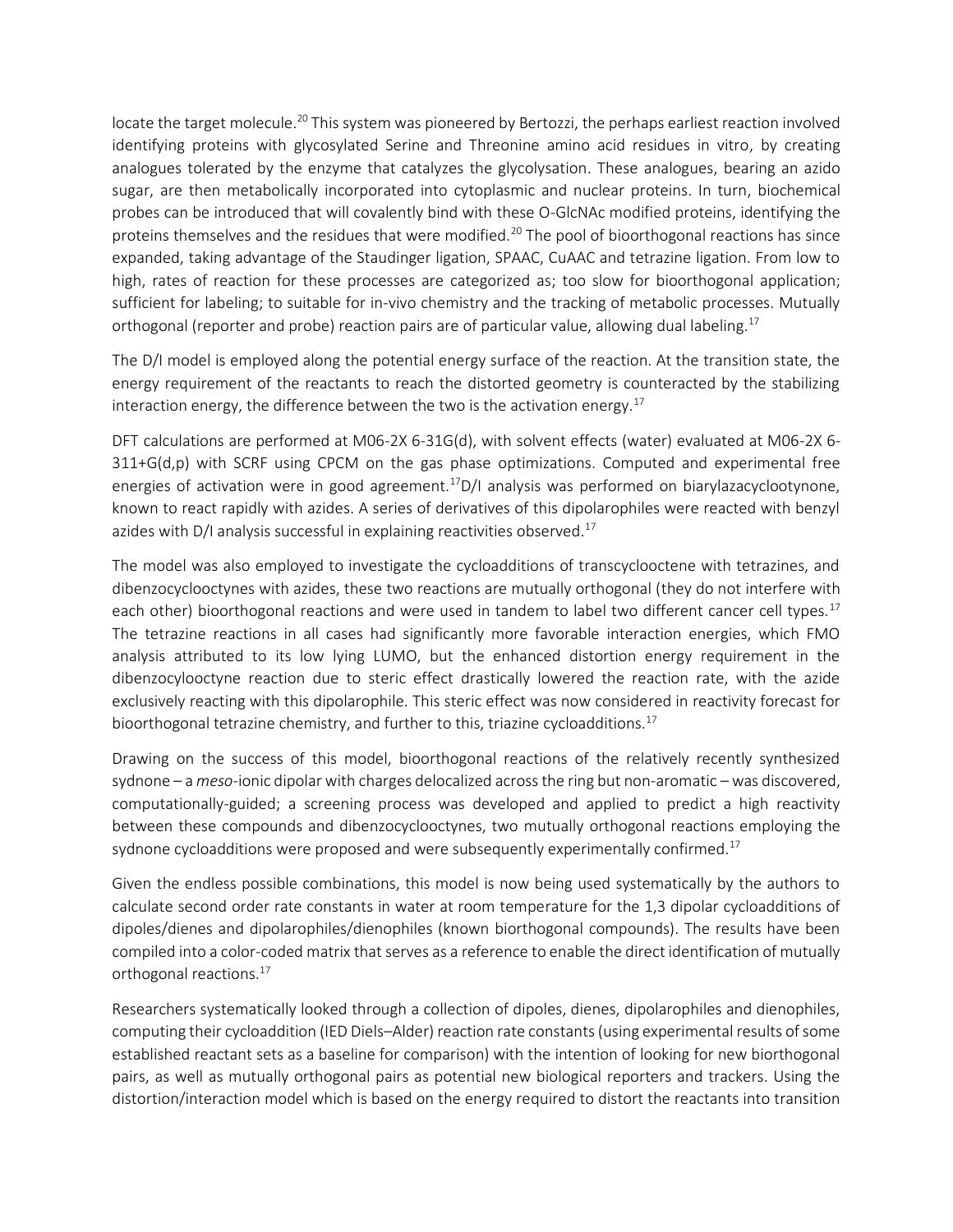state geometries (activation strain), which is then overcome with the interaction energy associated with the new bonds forming. The series of reactants (and reactions) were charted and color-coded based on second order reaction rates as an accessible guide to orthogonality.<sup>17</sup>

*IX Isomeric Triazines Exhibit Unique Profiles of Bioorthogonal Reactivity<sup>21</sup>*



The authors most recently report an expanded analysis of 1,2,4-triazines as a bioorthogonal agent, pursuant to a six-substituted derivative that has been identified as a new privileged scaffold, undergoing IED-DA cycloadditions (a [4+2] cycloaddition, in which one reactant molecule contributes four π electrons and the other two π electrons to the newly formed bonds) with TCO (*trans*-cyclooctyne) while remaining inert to biological processes. $^{21}$ 

While tetrazines were considered the standard in IED-DA, undergoing robust activity with various strained dienophiles, they are also unstable in vivo and quite liable to undergo side reactions. Triazines are known for their stability in biological conditions and thus their reactivity with dienes, relative to tetrazines', was explored computationally.<sup>21</sup> M06-2X/6-311+G(d,p)//M06-2X/6-31G with CPCM for water, was engaged for free energies of activation, and FMO analysis was performed with HF/6-311+G(d,p)//M06-2X/6-31G(d) given that inverse electron demand reactivity is predicated upon the interaction of the diene's  $\pi^*$ (LUMO+1) orbital with the HOMO of the dienophile.<sup>21</sup> Calculations showed that the 1,2,4-triazine was significantly more reactive that 1,2,3-triazines, but less reactive than the (extremely fast TCO reaction with) tetrazines – a product of the triazines' lowered LUMO. However, given their inertness to side reactions – also determined with DFT – and small size, their potential as a bioorthogonal IED-DA candidate – as a privileged scaffold – was affirmed.<sup>22</sup>

Drawing on this, the authors sought to examine reactivities of differently substituted 1,2,4-triazines, and possibly exploit their regioselectivity to develop new mutually orthogonal reactions, where a substitution at the six vs five on the ring would exclude reactivity with a sterically encumbered dienophile.<sup>21</sup> For a look at their reactivity across a range of dienophiles, triazines and tetrazines were modeled by placing phenyl groups at varying sites and DFT was employed to predict second order rate constants in water at room temperature, using M06-2X/6-311+G(d,p)//M06-2X/6-31G(d). Interactions with strained alkenes were limited to tetrazines (as expected, with lower LUMO+1 energies) besides, singularly, the 6-substituted triazine and TCO. Closer focus was applied to the strained alkynes, specifically the sterically encumbered cycloalkyne, TMTH (tetramethylthiacycloheptyne). Calculations revealed that steric clashes precluded the reactivity of all but the 5-substituted 1,2,4-triazine, and that none of the triazines would react with other alkynes: a reaction exploitable for orthogonal chemistry.<sup>21</sup> An experimental investigation was performed, with calculated reactions rates a close match to DFT predictions. 6-phenyl-1,2,4-triazine showed decent reactivity with TCO, and 5-phenyl-1,2,4-triazine displayed robust reactivity with TMTH, the particular reactivity profile of the latter lending itself to immediate application. Distortion/interaction analysis was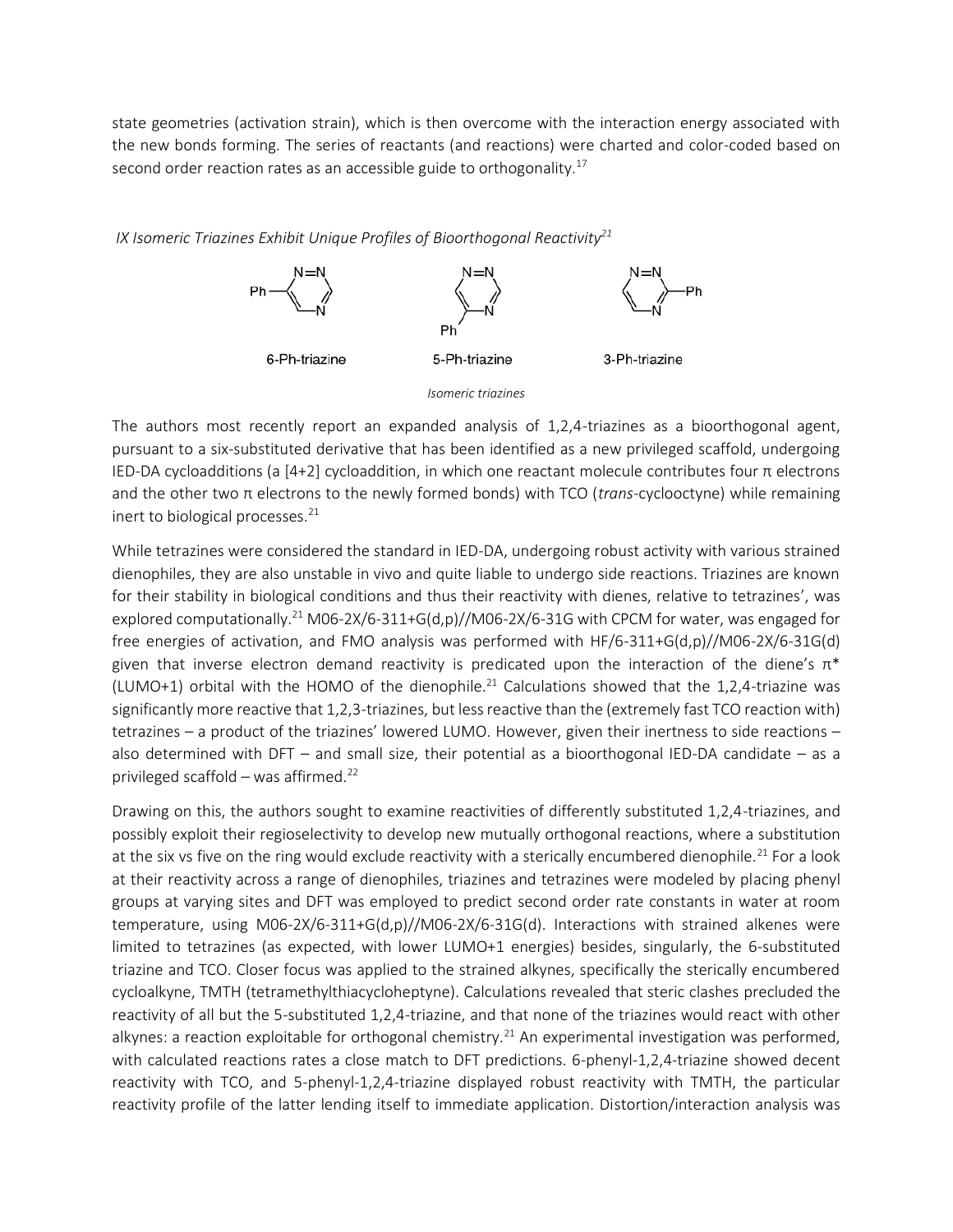applied to demonstrate the origins of the mutual orthogonality of the reactions in this study: When considering a sterically unencumbered dienophile, the lower LUMO+1 energy of the tetrazine provides a far more stabilizing interaction energy strongly favoring this reaction. When considering a bulky alkyne dienophile, a much more energetically demanding distortion of the sterically hindered tetrazine results in an elevated activation energy, making this reaction unlikely, whereas the 5-phenyl-1,2,4-triazine has a very low activation barrier.<sup>21</sup>

These two cycloadditions were then applied in a complex setting; the concerted labeling of two target proteins – a 5-substituted triazine was attached to nanoluciferase, and a GFP-cyclopropene was generated through genetic code expansion. TMTH and a tetrazine was added to the mixture, all the proteins reacted, and zero cross labeling was observed. $21$ 

Computations were used to explore possible IED-DA cycloaddition abilities of triazines, and successfully exposed a scaffold possessing unique reactivity that can be exploited in orthogonal bioorthogonal chemistry.

*X The Equilibrium Ratio of Allylic Azide Rearrangement Isomers is Predicted through DFT<sup>23</sup>*



*Allylic azide, or Winstein, rearrangement*

Allylic azides are investigated computationally for the relative populations of isomers at equilibrium: these species interconvert rapidly at room temperature, this process is a 3,3 sigmatropic rearrangement known as the 1,3-allylic azide rearrangement, or the Winstein rearrangement, involving an intramolecular shift of a σ-bond with the ensuing  $π$ -bond rearrangement in a concerted process.<sup>23</sup> Prior research has examined the potential utility of specific isomers, where they would be initially isolated via cycloaddition reactions or similar. Determining the ratios of isomers as well as the origins of their respective propensities, as well as the mechanism of their interconversion, is necessary in order to characterize these azides and eventually exploit them for synthetic and other application.<sup>23</sup>

A series of primary, secondary and tertiary azides, along with their (interconversion) transition states and intermediates were optimized at the M06-2X/6-31+G(d) level of theory.<sup>23</sup> IRC calculations verified the transition states and established their connections to products and reactants. Where either side of a C=C is unequally substituted, two energetic pathways are considered, based on two transition states – *endo* and *exo* – for a cis or trans product, respectively, which can further transform through a second transition state to a slightly more energetically demanding conformer, then through a third TS for the *trans/cis* product. These further optimizations were performed at the SMD M06-2X/6-31+G(d) and SMD M06-2X/def2-TZVP levels of theory, in chloroform. The latter is a larger basis set, to assess whether the populations would be more accurately portrayed. Vibrational frequencies confirmed minima and TSs, following which, single point energies were calculated at M06-2X/cc-pVTZ, denoted ΔE<sub>e,o</sub>, where (for each conformation) Gibbs free energy or  $\Delta E_e = \Delta E_{e,o} + \Delta G_s$  (the relative solution free energy calculated at SMD M06-2X/6-31G(d)). Gibbs free energy was compared to previously observed experimental populations – estimated from NMR – and were relatively consistent.<sup>23</sup>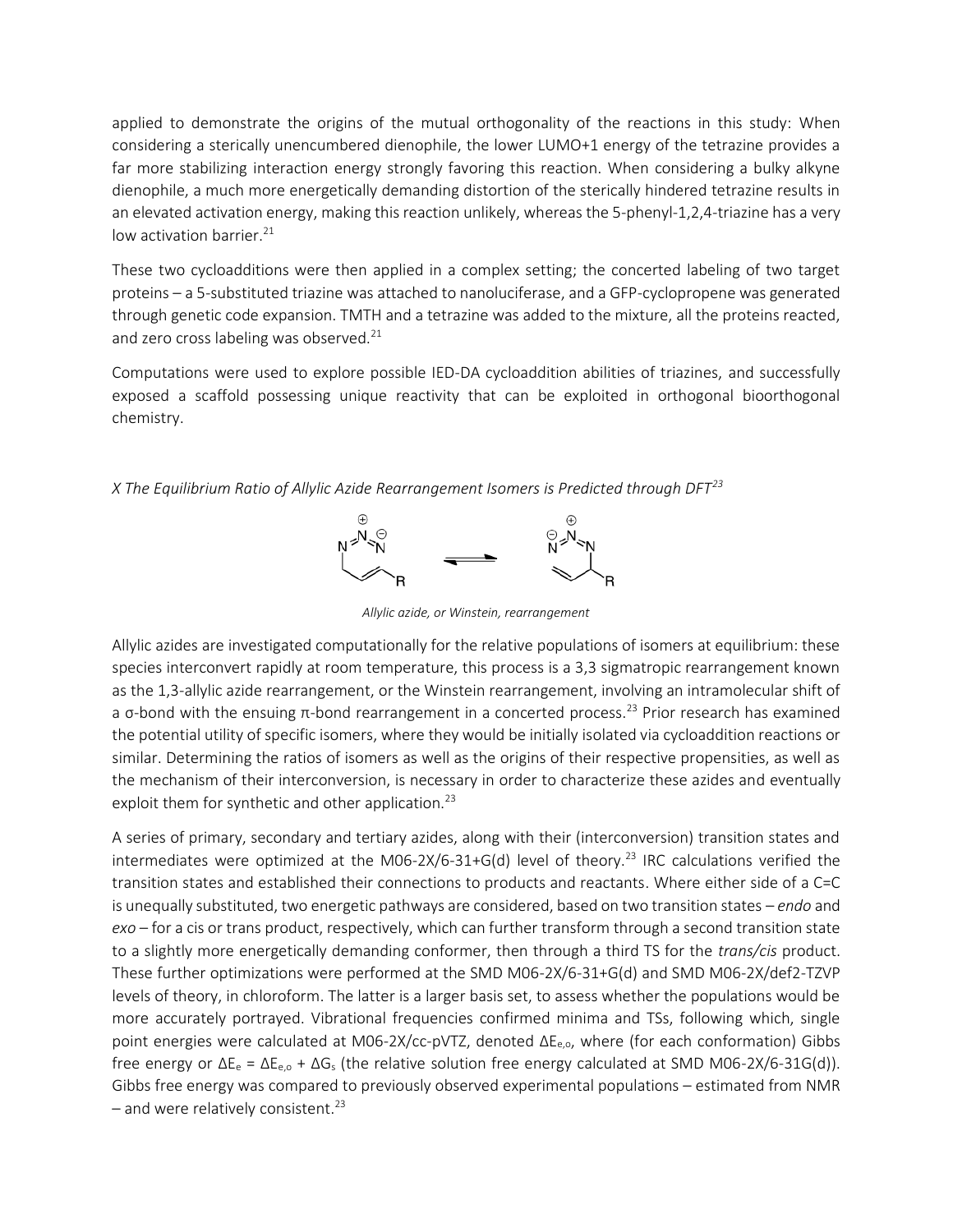Free energy profiles with *endo/exo* pathways were constructed for each azide with its regioisomers, TSs and intermediates. Low activation energies for the TSs of < 30 kcal/mol confirmed readily occurring rearrangements. Forming bond lengths of TSs showed a concerted, synchronous mechanism (asynchronicity of 0.009-0.037 A° for the *exo* processes, and similarly low discrepancy for the *endo*). Weak hydrogen bonding between OH and azide groups provided some stability for TSs with resulting enhanced population. The populations are controlled by the stability of the C=C bond, dependent on its substituents – greater substitution results in increased stability. The interconversion between 1°, 2° and 3° azides was also investigated; 2° and 3° rearrange faster than 1° azides so 1° azides are more populous at equilibrium, this again ties into the thermodynamically favored C=C with the most substituents. This remains in effect even when H-bond stabilization is a factor.<sup>23</sup>

CuAAC was employed to intercept 1° azides which were exclusively converted to the triazole cycloaddition product in the presence of 3° azides (utilizing an azide from the study which interconverts between a 1° and 3°). A mix of 2° and 3° azides resulted in the trapping of the 2°; whereas a 1° and 2° azide mix did not result in selective interception. As well, these results indicate that the interconversion occurs faster than the cycloaddition.<sup>23</sup>

This theoretical investigation unveiled a concerted, synchronous sigmatropic rearrangement occurring readily for allylic azides. DFT produced relative populations and elucidated contributing characteristics. Computations were performed at multiple levels of theory and reproduced experimental results reasonably well, displaying thermodynamically controlled rearrangement – that free energies predict equilibrium ratios – and also explained the selective trapping with cycloaddition reactions. The reliability of DFT in elucidating the pathways in organic reactions is once more demonstrated.

## *XI Discovering the Mechanism for the Diazonium Salt + Azide Ion Reaction Yielding Aryl Azides Using Radiolabeling<sup>24</sup>*

*Potential Energy Surface (PES), IRC, Electrostatic Potential Maps along with Carr-Parrinello Molecular Dynamics Decode an Elusive Reaction Mechanism<sup>24</sup>*



*Synthesis of aryl azide from diazonium salt and azide ion*

Organic azides are prevalent in chemical synthesis, particularly in the formation of heterocycles through Huisgen cycloaddition and Staundinger ligation – which involves an amide bond formation, and has been a rapidly evolving field in the past few decades asthe application of the Staudinger reaction in bioconjugation and protein and peptide synthesis and the labeling of biomolecules, where amides are ubiquitous.<sup>25</sup>

Aryl azides are known for their high stability, one method of preparation of aryl azides is through reacting diazonium salts with azide ions, however its mechanism remains elusive.<sup>24</sup> Three possibilities include: 1.  $S_N$ 2 Ar; or 2. a [3+2] cycloaddition followed by a retro-[3+2] reaction; or 3. an addition/elimination via an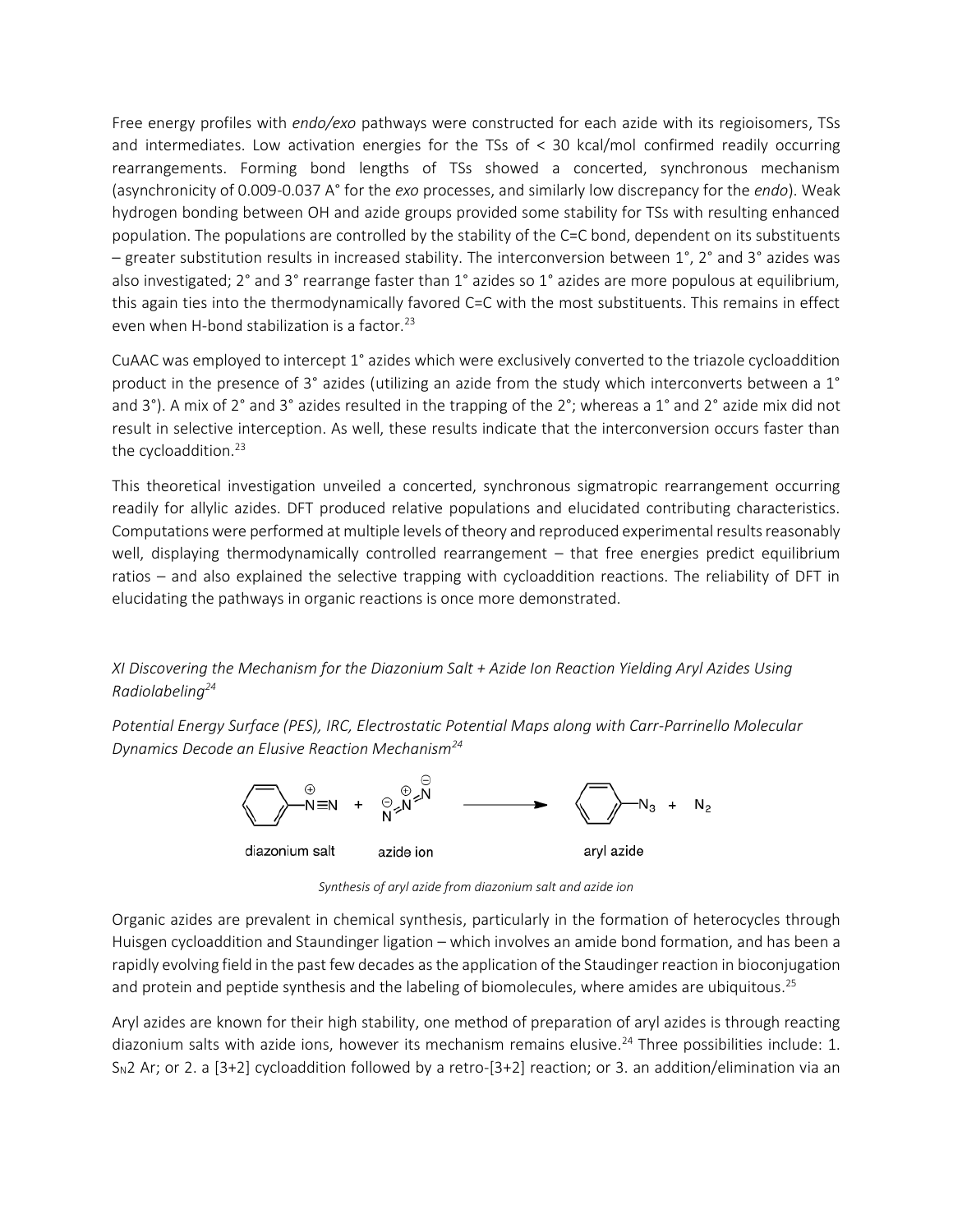acyclic intermediate. Evidence thus far may indicate the third option is likely, but the nature of it – stepwise or concerted, etc. - requires clarity as well.<sup>24</sup>

By radiolabeling reactants according to the following two schemes, experimental evidence can be gleaned that narrows down the mechanism options. In the first scheme, a non-radiolabeled diazonium salt is reacted with a <sup>13</sup>N-labeled azide ion; in the second, the diazonium salt is <sup>13</sup>N radiolabeled, the azide ion is not labeled. Each reaction is expected to produce the phenyl azide. Radioactivity was measured for the reaction mixtures, before and after the removal of (radioactive)  $[13N]N_2$ , the difference is indicative of the amount of radiolabeled N<sub>2</sub> by-product generated, in the first reaction with the labeled azide ion, the N<sub>2</sub> released was almost ~100% labeled, while in the reaction with the labeled diazonium salt, labeled N<sub>2</sub> yield was ~4%. The amount of phenyl azide yielded was double for the latter, indicating a full quantitative transfer of 13N to the product. $24$ 

Given these results the  $S_N2$  mechanism is ruled out: a labeled diazonium salt reaction would have entirely lost its labeled nitrogen to  $[13N]$  N<sub>2</sub>. On the other hand, the cycloaddition mechanism would have generated similar yields of the radiolabeled phenyl azide product via both routes, it is thereby excluded as a possibility.<sup>24</sup>

DFT was then performed on the reaction to gain insight into the now-likely addition/elimination via an acyclic intermediate. Gibbs free energy calculations at M06-2X (PCM)/def2-TZVPP in aqueous solution showed a local minimum on the PES – potential energy surface – of a charge transfer complex (0.5au) with close contact (bond lengths of  $\sim$ 2.4 A $\degree$ ).<sup>24</sup>

The PES is a mathematical depiction of the energy of a molecule as a function of its atoms' positions. Within a molecule, atoms' bonds have varying degrees of freedom (bond stretching), and the energy is calculated as a function of the bond lengths, when each energy of each atom's geometry is incorporated, an energy 'surface' is constructed and it's a highly useful tool in analyzing structure and reaction dynamics, for example stationary points have direct practical significance.<sup>26</sup> Each degree of freedom is essentially a coordinate so dependent on the number in a given system, the PES can be a curve or a surface, they are often computed through a 'scan' where a series of single point energy calculations are performed on an optimized structure or system.<sup>26</sup>

It is interesting to note that this configuration suggested a (concerted) cycloaddition, however the IRC did not connect this TS to a pentazole intermediate; rather it led to another intermediate that indeed forms the pentazole and is followed by the retro [3+2] for the phenyl azide, but this is via a higher energy pathway. IRC scans were performed from the *cis* and *trans* first TSs and led to zwitterionic (a molecule carrying two opposing charges) intermediates for each, while the higher energy *cis* intermediate led to the lower energy second TS to yield the phenyl azide.<sup>24</sup>

The minimum-energy azide anion and diazonium cation interaction complex (that led to the first transition state) was depicted with an electrostatic potential map for charge transfer, and Kohn–Sham analysis for frontier molecular orbital interaction between the salt and anion, with local Fukui indices or *f <sup>+</sup>* descriptors on nitrogen atoms for electrophilicity (Fukui descriptors indicate areas on a molecule most able to accept or donate electrons). These findings on the proposed complex all align with the third pathway option.<sup>24</sup>

To further confirm, Carr-Parrinello Molecular Dynamics or CPMD – which simulates molecular dynamics using DFT calculations – was performed at different temperatures and found the same complex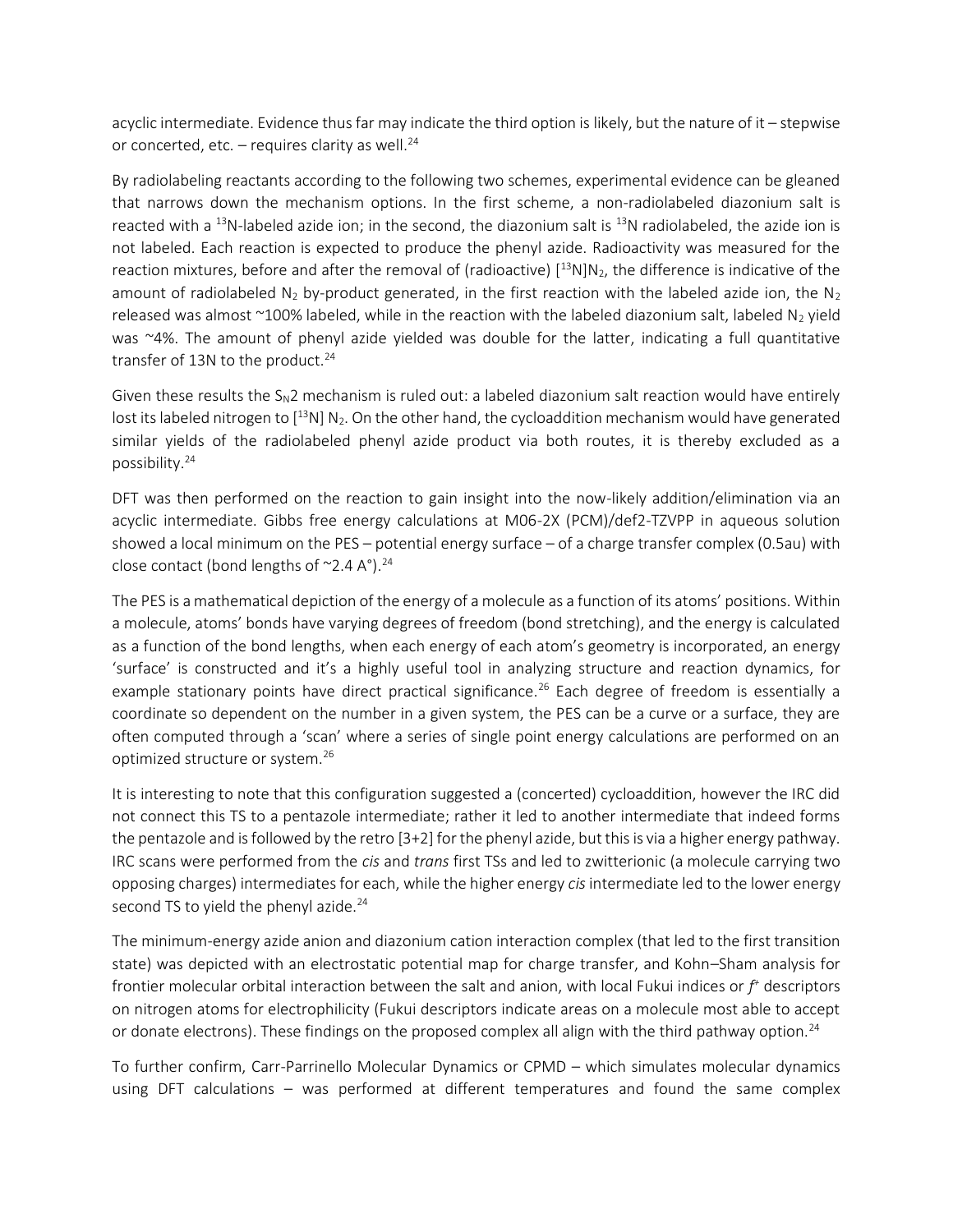(interatomic distances) and zwitterionic structures, stable at 100K and at 300K reached the predicted TS and yielded the phenyl azide product – confirming the stepwise, via acyclic intermediate, reaction that is in agreement with the (radiolabeling) experimental results. $24$ 

## *XII The Design of an Azide-Migration Type Synthesis for Regioselective α-Azido Ketones<sup>27</sup>*

*The Reaction Mechanism and Pathway is Explored with DFT<sup>27</sup>*



*α-Azido ketone; oxygen-migration and azide migration in the synthesis of α-azido ketone from an α-vinyl azide*

Organic azides are extremely valuable in both organic synthesis and medicinal chemistry, examples of the former include click chemistry, conversions to amines or nitrenes, Staudinger ligation. Medicinal applications include the introduction of azides into biomolecules and their use in drug discovery. Challenges arise in their synthesis; the simplest approach would be azide migration from a precursor, but migration processes are fraught with fragmentation. The subject reaction is a result of efforts to avoid this molecular breakdown, as well as avoid isomer mixes. The neighboring C=O group assisted azide migration reaction for diverse azido ketones has a fluorine atom driving the rearrangement, and the  $\alpha$ -vinyl azide precursor is easily acquired, the azido ketones represent an important class of functionalized azides with much utility.<sup>27</sup>

Experimental work first involved 1,2-azide migrations of 4-azidyl ketones and 4-azido homoallyl whereby optimal reaction conditions, including the PhIF2.HF catalyst, were established. Reactions were then expanded with carboxylate and other EWGs/EDGs around the aryl ring for increased yields. When these enhanced functionalities were added to natural products with vinyl-azide functional groups, the 1,2-azide migration was successfully achieved in some. Further experimentation revealed that α-azido ketones could be yielded from propargyl alcohols (alcohols containing an alkyne functional group) by a tandem azidation/acylation/1,2-fluroiodination/1,2-azide migration, producing in high yield their corresponding αazido ketone. The mechanism and reaction pathway were explored. Radiolabeling the oxygen atom  $-{}^{18}$ O provided evidence for 1,4-oxygen transposition along the 1,2-azide migration pathway, likely assisting it.<sup>27</sup>

Theoretical studies provided insight into the regioselective process. An energy profile was constructed with DFT at the M06-2X/6-31G(d,p)/LANL2ZD and included PhIF<sub>2</sub>.HF and H<sub>2</sub>O molecules complexed. Geometry optimizations and frequencies were calculated at B3LYP/LANL2ZD for I and 6-31G(d,p) for the other atoms, with SMD for DCM solvent effect. Vibrational analysis confirmed minima and TS structures, IRC confirmed that the products and reactants connected through the TSs. Single point energy calculations were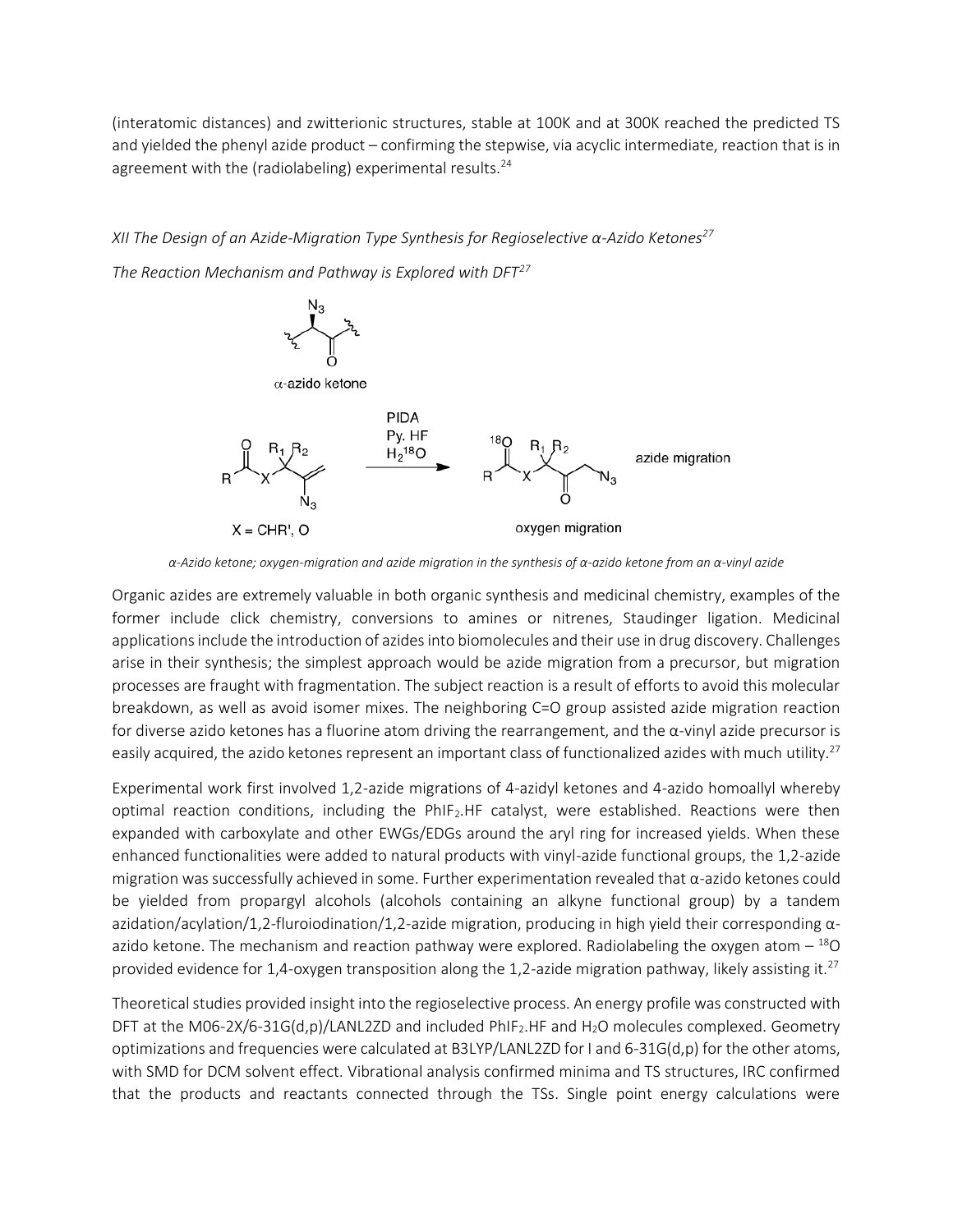performed on computed structures at SMD M06-2X/6-311++G(d,p)+SDD(I) for increased accuracy. NPA – natural population analysis – for atomic charges was computed. $27$ 

The 1,2 azide shift – facilitated through the complex with  $PhIF_2.HF$  – was determined to occur via one of two possible pathways with an energy barrier for TS1 and TS2 of 16.0 and 15.1 kcal/mol, respectively, and an overall ΔG of -24.8 kcal/mol. Given experimental evidence that H2O plays a role, the effects of zero to three H2O molecules were considered, DFT studies revealed that the TS complexed with two molecules of H2O was energetically favored in the ring opening step. Similar calculations were performed for the HF elimination step, again favored with two  $H_2O$  complexed.<sup>27</sup>

Overall, DFT revealed a 1,2 fluoroiodination, 1,2-azide migration and 1,4 oxygen migration progression, namely an azide shift, nucleophilic attack, ring opening and 1,3-H shift, and finally, elimination of HF. This process is energetically favored, with simple mechanics and short reaction times (>1 min) producing  $\alpha$ azido ketones in high yield.<sup>27</sup>

## *4. AZO DYES*

*I Heterocyclic Azo Dyes with Nitrothiazole Groups are Synthesized and Display Exceptional Color<sup>28</sup>*

*Analysis includes TD-DFT – Time-Dependent DFT – for Electronic Absorption Spectra and DFT for Vibrational Spectra<sup>28</sup>*



*Preparation of azo dye with a nitrothiazole group, through diazotization and reaction with a coupling component* 

Heterocyclic azo dyes have been favored over their simple aromatic counterparts for superior color, brightness, and fastness. From a biological perspective, these environmentally friendly compounds containing azo moieties have been known to display scavenging and antibacterial activities, also, the thiazole group (which also contributes to the azo dyes' chemistry) is common in biomolecules.<sup>28</sup>

Various 3-amino-5-nitrothiazole-derived azo dyes were prepared through diazotization – a process that converts aromatic amines into their diazonium salts which can then form azo dyes through coupling reactions – forming solid red/orange, red/yellow, dark pink and brown dyes and were studied for their spectral and biological properties.<sup>28</sup>

Antibacterial analysis was done and moderate-to-excellent inhibition was exhibited across the four compounds, with a dye with OH groups performing best. Scavenging properties were investigated by testing different concentrations of azo dyes with DPPH, where the DPPH radical interacts with the H of the dyes and the % scavenging of DPPH is calculated from absorption differences before and after reactions. These scavenging properties are important because non-toxic synthetic antioxidants are sought after, having been found to be more active than those naturally occurring. Again, the same dye performed best due to its OH groups.<sup>28</sup>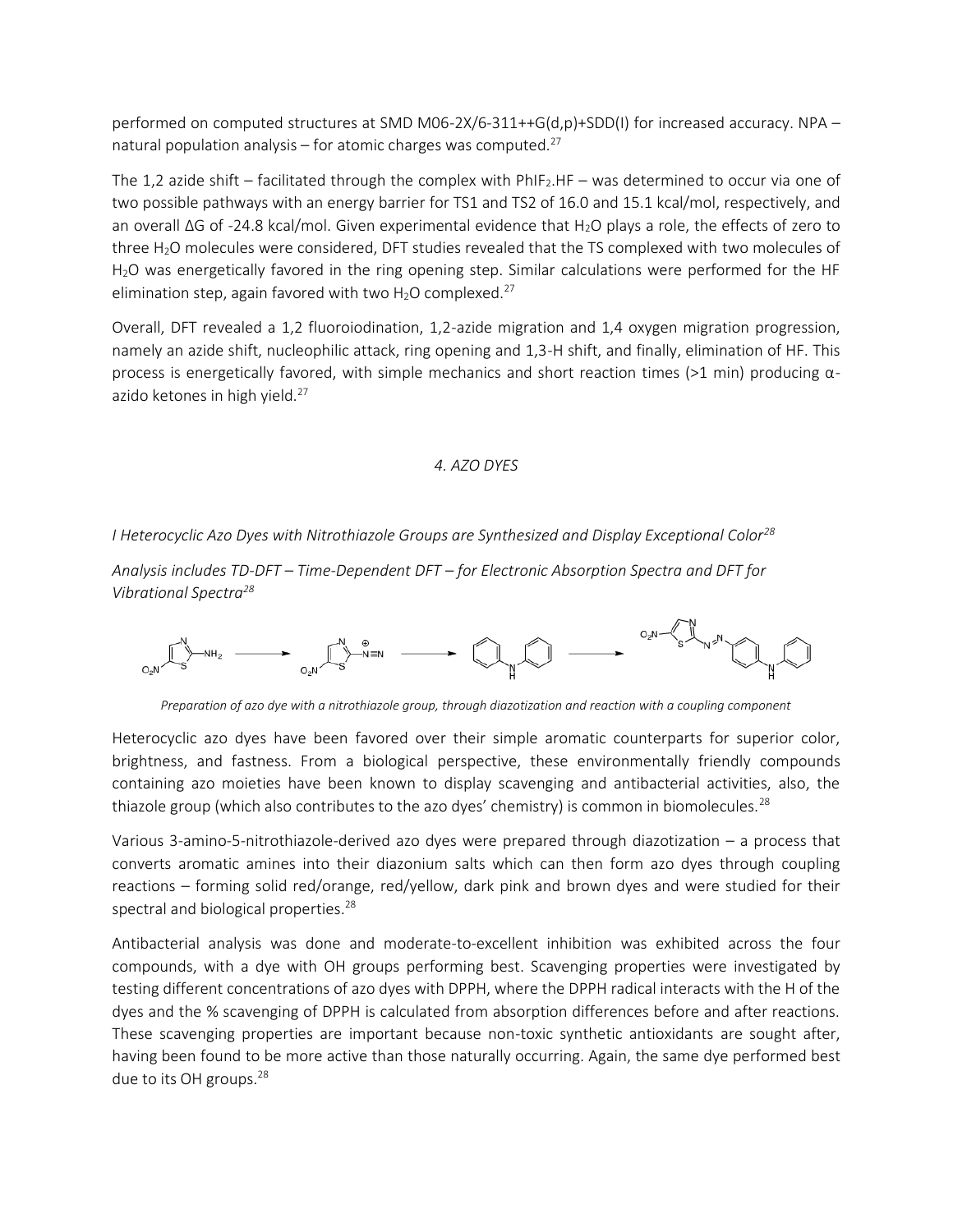Structure optimization and energetic calculations were performed at DFT B3LYP/6-31++G(d,p). Vibrational frequencies and HOMO/LUMO energies were also calculated. TD(time dependent)-DFT is a theoretical method that best calculates the time-evolving energetic parameters of excited systems; including absorption wavelengths the energy associated with  $\pi - \pi^*$  transitions of excited electrons and the predicts the spectra and optical properties of organic compounds. It was employed here for electronic absorption spectra calculations, which were compared to experimental absorption spectra in the 200-800nm range performed on the dyes. In both, all the dyes showed two characteristic bands in the UV-VIS spectrum, the first at 261-339nm (318-340nm theoretically) and represents the  $π – π*$  excited state, from the π electrons of the azo group and aromatic system. The second band is at 566-621nm (418-613nm theoretically) and represents the  $n - \pi^*$  transition involving the non-bonding electron pair of N interacting with H from the solvent. Enhanced bathochromic, or redshift was observed, a noted characteristic of the 5-membered heterocyclic azo dyes, this longer wavelength a result of electron-withdrawing properties of substituents. Molar absorptivity was in the 3.8-4.7 range indicating exceptional color for all the dyes.<sup>28</sup>

Computational IR (computed at DFT B3LYP/6-311++G(d,p)) and experimental FT-IR were performed to examine the structure and interactions between atoms/bonds within the molecules as depicted through vibrational analysis, bond stretching frequencies were compared using a linear regression. Additionally, FMO analysis was performed for HOMO/LUMO energy gaps and energy indices because these are valuable parameters for further research.<sup>28</sup>

Diazo dyes were synthesized, experimental and computational research showing them to contain exceptional color, and the unique bathochromic shift and absorption attributed to the five-memberedheterocyclic dyes. There was good correlation throughout between experimental and theoretical results. These dyes displayed antibacterial and scavenging abilities which lend them to biological application, the calculated energetic parameters will aid in expanded research.<sup>28</sup>

*II A Disperse Azo Dye with a Pyrazole Skeleton is Investigated Experimentally<sup>29</sup>*

*A Complete DFT/TD-DFT Characterization with Tautomer, Conformational, Vibrational and UV-VIS Spectral Analysis and NMR<sup>29</sup>*



*Disperse azo dye with pyrazole skeleton*

A disperse azo dye – 4-(4'-(4''-nitrophenyl) azo-3'-amino-1'-phenylpyrazole-5-ylazo)-3-methyl-1 pheylpyrazole-5-one – is synthesized, it is a red crystal. These 4-arylazo-pyrazol-5-one dyes are used in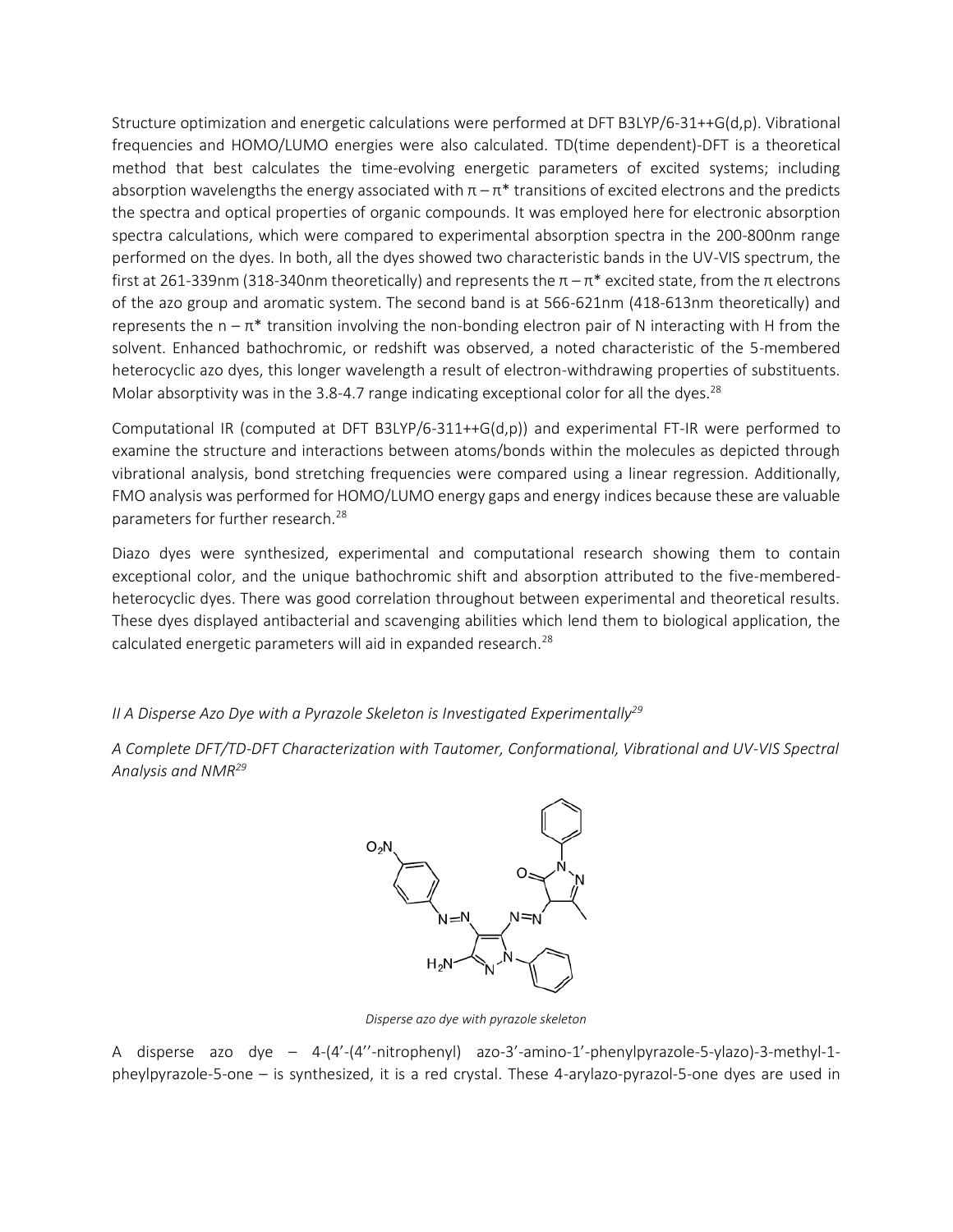foods, textiles, and to detect metal ions in spectrophotometry, while the pyrazole moieties are important pharmacologically, including possible anti-HIV effects.<sup>29</sup>

A computational investigation is performed to elucidate its structure. Ground state geometry was optimized at B3LYP/6-311G(d,p). Tautomers were optimized to global minima and the most stable tautomer was determined. Vibrational analysis was performed on the optimized structures, as well as HOMO/LUMO analysis and electronic absorption spectra with TD-DFT at both B3LYP/6-311G(d,p) and CAM-B3LYP/6-31G(d,p). NMR spectra, <sup>1</sup>H and <sup>13</sup>C, were calculated at B3LYP/6-311G(d,p) with IEFPCM for solvent effect.<sup>29</sup>

Conformational analysis was performed on the most stable tautomer with the potential energy surface scan. The conformational analysis was performed for the three dihedral angles, with the most stable conformation for each compared to the optimized structure measurements for those angles, with the results consolidated for the most optimal structure.<sup>29</sup>

FTIR was performed both experimentally and computationally for vibrational energies. Computational NMR – which has been shown to be valuable especially in elucidating large organic molecules – was performed on the optimized ground state structure with B3LYP/6-311G(d,p) using GIAO (gauge invariant atomic orbitals) and correlated well with experimental NMR.<sup>29</sup>

TD-DFT – known for its precision in these matters – was performed for the UV-VIS spectra, calculating absorption wavelengths and excitation energy. There are two peaks in absorption spectra of the dye indicating that compound is present in multiple tautomeric forms. Since absorption tends to depend on polarity of the solvent, TD-DFT was performed for a series of solvents and calculated excitation energies, oscillator strength, and absorbance at two levels of theory, the CAM-B3LYP results were closer to the experimental.<sup>29</sup>

The calculated absorption spectra λmax represents the HOMO/LUMO transition, and so orbitals and gaps were calculated, specifically the  $\pi - \pi^*$  transition between HOMO/LUMO and HOMO-1/LUMO. Since a molecule's excited state is often more polar than its ground state, it will be better stabilized in a polar solvent and will therefore display bathochromic shifts. Similarly, in acidic and basic solvents, hypso- and batho- chromic shifts, respectively, were evident.<sup>29</sup>

The close alignment between experimental and computational results for NMR, FTIR and electronic absorption spectra performed in this research shows the value of this approach and the accuracy of DFT with the stated functionals as a tool in predicting structure and properties of these molecules.<sup>29</sup>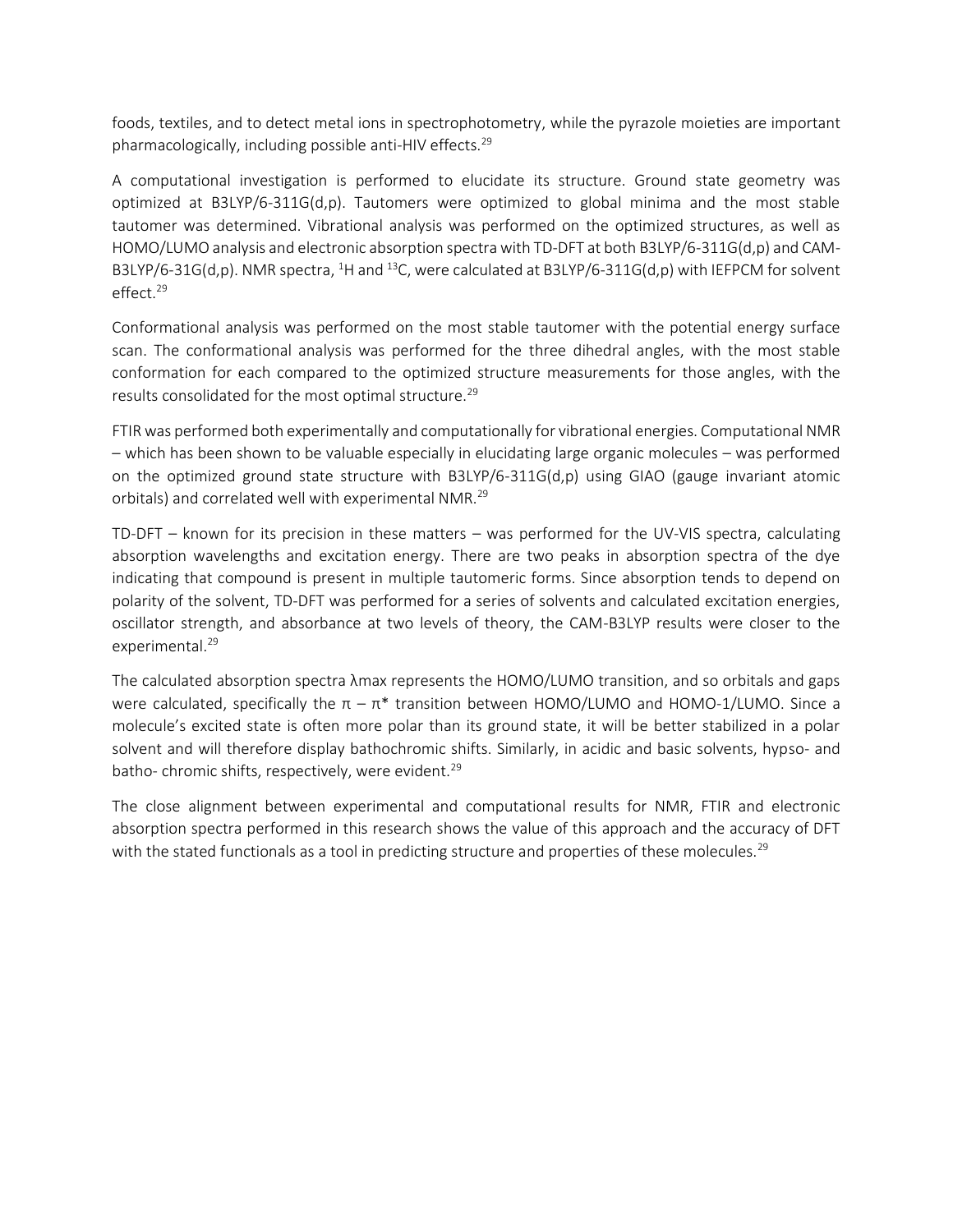#### *5. BIOLOGICALLY RELEVANT AND BIOLOGICALLY ACTIVE COMPOUNDS*

*I A Crystallographic and Electron Analysis of a Zn(II)-Azide Complex with a N,N,S-Tridentate Thiosemicarbazone Ligand<sup>30</sup>*

*DFT Confirmed Structural Parameters and Explained the Intermolecular Interactions Stabilizing the Crystal Structure<sup>30</sup>*



*Thiosemicarbazone and zinc(II)azide thiosemicarbazone*

A newly synthesized Schiff base metal-azide complex – zinc azide and tridentate chelating ligand thiosemicarbazone – has been found to display excellent scavenging ability.<sup>30</sup> This, and the biological activity being researched and reported as of late for the two individual moieties, compels its complete characterization.<sup>30</sup> Semicarbazones are currently used in the treatment of Chagas disease (trypanosomiasis) and are being investigated as an anti-convulsant.<sup>31</sup> Thiosemicarbazones specifically show wide grampositive antibacterial capability, as well as antifungal.<sup>31</sup> Their metal complexes have been found to exhibit anti-tumor and anti-neoplastic qualities, effective against solid tumors as well as anti-leukemia and lymphoma activity. They are being studied for anti-viral and anti-amoeba potential and as a radiopharmaceutical tracer/radiotherapy agent.<sup>31</sup> Zinc azide complexes have displayed anti-breast cancer activity as well as antibacterial effects. As metal complexes are increasingly being designed, the study of their structural and electronic properties becomes important.<sup>30</sup>

Experimental analysis includes FTIR, elemental characterization and single crystal X-ray diffraction. Computationally, crystallographic coordinates are used as a starting point for optimization. DFT calculations were performed at PBE0 – a hybrid functional that combines the HF approximation and the Perdew, Burke, and Ernzerhof approximation for the exchange and correlation energy of electrons – with the def2-TZVP basis set for Zn and 6-311++G(d,p) for the other atoms. The found stationary point on the PES was then fully optimized followed by vibrational frequency analysis to confirm it as a true energy minimum. Mayer bond order analysis was performed for bond order indices of the coordination sphere, NPA for atomic charge distribution, NBO analysis and QTAIM – Quantum Theory of Atoms in Molecules – for electron density analysis.<sup>30</sup>

Stretching bonds – from the vibrational frequency analysis – are in strong agreement with literature values. It is interesting to note that among complexes of the same ligands with differing metallic centers, there are differences in  $C - N$  and  $C - S$  bonds that indicate the influence of the metal-ligand interactions.<sup>30</sup> The ORTEP diagram from X-ray diffraction shows the Zn four-coordinated with the tridentate chelating thiosemicarbazone ligand (which donates three bonds to the Zn, from two Ns and S) and the azide anion. The DFT and X-ray crystallography geometries were very closely aligned, despite DFT being performed on a single crystal and crystal packing affecting experimental results. The slight differences included azide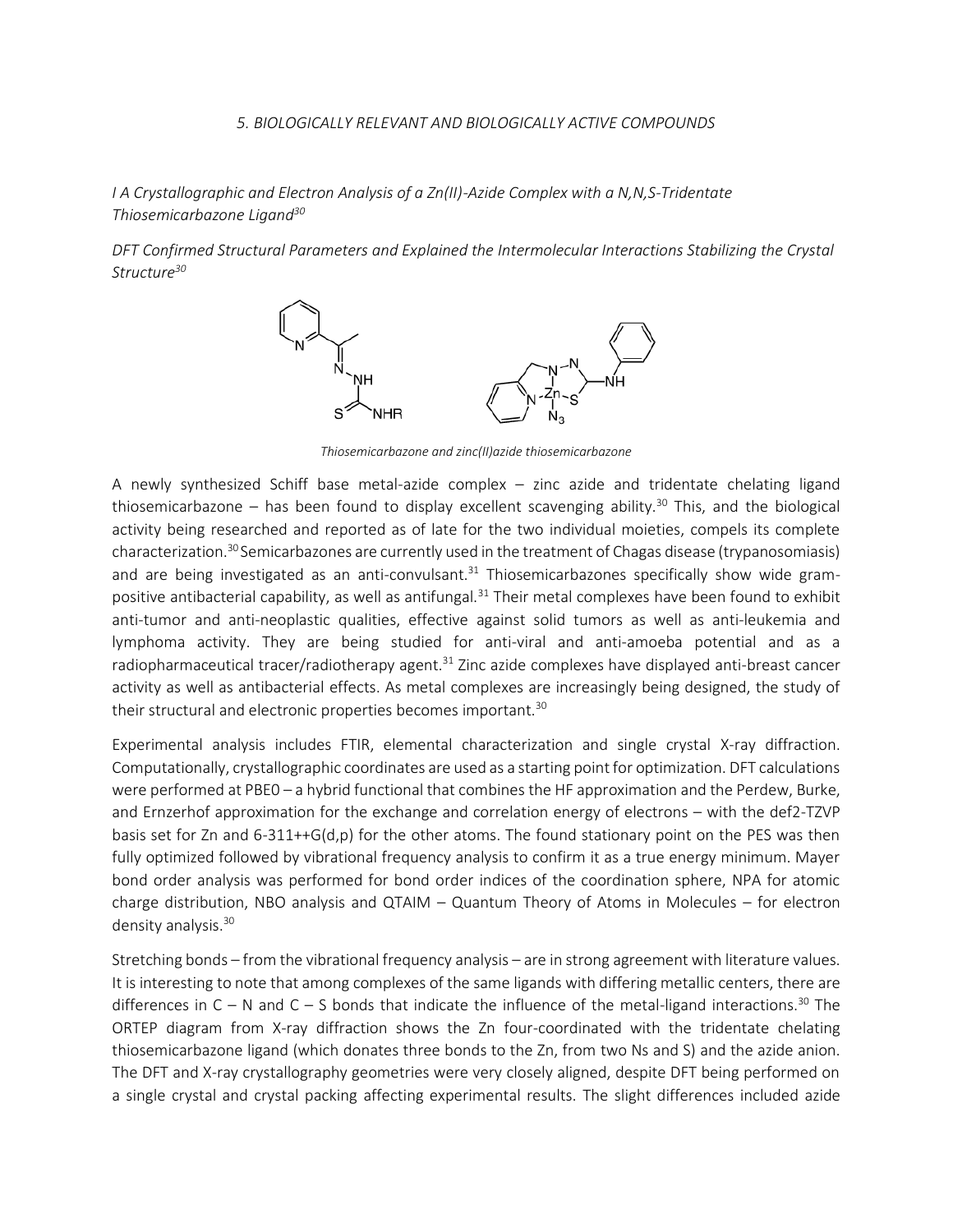group and aromatic rings orientations. Bond lengths and angles were compared across the X-ray, PBE0 and BO index (characterizes bonds as σ, π or triple). Almost all results were closely aligned, but within the azide group, the two N – N bond lengths are similar however BO analysis has one as σ, the other  $π<sup>30</sup>$ 

A look at the optimized structures of triplet and quintet energy states gave a very large energy gap, depicting the complex's low spin state. Electric dipole moments were calculated.<sup>30</sup>

FMO analysis revealed the N and S lone pairs, and to an extent the Zn's d orbital, as the main contributors to HOMO, the pyridine and coordination sphere's C – N bond, to the LUMO. The energy gap of 3.5eV was within common range for Zn complexes. MEP defines the reactivity of a molecule based on charge distribution, which is significant when considering the molecule employed in a biological system and potentially engaging in nucleophilic/electrophilic reactions. Electrophilic regions were shown near Zn and ring-Hs, nucleophilic around azides and aromatic centers.<sup>30</sup>

Hirschfield surface analysis based on crystallographic data predicts intermolecular stabilization by looking at electronic densities of different areas that represent interatomic contact. It showed NH ---N hydrogen bonds and  $C - H$  --- $\pi$  bonds as most responsible.<sup>30</sup>

DFT was employed to further elucidate the dimer structure and interaction and calculated a modest interaction energy mostly due to azide-amine H-bonding, the optimized and experimental bond distances of which were in good agreement. Second order perturbation theory analysis with NBO shows a charge transfer from the lone pair into this bond of 9.1 kcal/mol. For further insight into the nature of these intermolecular interactions, QTAIM showed bond critical points for NH---N, S---S and CH---N (azide and rings), with a series of parameters – namely the electronic charge density [ $\rho(r)$ ] with its Laplacian [ $\nabla^2 \rho(r)$ ], the total energy density [H(r)], relationship between local potential energy and the gradient kinetic energy  $[|V(r)|/G(r)]$ , and ellipticity  $(\epsilon)$ , – further and more definitively characterizing these H-bonding interactions as having jonic character.<sup>30</sup>

Overall, this study found computations to be in very close alignment with experimental results, characterizing a Zn center coordinated by a tridentate thiosemicarbazone ligand and an azide anion, the crystal packing details consisting of a dimer arrangement in the unit cell, for which DFT was productively employed to elucidate the stabilizing forces.<sup>30</sup>

*II* Mono*- and* Bis*-Alkylated Lumazines are Synthesized as Potential Membrane-Bound Photosensitizers<sup>51</sup> Theoretical Studies with Molecular Orbital Theory and Mayr's Nucleophilic Index Provide Insight into Alkylation Patterns<sup>51</sup>*



*Lumazine;* mono*-alkylated lumazine;* bis*-alkylated lumazine*

Lumazines are pteridine derivatives. Pteridine were first discovered as pigments that are found in many insect wings and eyes, and in small amphibians. Pteridine compounds are composed of a fused pyrimidine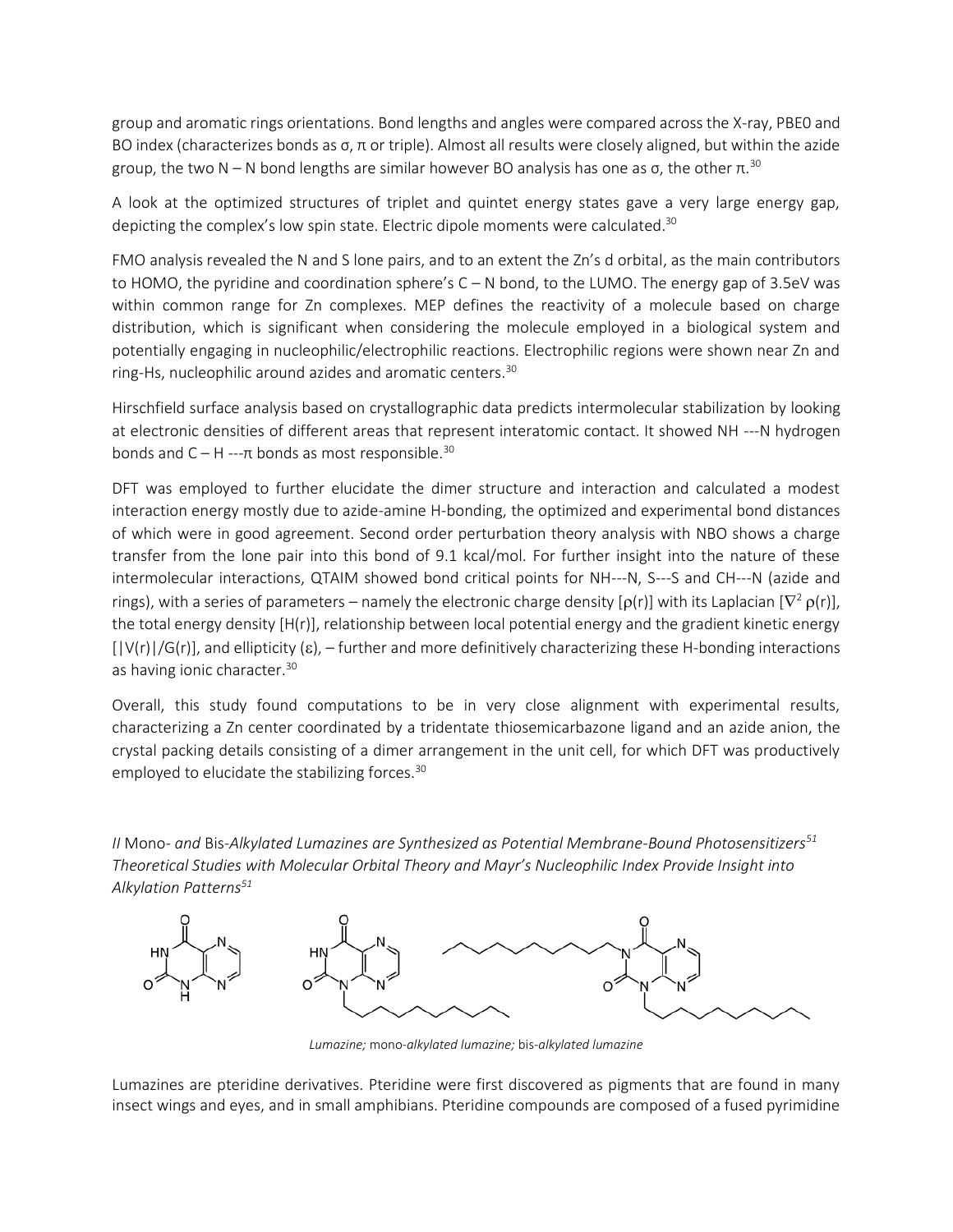and pyrazine ring. Pteridines of multiple forms are widespread in biological systems, playing various roles. Oxidized pteridines are able to fluoresce, undergo photooxidation and produce reactive oxygen species. They are efficient photosensitizers and can photo-induce cell death and oxidation of biomolecules. Two compounds belonging to this family are pterins and lumazines, they are both fully oxidized aromatic pteridine derivatives.

Previous research on decyl chain conjugation to pteridine compounds, seeking to increase their solubility in organic solvents and increase their affinity for the phospholipid membranes, has been successful. A pterin had been synthesized with the anticipated properties as a membrane intercalator, a fluorophore and a singlet molecular oxygen sensitizer. These properties allowing it to be a self-monitoring membrane fluorescent probe and a membrane photo-damaging agent. The current study is focused on decyl chain conjugation of its relative, lumazine, alkylated in an  $S<sub>N</sub>2$  reaction, also looking for increased solubility in organic solvents and seeing what photophysical properties arise. The reaction products – one *mono* alkylation product and one *bis* alkylation product – were characterized with NMR. Computational studies were performed to understand their patterns of alkylation, which occurred at N sites of the pyrimidine ring, at the exclusion of O sites, producing only one of two possible N *mono*-alkylated products (N1). B3LYPD95(d,p) level computations for optimized structures of the proposed *mono* and *bis* alkylated products at N and O sites. Molecular orbital calculations for HOMO and LUMO and Mayr's nucleophilicity parameter *N* was used to analyze the alkylation reaction. DFT structural optimizations and energetics were carried out for computed Gibbs free energies and ΔG explained alkylation at N vs O sites, the former being significantly favored energetically. Still unexplained is the absence of the second *mono-*alkylated product (N3). HOMO and LUMO studies, corroborated by Mayr's nucleophilicity analyses, showed a lack of *p*-orbital at N3 making the alkylation improbable, but following the alkylation at N1, a *p*-orbital emerged at N3 allowing for the second iododecane equivalent to react with the lumazine.

The experimental components of the research found that the alkylation increases the compounds' lipophilicity for greater plasma membrane binding capabilities, and photochemical properties studied included increased fluorescent quantum yields and similar emission spectra relative to the parent compound, all of which compels further research into possible biochemical application as a membrane bound photosensitizer.

*III The Debated Mechanism of Hydrolysis of Hydrazones is Clarified Through DFT Thermodynamic Calculations and a pH–Based Stability Inversion of Triazinyl Hydrazones is Examined<sup>32</sup>*



*Hydrazine; hydrazone, synthesized via reaction with aldehydes and ketones; triazinyl hydrazone; acyl hydrazone*

Hydrazones and hydrazone chemistry are widely used in organic synthesis and molecular biology, including as an anti-trypanosomal and as a linker in drug conjugates, the latter a product of its acid-lability. Many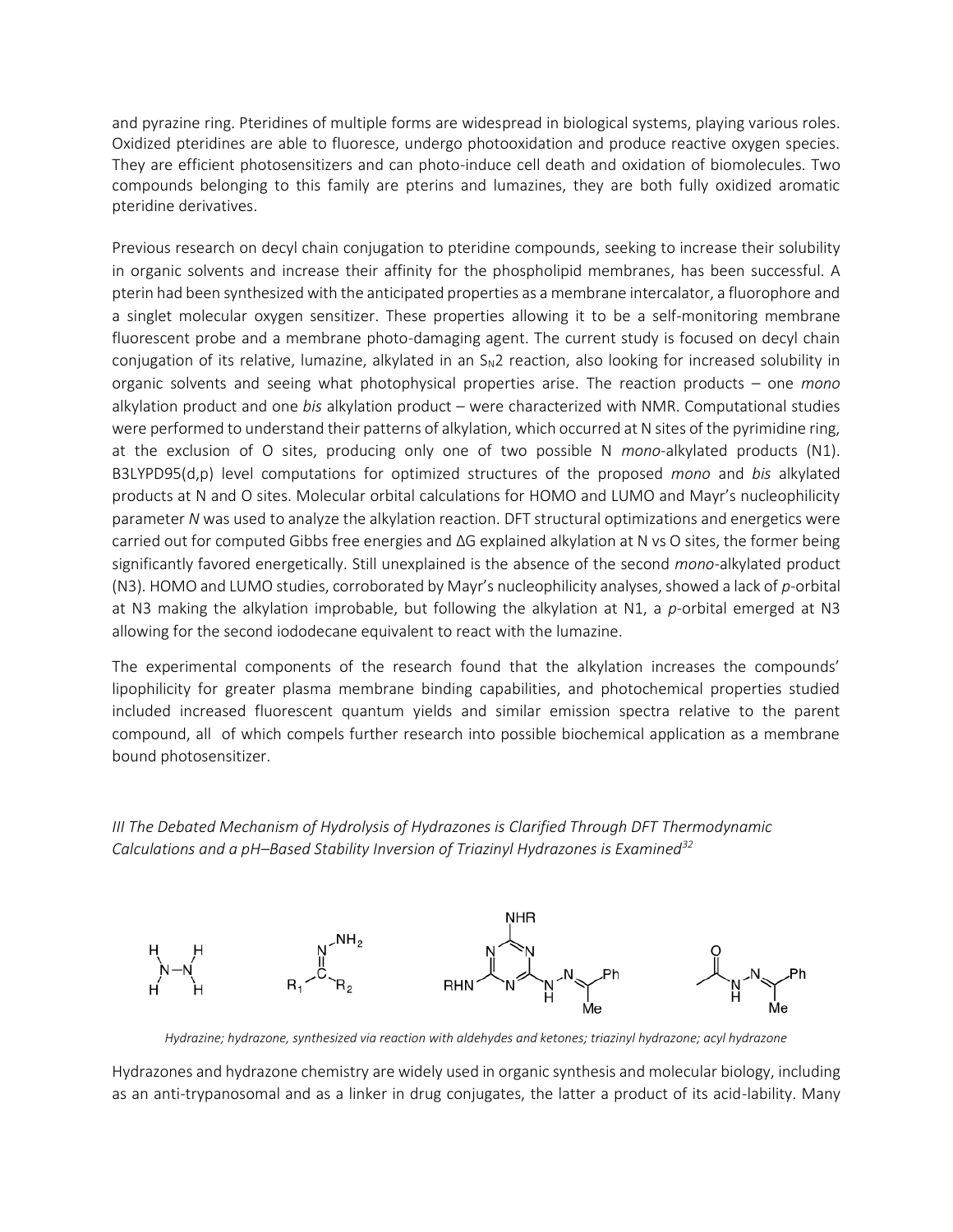hydrazine derivatives (including aromatic, acyl and aliphatic) have been studied, but the mechanism of hydrolysis of the hydrazones has not been uncovered.<sup>32</sup> Herein, the possibility of triazinyl hydrazines as a comparable species to the well-known acyl hydrazine is examined for its hydrazone hydrolysis. A series of five aldehydes and ketones and hydrazine were condensed to form the hydrazone product; as well as the corresponding acyl hydrazones. All ten hydrazones were then hydrolyzed at specific pH levels – 5.2, 6.8 and 8.0 and monitored for first order reaction rates and half-life. DFT was performed at B3LYP 6-31+G(d,p) for Gibbs free energy calculations and optimized geometries of all compounds.<sup>32</sup>

It is generally held that hydrazone hydrolysis is initiated with the protonation of the center nitrogen (double bonded to C and single bonded to the second N), followed by the addition of  $H_2O$  yielding a carbinolamine, followed by proton migration to the central nitrogen and the cleaving of the  $C - N$  bond.<sup>32</sup> The main influence on reaction rate – rate varies significantly with different hydrazones – is the subject of contention, alternately proposed to be a result of thermodynamics; resonance stabilization that affects C adjacent to N; or protonation resistance of the central N.<sup>32</sup>

DFT calculations are employed for ΔE of protonation. Experimental results show pronounced hydrolysis at a pH of 5.2, with the acyl counterparts displaying more stability (lower reaction rates) as compared to the corresponding triazinyl hydrazones. $32$  Within the two groups, the same trends are followed for relative stabilities of derivatives. At pH of 6.8 hydrolysis was fractional, at pH of 8.0 it was negligible. The experimental rates of hydrolysis were in direct qualitative correlation with DFT computed proton affinities, where greater half-lives were associated with small or negative proton affinity. Proton affinity was greater for the triazinyl than the acetyl counterpart for each derivative, along with a greater reaction rate. This is in clear support of the hypothesis that proton-affinity is the main driver of the reaction rate.<sup>32</sup>

Necessitating further consideration is the fact of the triazine moieties' own protonation sites. Whereas the pKa of the central N is extremely low, the pKa of triazines is at approximately 5, and so hydrolysis must be considered at a lower pH where a protonated triazine might result in increased central N resistance. Indeed, computations depicted a decreased proton affinity by 4.1 – 5.0 kcal/mol with a protonated triazine group (more so with ortho protonation). To quantify the effects, hydrolysis was performed at pH of 4.0 and indeed, an inversion of relative stabilities was immediately evident, with reaction rates and half-lives of the triazinyl hydrazines now significantly lower than the acetyl counterparts.<sup>32</sup>

A combined computational and experimental approach was successful in supporting a 'resistance to protonation' hypothesis regarding the mechanism of hydrolysis of hydrazones. The inversion of stability of triazinyl (vs acyl) hydrazones at a lower pH is a property potentially exploited biologically.<sup>32</sup>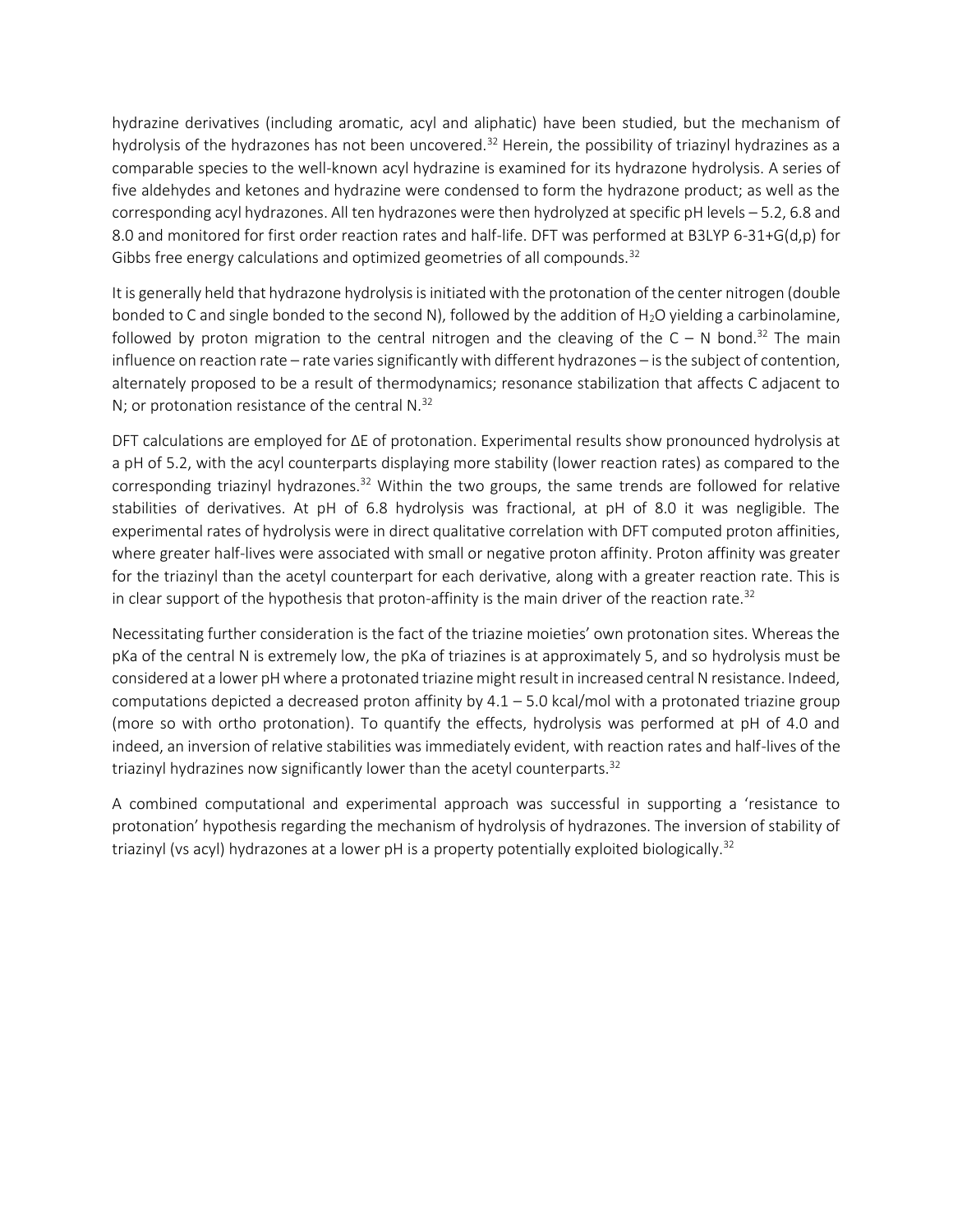*IV A Newly Identified Reciprocity Between Two Important Phenomena – Hydrogen Bonding and Aromaticity in Hetereocycles<sup>33</sup>*



*An amide with a 6πe- system; an amidine with a 6πe- system; an amide with a 4πe- system; an amidine with a 4πe- system*



*A Clar's sextet structure: compound 2 is considered the significant resonance form giving two aromatic systems*

AMHB – antiaromaticity or aromaticity modulated hydrogen bonding – is a relatively recently observed effect; the reciprocal nature of hydrogen bonding and aromaticity.<sup>33</sup> Hydrogen bonds polarize  $\pi$  conjugated systems and thereby perturb the delocalized electrons, either enhancing or diminishing their aromatic or antiaromatic character.<sup>33</sup> Dimerized (or otherwise complexed) heterocycles with the same kind of H-bond donors and acceptors will have differing association energies, based on their conjugated πe- systems. The polarization induced by the H-bonding can either enhance or disrupt an aromatic system (conjugated, 4n+2); intensify or relieve and antiaromatic system (conjugated, 4n).<sup>33</sup> Modeling dimers of aromatic, nonaromatic and antiaromatic monomer analogs, the modulation of the H-bonding is described in terms of the interaction enthalpy –  $\Delta_{dimer}H$  – for two different cases. In the first, the aromaticity is enhanced and antiaromaticity intensified in the respective monomeric units upon dimerization, enhanced aromaticity is concurrent with a larger Δ<sub>dim</sub>H than the non-conjugated analog, and intensified antiaromaticity reflects the smallest  $\Delta_{\text{dim}}$ H. in the second case, H bonding that disrupts an aromatic system has the smallest  $\Delta_{\text{dim}}$ H, and where the antiaromaticity is relieved, the largest ΔdimH. Changes in bond lengths show the electron polarization affects that promote the particular resonance form – electrons move from the double bond towards the atom that is the H-bond acceptor. The new single-character bond is lengthened, the double bond is reflected by a shorter bond length.<sup>33</sup>

Individual aspects of AMHB have been addressed in research, but here a broader pattern is sought out, through quantum calculations, to describe the relationship of H-bonding and aromaticity. This is achieved by looking at a series of five-membered heterocycles, many of which are the framework, or representative of a part thereof, of biomolecules or pharmacological privileged scaffolds and as such, this concept is potentially significant in these fields.<sup>33</sup>

Monomers and dimers were fully optimized at PBE0/6-311++G(3df,3pd), which when benchmarked against the highly accurate CCSD(T) had a very low mean absolute error. Frequency calculations were performed to confirm stationary points. Dimerization energies were computed as  $\Delta_{\text{dim}}E = E_{\text{dimer}} - 2E_{\text{monomer}}$  and the ΔΔEdimer is the difference in dimerization energies of the conjugated systems and their non-conjugated reference molecules.<sup>33</sup>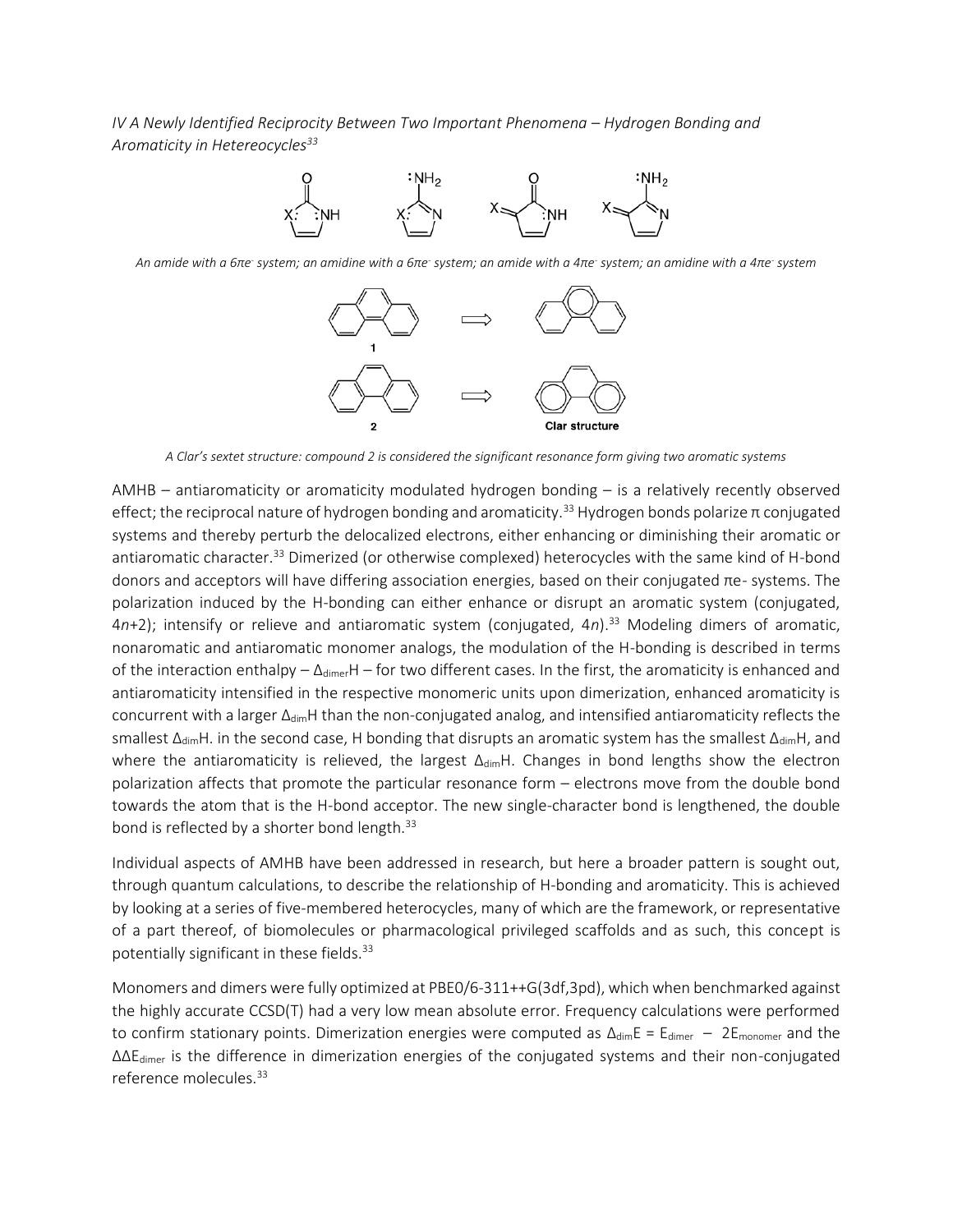Nucleus independent chemical shifts – NCIS – with  $(1)zz$  – removes  $\sigma$  contributions – is computed at 1 A<sup>°</sup> above ring centers to quantify changes in aromatic/antiaromaticity upon dimerization, a negative value indicates increased aromaticity (diatropic character) or decreased antiaromaticity (paratropic character) (depending on the type of molecule).<sup>33</sup> NCIS(1)zz analysis was performed on the monomers, then on the individual rings of the dimer, and displayed the H-bond induced antiaromatic or aromatic effects, for each of the four scenarios mentioned above.<sup>33</sup>

In the first case, where H-bonding (favored resonance form) enhances aromaticity, NCIS values for the selected heterocycles became more negative in dimer form: an original range of -14.9 – -12.0ppm went to -16.7 – -13.5ppm. This corresponded with aromatic heterocycle to non-conjugated analog ΔΔE<sub>dim</sub> range of -2.9 to -4.4, reflecting strong H-bonding interaction. In derivatives of these heterocycles where adjacent atoms' lone pairs form part of the delocalized electron system, an even more enhanced aromaticity is observed  $(ΔNCIS(1)<sub>zz</sub>)$  and attributed to the easing of this lone pair repulsion, where the N – X (the involved atom pair's bond) is shortened with increased H-bond interaction. [These observations were made using experimentally determined H-bond acceptor/donor distances from the Cambridge Structural Database. A series of derivatives, enhanced-type vs disrupted-type aromatics were averaged and the effect on bond length of the aromatics vs non-aromatics for the enhanced vs disrupted aromaticity were compared].<sup>33</sup>

In the three other cases too, these patterns persist: H-bond weakening upon disruption of aromaticity,  $\Delta NCIS(1)_{zz}$  are less negative showing decreased aromatic character upon dimerization,  $\Delta E_{dim}$  are smaller than their non aromatic analogs (positive  $\Delta\Delta E_{\text{dim}}$ ).<sup>33</sup> Lone pair repulsion is increased, lengthening the N – X bond and therefore further weakening the H-bonding interaction. When investigating antiaromatics, again, where H-bonding intensifies antiaromaticity – enhanced cyclic 4πe- delocalization – it is weakened, and where it relieves antiaromaticity, it is strengthened. The increase in antiaromaticity is shown with positive shifts in NCIS values.<sup>33</sup> Where delocalized N lone pairs are neighbored on either side with electron withdrawing groups (EWGs), the pair is 'isolated' and there is a smaller enhancement of antiaromaticity, and less weakening of the H-bond interactions relative to the nonaromatic system. H-bonds are strengthened by the disruption of antiaromaticity; NCIS shift in the negative direction, i.e., smaller positive values show a decreased antiaromatic delocalization, with more favorable dimerization energies than the non-conjugated analog. 33

The pattern of reciprocity between hydrogen bonding and aromaticity having been consistently demonstrated, a two fused imidazole ring  $-1$ H-imidazo $[1,2$ -a]imidazole – was presented as a framework for tuning dimerization energy by hydrogenating different double bonds,<sup>33</sup> forming a Clar's sextet – where in multi-ring systems, π aromatic systems are classified as  $6\pi$  electrons localized in a ring separated from the adjacent rings by a C – C single bond, and the resonance structure that has the most separated aromatic sextets is the most important in characterizing the system's aromatic properties.<sup>34</sup> This particular framework has H-bonding enhanced in the resonance form that bears a Clar's sextet (with the other sextet disrupted), and  $\Delta NCIS(1)_{zz}$  values for both rings show decreased aromaticity for the aromatic ring and enhanced aromatic character for the non-sextet.<sup>33</sup> Compared to the nonaromatic 2 ring system, there is more favorable dimerization energy and, as published crystal structures show, shorter H-bonds for the conjugated system. In an analog where the Clar's sextet aromaticity is enhanced, and there is no sextet (disruption) in the other ring, even more favorable dimerization interaction energies are noted. In another analog, dimerization disrupts aromaticity  $(\triangle NCIS(1)_{zz}$  values reflect this) in the sextet, weakens H-bonding and the dimerization energies are less favorable than the non-conjugated system. $33$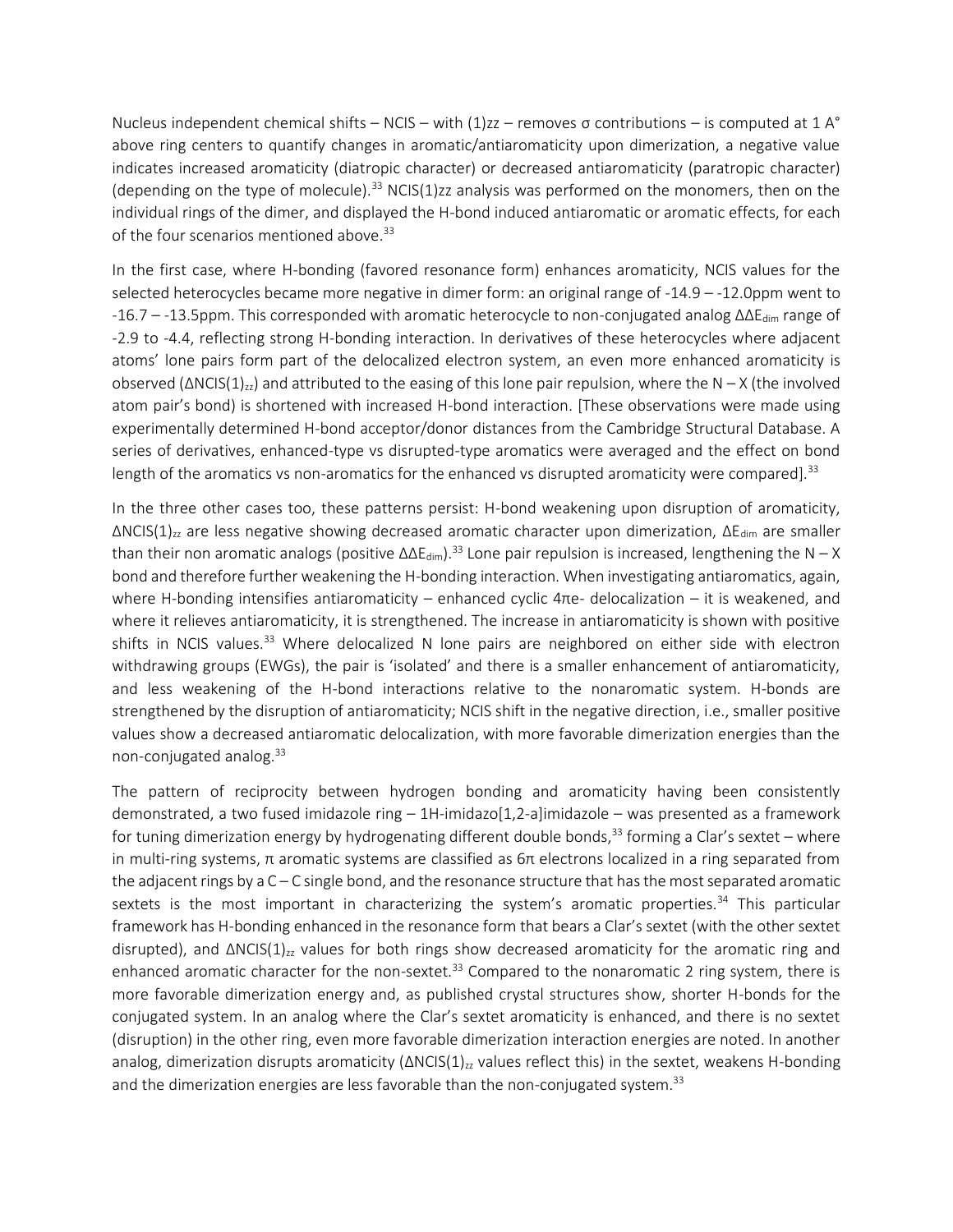This framework investigation strongly suggests the tunability of hydrogen bonds in aromatic systems.<sup>33</sup>

This exploration of 24 selected heterocycles has provided an encompassing picture of how hydrogen bonding and aromaticity or antiaromaticity effects interplay. This was achieved using computations of energetics –  $\Delta E_{dim}$  and NCIS(1)<sub>zz</sub>. This deeper insight into these parameters are important in understanding the chemistry of heterocycles that are so ubiquitous in biological systems.

*V Aromaticity-Modulated Hydrogen Bonding in Biologically Important Heterocycles<sup>35</sup>*



*An aromatic heterocycle present in thymidylate kinase inhibitor; its antiaromatic analog; a structure similar to biotin; its antiaromatic analog*

Heterocycles are prevalent in biomolecules, and two major characteristics often found in heterocycles – aromaticity and hydrogen bonding – play essential roles for example in drug-receptor binding, enzyme cofactors and stabilization of the DNA double helix. Building on the recent research on AMHB – which describes a relationship between these two phenomena – two heterocycles were analyzed experimentally and computationally for the aromaticity effects of hydrogen bonding on the molecule. The molecules were chosen based on their heterocyclic framework derivatives being found in biological compounds active in ligand-protein binding through H-bonding; Compound A, a thymidylate kinase inhibitor; and Biotin, a vitamin.<sup>35</sup>This was done by investigating dimers and non-aromatic analogs of the two chosen molecules – one where aromaticity is enhanced by H-bonds and the other where aromatic delocalization is weakened.<sup>35</sup>

Geometry and structure optimizations were performed at ωB97-XD/aug-cc-pVDZ for all monomers and dimers, vibrational analysis confirmed minima and H-bonding dimerization (interaction) energies were calculated. NICS(1) $_{zz}$  was computed at mPW1PW91/6-311++G(3df,3pd)// $\omega$ B97-XD/aug-cc-pVDZ for changes in aromatic character. Dipole moments came from MP2/aug-cc-pVTZ single point energy calculations for the monomers, based on their dimer geometries.<sup>35</sup>

Computational NCIS( $1$ )<sub>zz</sub> correlated well with experimental results and showed increased aromaticity or a negative Δ for the heterocyclic compound in which H-bonding enhances aromaticity, this was accompanied by Δ<sub>dimerization</sub>H more negative than for the non-conjugated analog. The exact reverse pattern was found for the second compound where H-bonding disrupts aromaticity. Experimental evidence which included single-crystal structures and NMR confirmed the N-H…..N bond distances reflecting the strength of their dimer interactions, shorter when the interaction is stronger, in the case of enhanced aromaticity.<sup>35</sup>

The study provides again a clear illustration of the AMBH effect, and actually quantifies an effect of up to 30% on the H-bonding interaction energy through modification of aromaticity, which has great implication for drug design as well as the understanding of biological interactions where H-bonds are present. $^{\rm 35}$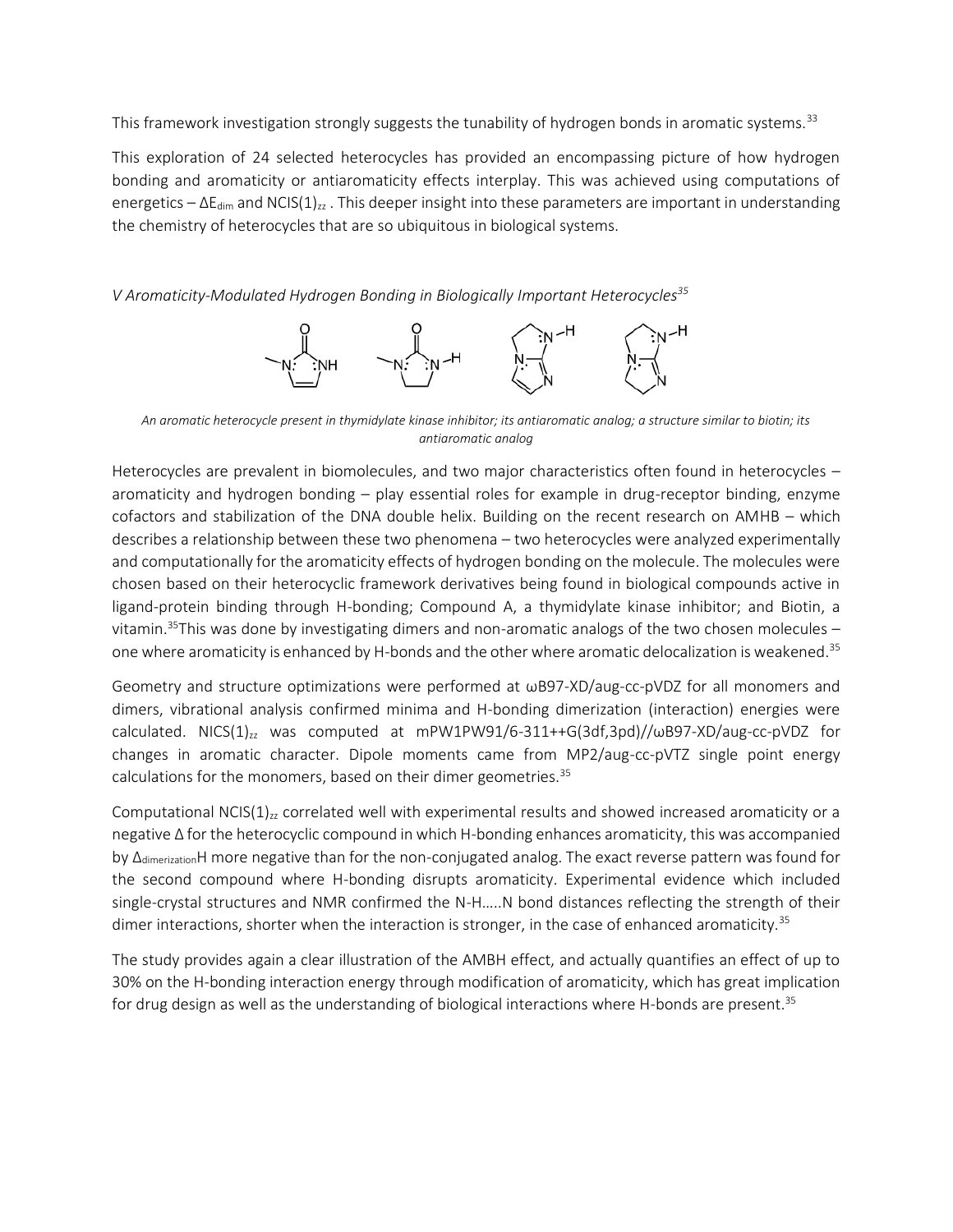*VI ESPT – Excited State Proton Transfer Discovered to Relieve Excited-State Reversal of Antiaromaticity/Aromaticity<sup>36</sup>*

*TD DFT Calculations for NCIS(1)zz and Energetics Calculated at S0, S<sup>1</sup> and T<sup>1</sup> States Demonstrate this Relationship<sup>36</sup>*



*Dynamic catalyzed excited state proton transfer in flavin – flavin-pyridine complex; 2-amino pyridine dimer*

Another aromaticity-related phenomenon is excited-state proton transfer or ESPT.<sup>36</sup> When light strikes certain organic compounds, surprisingly elevated rates of intramolecular proton transfer have been observed, understood to be the result of 'enormous' change in the electronic structure of a molecule with varying opinions as to the nature of this change.<sup>36</sup>

Baird originally discovered in the early 1970s that resonance stabilization of conjugated hydrocarbons in the lowest triplet state  $\frac{3}{2}$ ππ<sup>\*</sup>  $-$  is the reverse of that in the ground state, where aromaticity and antiaromaticity are based on Hückel's 4*n*/4*n*+2 π electron counting rules. In the triplet excited state, conjugated systems or 4*n* π electrons are 'aromatic' and stabilized and those with 4*n*+2 π electrons are 'antiaromatic.' 37

With a computational approach, researchers have herein demonstrated that ESPT is an instrument through which excited-state-induced antiaromaticity is relieved: proposing that Baird's rule regarding the reversal of aromatic and aromatic character in the triplet excited state is the 'enormous change.'<sup>36</sup> Where 4*n* + 2 π conjugated compounds have proton donating and proton accepting groups, ESPT can relieve excited state antiaromaticity. Antiaromatic compounds are difficult to research experimentally due to their inherent instability which further indicates the tremendous value in the computational approach.<sup>36</sup>

There are various types of excited state proton transfers, from a direct intramolecular transfer along a hydrogen bond or by way of a zwitterion intermediate, to dynamic catalyzed transfer – where an independent catalyst/substrate is involved and transfers a H from one position to another within the molecule – for example the biomolecule flavin (three fused heterocycles) – a photoactive cofactor in many enzymatic reactions can undergo proton transfer via a complex with a pyridine ring, that moves a proton from one if its rings to another. Flavins and other compounds examined here are aromatic in the ground state and 4*n* + 2 *anti*aromatic in the first excited state.<sup>36</sup>

Computed NCIS(1)<sub>77</sub> values at PW91/IGLOIII//(TD-)ωB97X-D/6-311+G(d,p) – in ppm for the ground – S<sub>0</sub> –, approximated singlet –  $S_1$  – and triplet –  $T_1$  – states for all compounds studied showed a clear reversal of aromaticity between ground and excited states.<sup>36</sup> Tautomerization energy – Δ*E*<sub>T</sub> in kcal/mol (the energy associated with the intramolecular H transfer) – is calculated for each state at (TD-)ωB97X-D/6-311+G(d,p)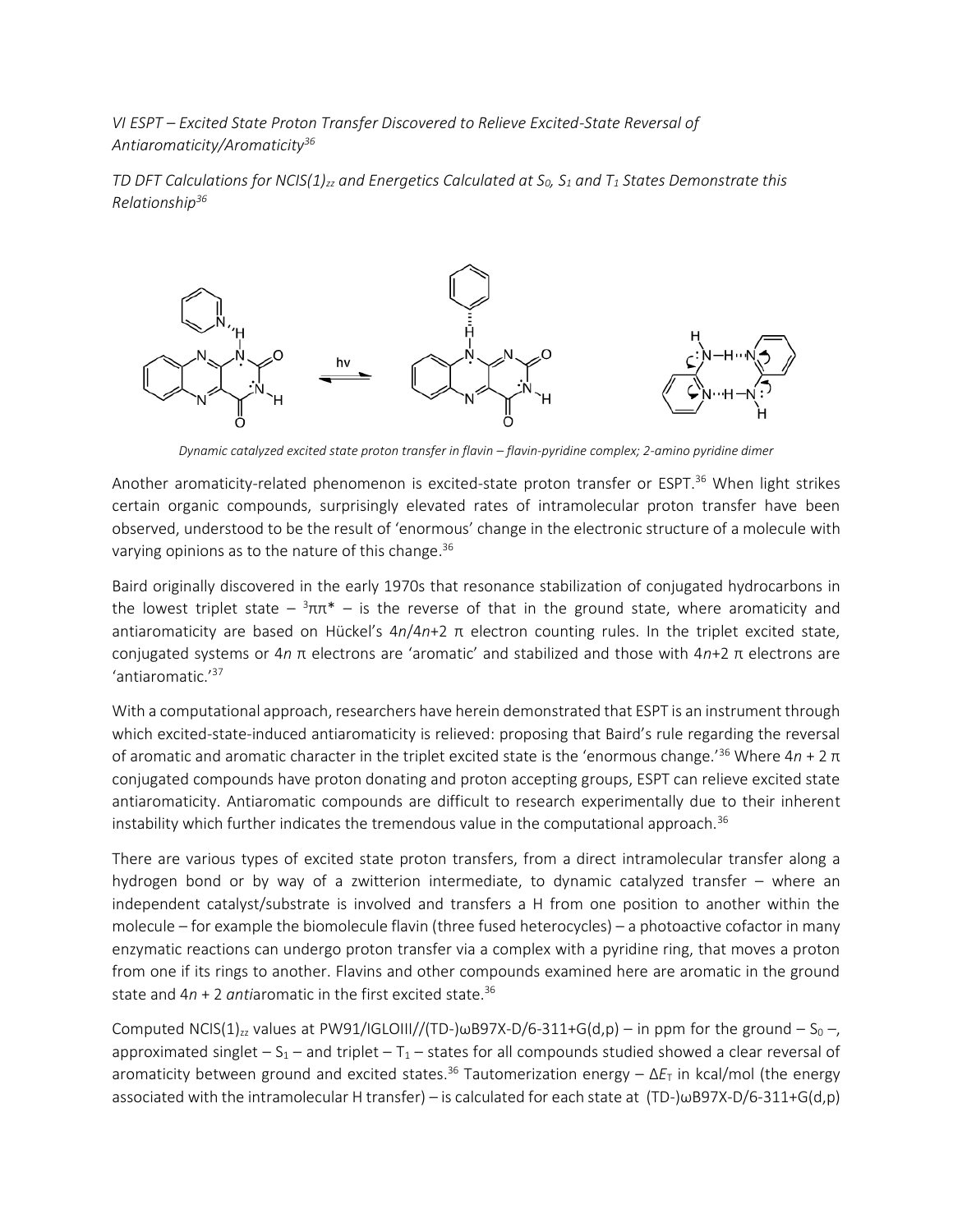where positive values indicate a higher energy form. For each compound at each excited state, aromaticity is measured (NCIS(1)<sub>zz</sub>) for the tautomer with the  $4n + 2π$  electron form – denoted A –, and for the breached conjugation system – denoted  $Q -$ , and the difference in tautomerization energies is measured. The NCIS(1)<sub>zz</sub> strongly indicate that the  $\Delta E_T$  are a direct result of inversed aromaticity/antiaromaticity.<sup>36</sup> At ground state, the NCIS( $1$ )<sub>zz</sub> values for the A (aromatic) forms are negative and large which shows aromatic character, in the excited states these switch to positive – antiaromatic. The Q forms on the other hand have more positive – more antiaromatic character in the ground state. The direct relationship between the energy states, and reversal of aromaticity is immediately evident. Δ*E*<sup>T</sup> becomes distinctively more negative between the ground and excited states demonstrating the energetically favored proton shift, relief of antiaromaticity.<sup>36</sup>

In this study as well, the reciprocal antiaromaticity/aromaticity-hydrogen bonding effects with dimerization were found.<sup>36</sup>This ESPT and antiaromaticity relationship represent further important discovery regarding aromaticity with tremendous value in understanding the photochemistry occurring in biological systems.

# *AN IN-DEPTH REVIEW OF SELECTED COMPUTATIONAL INVESTIGATIONS OF IMPORTANT AND COMPLEX BIOLOGICAL AND RELATED COMPOUNDS WITH NITROGEN-CONTAINING HETEROCYCLES*

*I Adenine, and Purine from which it is Derived are Computationally Explored for Substituent Effect<sup>38</sup>*



*9H adenine and 9H purine, the most stable tautomers of each*

Adenine is one of the four nucleobases in DNA and its derivatives feature heavily in biochemical processes including cellular respiration. It is a simple amino derivative of purine and is composed of fused pyridine and imidazole rings.<sup>38</sup> Four endocyclic nitrogens afford it low energy prototrophic properties; it can form four tautomers, one of which, termed 9H has been established as the most stable. Given that these proton transfers occur with a rearrangement of π electrons, it follows that with the introduction of a substituent, the sensitivity of the system to its effect will be a function of the tautomeric form. Much research has been applied to substituent effects on the properties of this important molecule, just a few examples include: their effect on the structure and curvature of both B- and Z- DNA double helix; on polymerase detection of error during base pairing; and interaction energies of A – T pairing. Research implicates substituent effect as a major influencing factor on the properties of the bases, and this study sets out to investigate, using quantum calculations, substituent effect in these complex systems, and how they might vary between tautomers and affect their relative stabilities, as well as the influence of adenine's amino group on these parameters (relative to purine).<sup>38</sup>

Substituent effects have been classically quantified by Hammett substituent constants 'σ' as applied in the Hammett equation  $P(X) = \rho \sigma(X)$  + constant where P is the sensitivity of the system to substituent X and  $\rho$  is the reaction constant. Quantum chemistry methods include the quantification of the products' and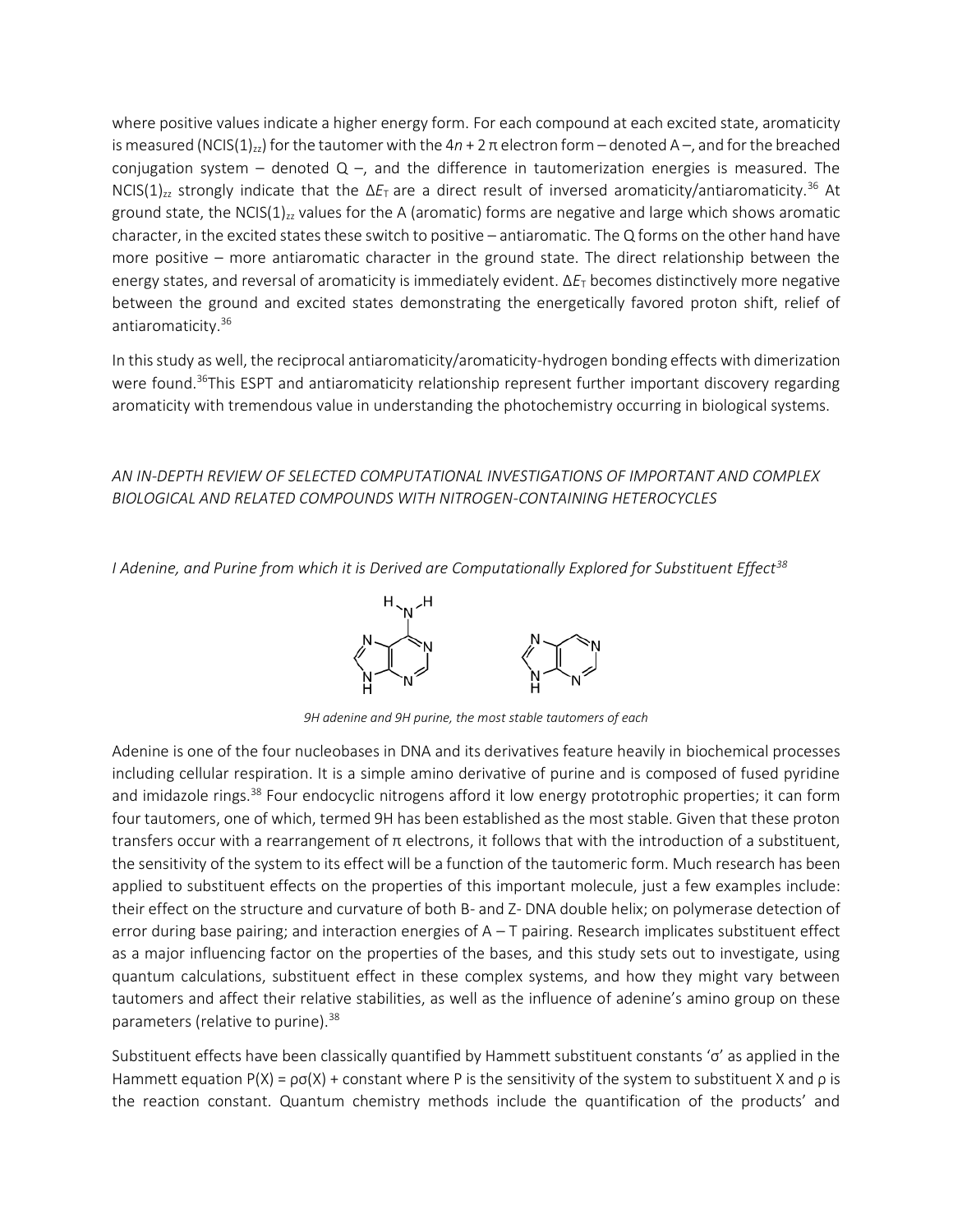substrates' energy difference – SESE – substituent effect stabilization energy based on homodesmotic reactions (those in which the same number of chemical bonds and hybridizations of atoms are maintained); as well as cSAR(X) – charge of the substituent active region – that relates σ to the total charge of X and its ipso carbon atom; and MESP – molecular electrostatic potential analysis.<sup>38</sup>

Research herein looked at adenine and purine derivatives substituted at the C2 (pyridine ring), C8 and N7 (imidazole ring) sites, where a series of ten substituents (X) range from EDGs to EWGs – NH2, OH, OMe, Me, H, F, Cl, CHO, CN, NO2. Calculations were performed with DFT B97D3 with aug-cc-pvdz, optimization of all structures was performed, and said structures were confirmed as minima on the potential energy surface with vibrational frequency calculations. The four most stable tautomers of both adenine and purine are termed, in order of decreasing stability: 9H, 7H, 3H and 1H. First explored was the ΔE between the most electron withdrawing substituent –  $NO<sub>2</sub>$  – and the most electron donating substituent – NH<sub>2</sub> – at each of the three substitution sites (C2, C8, N7) for each tautomer of adenine and purine, it was immediately evident that the C substitutions caused a decrease in energy of the system relative to the N position. Also, in the case of the  $X = NH_2$ , while demonstrably more stabilizing (as an EDG) across the board, significant impact of the group was noted on the *relative* stabilities of the tautomers. Relative energies were calculated for each of the 1H, 3H and 7H tautomer derivatives relative to the 9H (in all cases, the most stable): for the adenine derivatives, the average ΔE<sub>relative</sub> was ~10 kcal/mol, for the purines ~7.3 kcal/mol, this increased variability stems from the  $NH<sub>2</sub>$  groups.<sup>38</sup>

To further analyze substituent effect, the  $\Delta E_{rel}$  values were used in reference to unsubstituted tautomers  $(X = H)$ , using homodesmotic reactions and denoted SESE<sub>rel</sub>: essentially the relative effect of the substituent on the specific tautomer relative to the most stable tautomer, 9H. This model allowed the conclusion that the most significant substituent effect is in adenine, when the X is on the imidazole ring. Substituent effects were then compared between the C2 and C8 positions for adenine and purine derivatives individually: showing that the nature of the effects differ between the molecules, but they are similar in intensity.<sup>38</sup>

SESE were then investigated for relative effect on adenine vs purine, using homodesmotic reactions, where differences in energies of effects in adenine are a result of its amino group; The SESE<sub>PU</sub> values indicate a more stable substrate (purine) when positive and were usually positive for the EWGs and negative for the EDGs. These SESE<sub>PU</sub> values were compared with the Hammett constants described earlier: good correlation exists between the C8 substituted SESE<sub>PU</sub> and the *para* σ, and the C2 position with the *meta* σ.<sup>38</sup>

Next was a comparison to the classical models in substituent effect research: benzene and aniline, results further point to the amino group reducing substituent effect, more evidently at C8 vs C2. $^{38}$  Given the fused imidazole and pyrimidine ring structure of the purine/adenine, the SESE was applied to compare effects in these 'separated' rings. Plotting the descriptors against the adenine and purine values displayed a linear relationship and showed that the amino group of adenine reduces substituent effect. $38$ 

Given the obvious influence of the amino group of substituent effect patterns, a correlation between the cSAR of NH<sub>2</sub> and the SESE<sub>purine</sub> for all the adenine tautomers was plotted and analyzed: the determination coefficients displayed a strong correlation, and an increased variability in slopes (of the different tautomers) of the C8-X relative to the C2-X, which is explained in terms of resonance stabilization, where the C8 – substituted position for adenine acts as a para substitution pattern, the resonance forms in turn affected by the differing tautomeric positions. $38$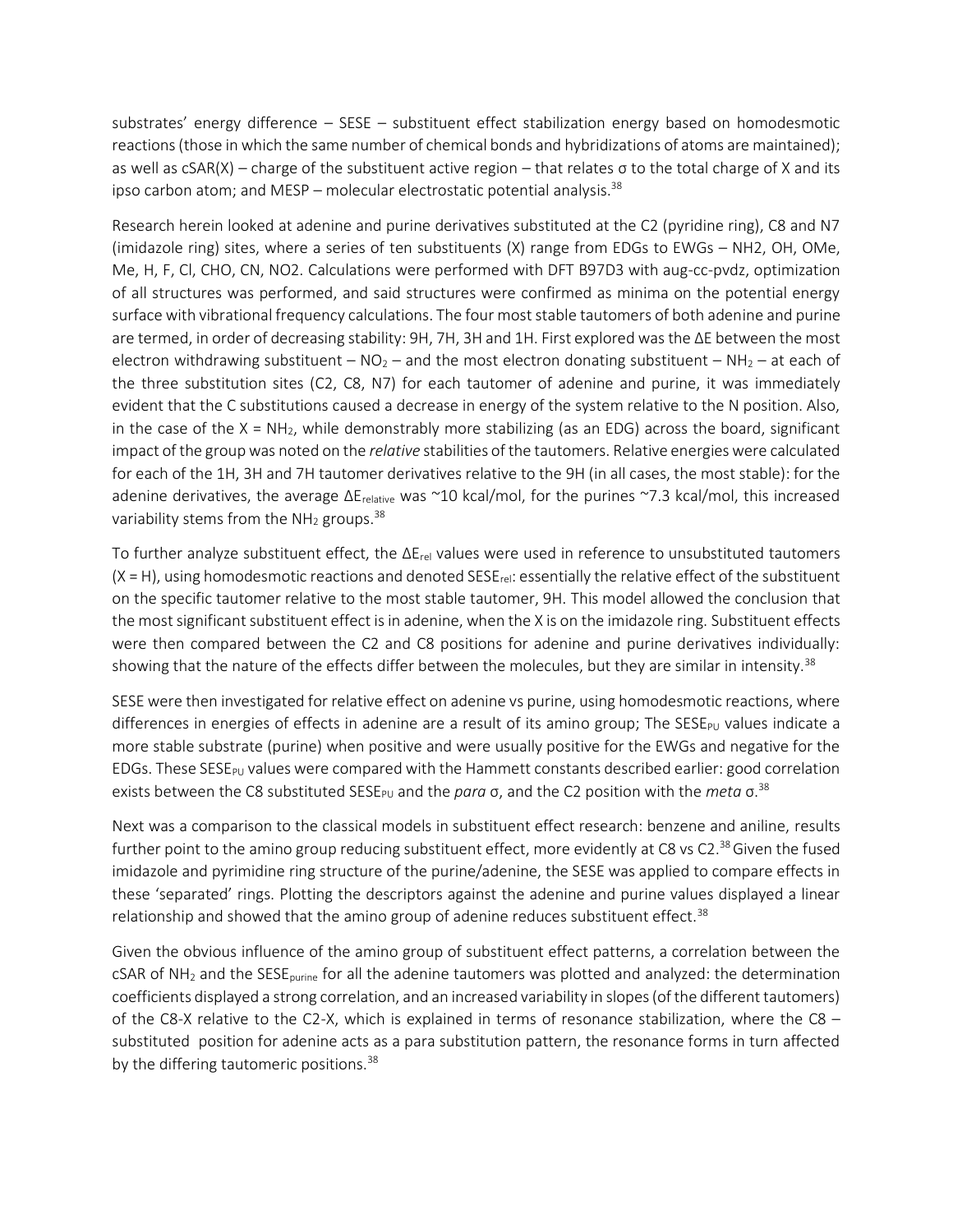SESE – substituent effect stabilization energy – was successfully employed with various reference systems as a tool to analyze different aspects of substituent effect. In all cases, the 9H tautomer was the most stable, the 1H the least, and the 7H and 3H varying with influence of the  $NH<sub>2</sub>$  group. This group promoting, in general, greater disparity in energy across tautomers. SESE<sub>relative</sub> showed that where a substituent is adjacent to the given tautomeric position, a stronger substituent effect is evident in adenine. Additionally, substituents at C8 have a greater effect in adenine. The  $SESp<sub>U</sub>$  demonstrated that these effects are due to stabilizing interactions with EDGs and destabilizing interactions with EWGs, more pronounced at C8. Monocyclic system comparisons allowed for the conclusion that between adenine and purine, the amino group reduces substituent effect. SESE descriptors, well correlating with Hammett constants permitted comparison between the subject compounds and benzene and showed the para and meta positional influences on the systems, and the role of resonance in such. This study highlights the utility of quantum calculations in partnership with traditional chemistry methodologies in exploring reactivity and effects in complex systems.



*II Folic Acid Photodecomposition – DFT Investigates the Exact Nature of this Breakdown<sup>39</sup>*

*Folic acid photodecomposition radical products of bond cleavage (methyl-ester analog for Glu for computational simplicity)*

Folic acid is a very important biomolecule, active in many metabolic processes, and central to this study, photochemical processes such as photosynthesis. Its photochemical abilities are being researched for possible photosensitizing-based cancer treatment.<sup>39</sup> (Photosensitizers are excited to their singlet state, then, through intersystem crossing (ISC) convert to triplet state, which is prolonged with spin flipping, allowing the photosensitizer to interact with surrounding molecules). Here, researchers aim to investigate the mechanism of FA's photodegradation; understand the intramolecular processes that may be involved in its photochemistry; elucidate the role oxygen may have in these processes. Folic acid is composed of pterin, p-amino benzoic acid and glutamic acid, linked in that order.<sup>39</sup> When irradiated, the bond between the pterin ring system and PABA is cleaved. Pterin and its derivatives are reported to have quantum yields in aqueous solution that range from ΦF = 0.07-0.33 at a 350nm excitation; whereas FA has a very low ΦF <0.005. (Fluorescence involves the absorption of a photon of light bringing the species to an excited state, followed by the emission of light at a lower energy (longer wavelength) as the compound relaxes back to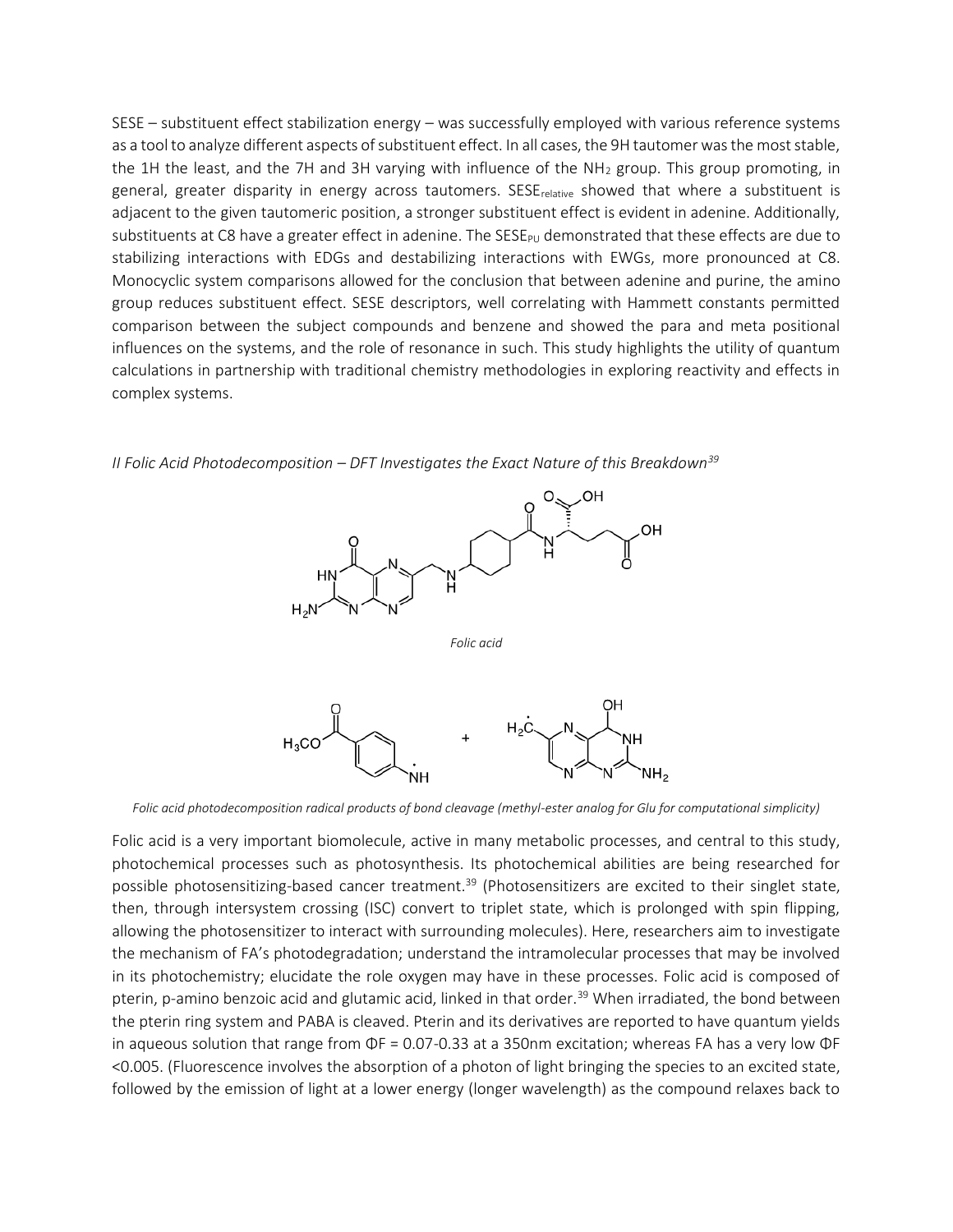ground state). It is understood that the reduced quantum yield is a result of intramolecular quenching, however the nature of this quenching remains unknown.<sup>39</sup>

Folic acid is structurally somewhat similar to riboflavin, another photosensitive vitamin that has a high fluorescent quantum yield that is drastically reduced when it is in FAD (flavin adenine dinucleotide) – a photostable compound – and this is because of a photo-induced electron transfer followed by a back electron transfer that occurs through space and dissipates the absorbed photon energy.<sup>39</sup> This suggests a similar process may occur in folic acid and that the electron transfer product is a reaction intermediate. DFT studies are herein performed to uncover the intramolecular mechanism of FA's oxygen-independent photodecomposition. Free energy calculations and vibrational analysis for the structures were performed at B3LYP/6-31+G\*//B3LYP/6-31G\* with PCM with water as a solvent. NPA – natural population analysis – was performed for atomic charges and spin densities.<sup>39</sup> Experimental methods included absorption and emission spectra, manipulation of which enabled estimation of singlet excited state energy, the pterin was selectively excited (PABA can be excited as well) by selecting an appropriate wavelength of light. The singlet excited state of the pterin of FA was estimated at 70 kcal/mol above ground state, which is very close to unsubstituted pterin and allows for it to be used appropriately as a model in the theoretical investigation.<sup>39</sup>

DFT thermodynamic calculations were done on models of the PABA and pterin moieties of FA to look at the photo induced electron transfer. Glu was replaced with a simple methyl ester and the pterin ring system was substituted with a methyl group. 'Dividing' FA into two model compounds isolated the charges to the individual π systems which allowed energy to be calculated on this model charge-separated (radical ion) species that follows the electron transfer, and following bond cleavage, the energy of the radicals above the ground state, can be calculated at 42.2 kcal/mol. NPA analysis of the radicals and radical ions looked at spin density (in radicals, refers to unpaired electrons) and charge. Visualizing the atom(s) with the most spin density, along with the atom(s) with the most negative charge, allows for the likely resonance structure to be determined for the pterin radical, post electron-transfer reaction. Parallel considerations are used for the cationic radical species, and after the ensuing bond cleavage, two neutral radicals are likely produced.<sup>39</sup>

DFT calculations support the proposed mechanism: the pterin is excited to the singlet state following photo absorption, at 70 kcal/mol above ground state; an electron is transferred to the PABA ring and the two moieties are now a charge separated radical ion pair, the energy calculated at 58.1 kcal/mol – the process being exothermic. Pursuant back electron transfer 'through-bond' resulting in bond cleavage is determined to be thermodynamically favored. The resonance structures allow for a complete proposed pathway for the photo-induced electron transfer and photodecomposition of FA.<sup>39</sup>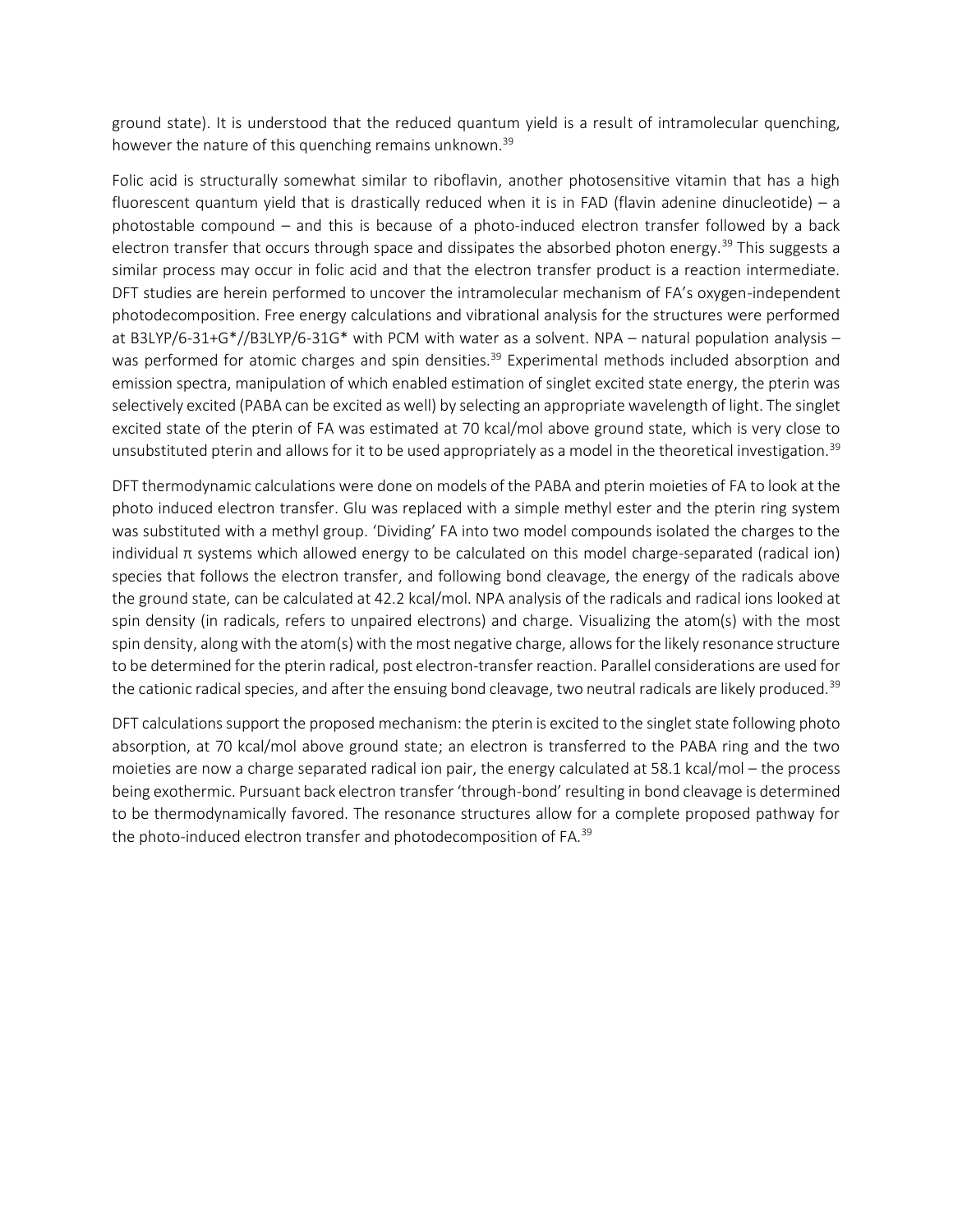*III An Examination with DFT of the Breakdown of the Folic Acid under Hydrothermal Treatment<sup>40</sup>*



*Pterin – parent compound; FA components – MPT is responsible for folate receptor binding and fluorescent emission, PABA plays a role in non-radioactive relaxation via intramolecular charge transfer, glutamic acid*

Folate is an essential B group vitamin, and requisite in many biological processes and intracellular reactions including the metabolism of amino acids and DNA and RNA synthesis. It is also a participant in photochemical processes, including photosynthesis. Though its biochemistry is very wide ranging, of significant research focus as of late is its folate receptor binding capabilities: folate receptors, for folate uptake, are present on most cells. However, many tumor tissue cells overexpress folate receptors, particularly the FRα to meet the elevated folate demand of their rapidly dividing cells. This property has been exploited in medicinal chemistry and is the basis for targeted therapies, and imaging, by conjugating the agents to folic acid that will bind to the receptors.<sup>41</sup>

Most recently, researchers have synthesized carbon nanoparticles or 'quantum dots' by heat treating folic acid.<sup>42</sup>Quantum dots are highly advantageous in optical bioimaging, being chemically inert and photostable, with tunable, strong photoluminescence. These unique characteristics provide unprecedented potential opportunities in optical bioimaging, and phototherapy. 43

Combining these two attributes of exploiting folic acid receptor binding with the photophysical properties of quantum dots (graphene dot) was recently discovered as possibility; the hydrothermal treatment – HT – of folic acid, as the singular precursor was able to produce these carbon nanoparticles – with extremely high quantum yield. Biocompatible by nature and retaining their receptor-binding moieties, these quantum dots have tremendous potential in therapeutic and bioimaging applications.<sup>42</sup>Structurally, FA is composed of a pteridine ring – 6-methylpterin, or MPT; p-aminobenzoic acid, or PABA; and glutamic acid, Glu (linked in this order). The pterin is understood to be responsible in the receptor binding. The mechanism behind the newly increased luminescence has yet to be elucidated and is necessary in further developing these as cancer targeting fluorophores.<sup>40</sup>

DFT calculations were used together with experimental measures to understand how FA evolves through hydrothermal treatment.<sup>40</sup> (It should be noted that gel electrophoresis performed in this case appeared to indicate particles of a molecular nature rather than nanoparticles). Optical absorption and emission spectra depicted changes in absorption at 200°C at 180 minutes with a corresponding increase in emission intensity and quantum yield, while the emission peak shape remained unchanged.<sup>40</sup> This indicates the HT disrupts the non-radiative relaxation pathway: the PABA is understood to absorb charge from the excited state pteridine, 'quenching' it and reducing emission, disruption of this allows greater emission. Therefore, the increased emissions suggest PABA has been affected. DFT calculations were performed at the B3LYP 6-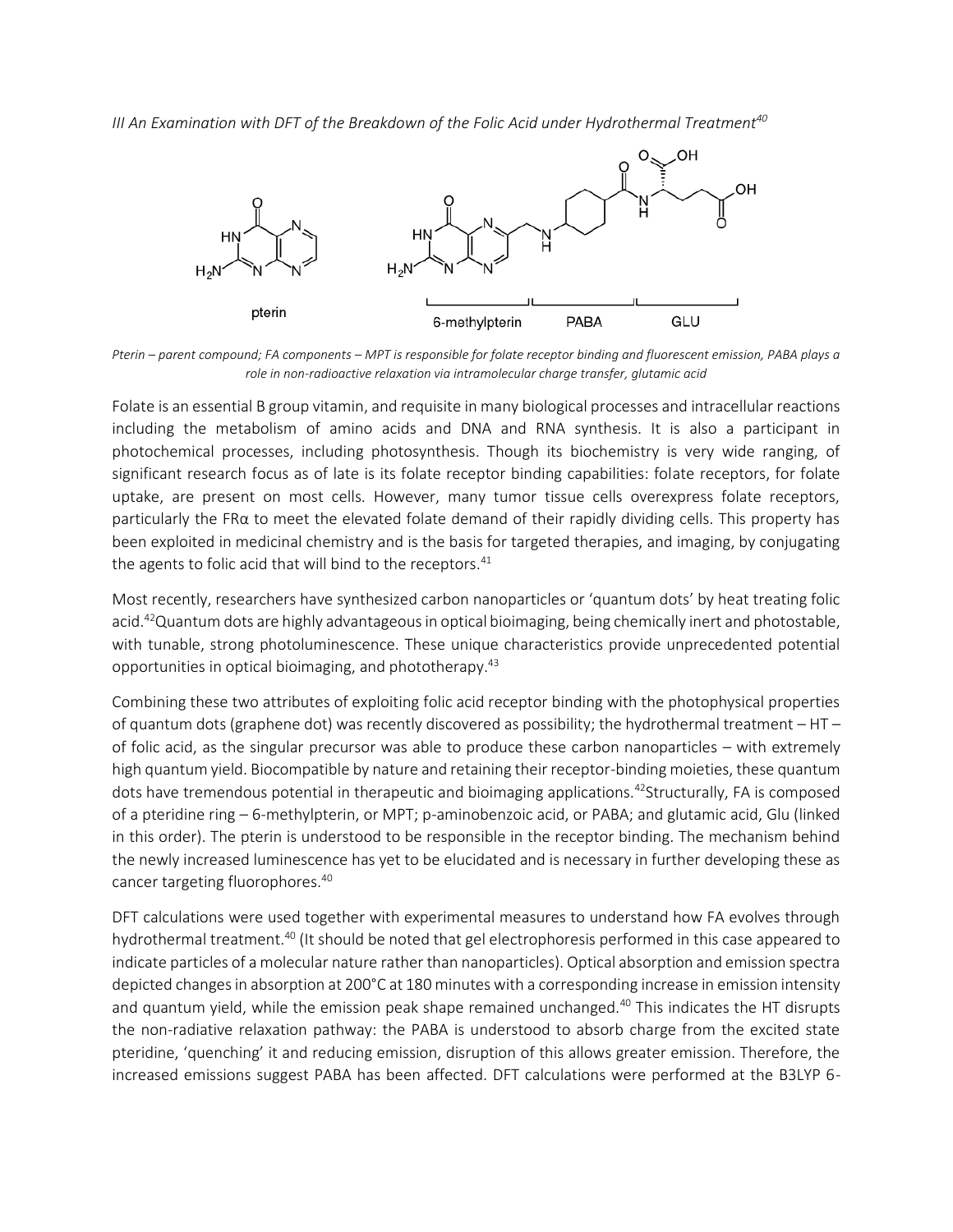31G(d,p) for geometry optimization, frequency calculations including Raman intensities and TD-B3LYP for excitation wavelengths and UV-VIS spectra. SMD was used in all calculations for solvent effect.<sup>40</sup>

DFT was performed for the absorption spectra of different possible fragments of FA – as a means to interpret the experimental spectra –; folic acid, folic acid without the Glu, and pterine and 6-formyl pterin, the latter reflective of two different pathways of GABA breakdown from the MPT.<sup>40</sup> By comparing newly emergent peaks in the experimental absorption spectrum to the DFT data, these peaks are identified as 6 formyl pterin, and the increased emission a result of the PABA relaxation pathway disruption.<sup>40</sup>

Experimental infrared spectroscopy and Raman intensity spectra before and after treatment were compared to DFT data – IR is sensitive to polarity and the ensuing bond vibrational changes, whereas Raman identifies non polar bonds, so both are employed to further understand the molecular changes occurring.<sup>40</sup> IR results suggest the breakdown of the Glu part of the molecule as well as the persistence of the aromatic rings and the amino acids. DFT Raman data was employed to examine experimental results and strongly indicated the disappearance of Glu and GABA alongside the preservation of the pterin ring. This allows the conclusion that the MPT remains intact and is behind the increased emissions, and this is supported by previous studies that demonstrate that the folate receptor binding abilities persist after heat treatment.<sup>40</sup>

DFT was here employed as a means to interpret experimental Raman spectroscopy and absorption and emission spectra, to elucidate the possible molecular evolution of an important biomolecule under hydrothermal treatment and provided valuable insight that will allow for further research and development of targeted therapies with folic acid, in addition, the advantages of DFT based screening in fluorophore development is evident.<sup>40</sup>

*IV Porphyrins – Fascinating Complex Molecules with a Uniquely Stable Core: An In-Depth Look at Meso-Substituted Zinc Porphyrins and the Origins of their Special Characteristics<sup>44</sup>*



*Zinc porphyrin*

Porphyrins have long been a subject of fascination and crucial to life on earth. Heme is a porphyrin that binds iron and carries oxygen; chlorophyll binds magnesium in photosynthesis. These heteromacrocyclic compounds feature an aromatic conjugated system, often with a metal atom coordinated in the center and exhibit outstanding biochemical properties.<sup>45</sup> Their  $\pi$ -conjugated system, chromophore core lends them unique photophysical properties, highly excitable and absorbing strongly in the visible region, current research aims to exploit their photosensitizing abilities in areas ranging from targeted cancer therapies to solar energy conversion. Photodynamic therapy, PDT is a promising field first explored in the 1970s and relies on the therapeutic capabilities of photoexcited compounds, current research is dedicated to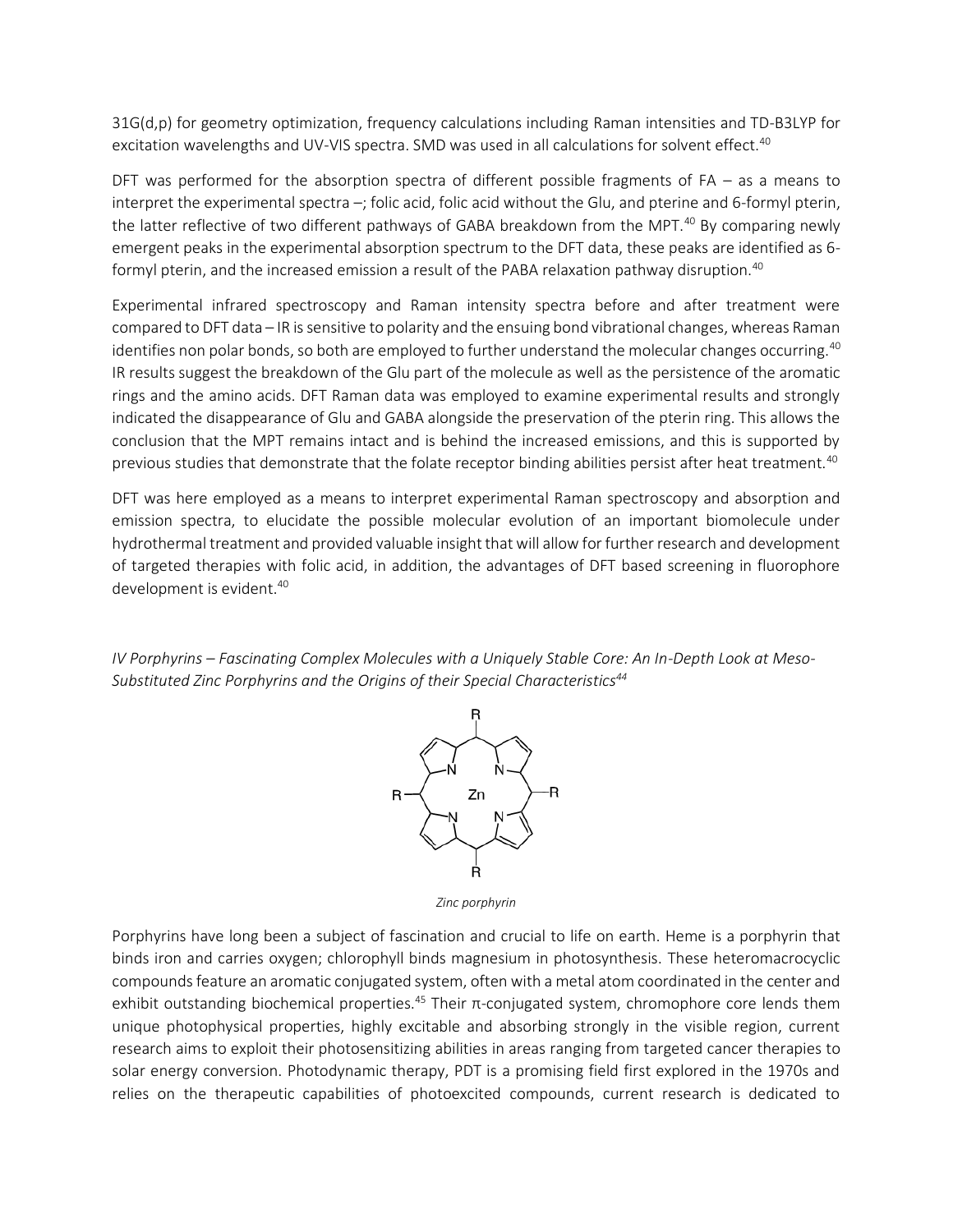developing photosensitizers – porphyrins and their synthetic analogs, phthalocyanines – that can be administered alone or together with bioactive agents in the treatment of neoplastic disease. Ideally, the porphyrins, at target sites, due to their unique properties, absorb photons, become photoexcited and in this state convert oxygen in cells into singlet oxygen (among other reactive oxygen species) which can induce cell death by reacting with various constituents in biological membranes.<sup>45</sup>As solar energy conversion gains increasing traction, porphyrins are being researched for their use as photosensitizing agents in solar cells, given their superior absorption in the visible spectrum, as well as the relative ease with which the structures can be modified.<sup>46</sup>

This study investigates a large range of zinc porphyrins that are *meso*-substituted: porphyrins consist of four pyrrole rings with their N pointing towards the center, linked by the N-adjacent C atoms of the ring with 1 C atom between each pyrrole, forming a large, π-conjugated ring.<sup>44</sup> These latter C atoms – *meso* carbons – are considered the weakest sites in the bonding system and substituting them has been shown to 'shield' the molecule from nucleophilic attack. Phenyl groups have been seen as an attractive candidate for this role, and as such are the focus of the research at hand, (for example, with Zn-5,10,15,20 tetrakis(3,5-di-tert-butylphenyl)porphyrin (ZnTBPP) displaying lipophilic properties that indicate its potential biological application).<sup>44</sup>

The structural and geometric effects of diverse phenyl groups were analyzed with crystallography and DFT, which was used to calculate the structures and infrared spectra for a sampling of Zn porphyrins. DFT has shown to be accurate and effective even which complex molecules, calculations were performed with B3LYP LANL2DZ.<sup>44</sup> The DFT IR was performed to provide information about the effect these substitutions would have on the dynamic behavior of the porphyrins, focusing on the bonds within the core of the macrocycle – the conjugated π system.<sup>44</sup> With ZnTBPP acting as the model compound – crystallographic data depicts a stable molecule with an ideal planar coordination and no distortion, this crystal data was compared to that of 105 analogs. Excellent correlation with no more than 1-2.03% discrepancy between DFT and crystal data was noted, even given the vacuum conditions of DFT. Interatomic distances for the Zn – N, C – N and bridging bonds, and the core perimeter were compared between the crystal data for ZnTBPP, DFT and the average of the surveyed analogs. Results were in excellent agreement and indicated that symmetry can be slightly distorted by different derivatives of the phenyl group, but even given this distortion, core perimeters were hardly affected, these findings indicating the inherent, superior stability of the porphyrins' core. All bonds that form a part of the conjugated system, even with distortion of the pyrrole rings, retained their stability. The equality of these bonds, too, demonstrate a uniquely well organized and flexible system, that allows for accommodation of structural distortion without adversely affecting the integral function of the molecule.<sup>44</sup>

DFT IR spectroscopic calculations were performed on the ZnTBPP and selected analogs, and experimental FTIR was obtained for ZnTBPP. Their comparison revealed common features and patterns with intensities deviating in some instances.<sup>44</sup> Given the porphyrin's system involves mutually coupled vibrations, individual modes can be difficult to identify but certain stretching areas – like the bridges – can be extrapolated and those were used in analysis, and showed general trends like 'pyrrole breathing' – pyrrole group oscillations  $-$  that can be affected by the nature of the meso substituent, the stretching vibrations of the  $C - C$  bonds involving the meso C also influenced. Where the macrocycle part of the complexes is concerned, spectral features are extremely similar with almost equal frequencies of vibrational modes for all atoms of the core and again, indicate that the  $\pi$  system remains impervious by the meso phenyl-substituents.<sup>44</sup>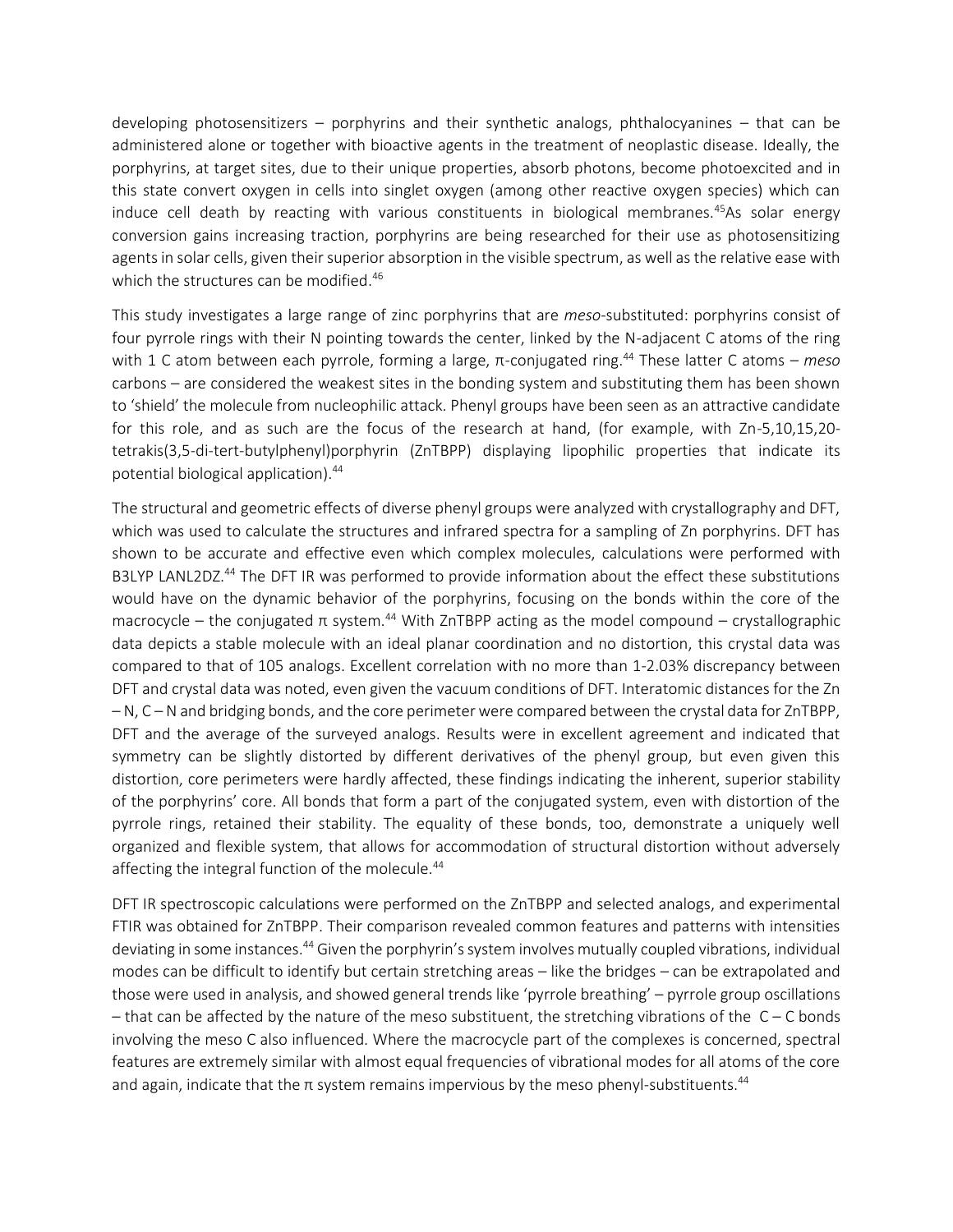DFT and experimental data provided very close results, that were qualitatively almost identical, for both the structural parameters and the IR analysis. This study conclusively detailed the inherent strength and flexibility of the tetra *meso* substituted porphyrin core and its π conjugated system that allow it to 'hold' extra energy without disrupting its stability. These attributes along with its unique chemical properties make this fascinating macrocycle a potential candidate for diverse applications.<sup>44</sup>

*V A Comprehensive Quantum Mechanical Investigation of the yet-Inconclusive Mechanism of OH Radical Addition to Adenine – the Origins of Mutagenesis<sup>47</sup>*



*\*OH addition to adenine*

ROS – reactive oxygen species – are highly unstable compounds generated in biological systems not only through regular metabolic processes, but also from solar radiation, pollution and other external sources. ROS cause cellular damage in biological systems in many ways, including the oxidizing of DNA nucleobases, the damage being central to cardiovascular disease, cancers and diabetes, as well as the effects of aging.<sup>47</sup> The \*OH (hydroxy radical) is the species most liable in DNA injury, causing nucleobase damage, sugar backbone damage due to hydrolysis of the  $N -$  glycosyl link that weakens it, as well as radicals contained on the bases interacting with ribose sugars forming ribose radicals and eventually causing strand breakage,<sup>48</sup> and enabling crosslinking with proteins. The study<sup>47</sup> at hand looks at adenine base lesions; these can be formed at all nucleobases by the addition of hydroxyl radicals, which in turn cause different hydrogen bonding patterns compared to their parent strands and interfere with polymerase activity on the opposite strand – incorrect base pairing – and unrepaired, this a potential first step in carcinogenesis and mutagenesis.<sup>48</sup>

\*OH reactivity with nucleobases has been widely studied but the mechanistic pathways of these reactions have not been described conclusively across the literature. In general, \*OH reacts with DNA/RNA through one-electron oxidation, addition across various double bonds, and H atom abstraction. The radical addition to adenine has been proposed<sup>48</sup> to proceed along two main pathways: 1. addition at the C4 position to form A4OH\* followed by dehydration to produce the A(-H)\*; and 2. Addition at the C8 position forming the A80H\* adduct that is followed by a ring opening. It is also proposed that the  $A(-H)^* -$  an oxidizing agent due to spin density about the Ns – is repaired by reducing agents deriving from the A8OH\*. These findings were based primarily on absorption spectra of an adenine derivative and \*OH taken at differing pH levels,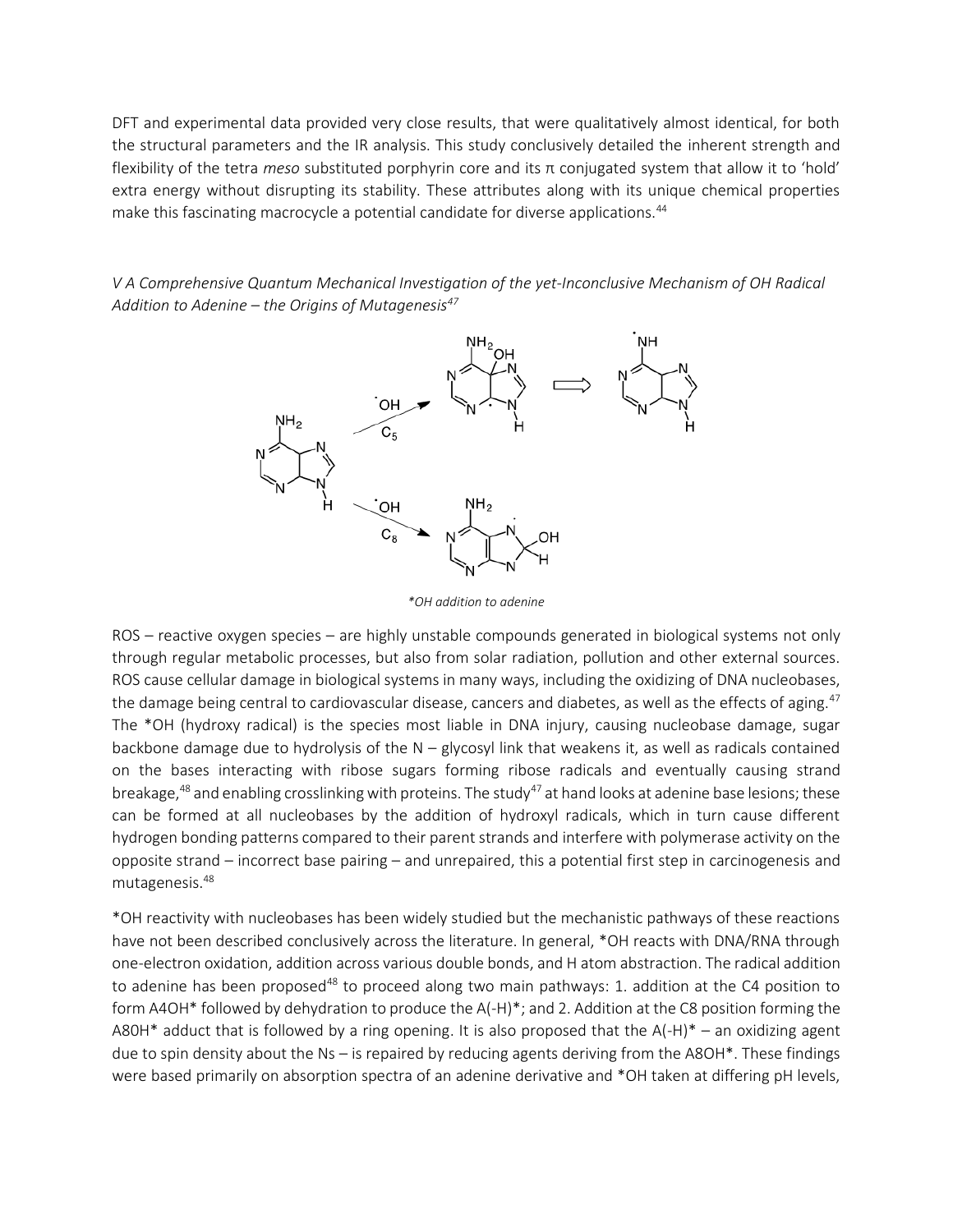at 2-8 μs and then again at 30-260 μs which revealed a build-up of peaks at 330nm and decay at 400nm and attributed to the ring opening of A8OH<sup>\*</sup> and dehydration of A4OH<sup>\*</sup> respectively.<sup>49</sup>

Essentially unaccounted for in research is the possibility of C5 addition to A5OH\* also dehydrating to A(- H)\*.The hydrogenation occurs at the NH2 site, forming the radical ANH species, which, as later studies – including TD-DFT computations – find, is characterized by signals near the 330nm wavelength as well as in the  $\approx$ 450-550nm region,<sup>50</sup> which brings into question the original attribution of the peaks. Another discrepancy is also noted; O<sub>2</sub> quenching as well as other parameters indicate that the ~330 nm and ~400 nm signals belong to two separate processes. The subject research takes a computational approach using M06-2X with 6-31++G(d,p) for thermodynamics, frequency calculations for energy minima and TSs and IRC to connect products and reactants through TSs, followed by further optimization of IRC final structures. IEF-PCM was used for solvent effects, as well as explicit water molecules included in relevant numbers for particular reactions. For optimal accuracy, energy corrections were performed using (the coupled cluster method with single, double, and perturbative triple excitations) CCSD(T) which proved highly comparable to the less computationally expensive M06-2X-PCM and validated its use, though the CCSD(T) was used for the electron transfer reactions.<sup>47</sup>

VAEs – vertical absorption energies – for all radical intermediates were calculated with CASPT2//CASSCF – complete active space second-order perturbation theory (energies corrected)//complete active space selfconsistent field (geometries optimized) (for more computation details refer to paper, ref<sup>47</sup>).

The chemistry of the \*OH addition to adenine was explored for the C4 (A4OH), C5 (A5OH) and C8 (A8OH) sites and their (predicted) ensuing reaction mechanisms. $47$  Addition at the first two sites is followed by a loss of OH- forming a radical cation, which loses H<sup>+</sup> to form the ANH radical (that can be reduced back to adenine through a one electron transfer and H<sup>+</sup>), or the less energetically favored A2C radical. The A8OH radical addition can be followed by one-electron transfer and either reduction or oxidation for HA (7-hydro-8-hydroxypurine) and 8-oxoAoh products respectively (see paper, ref.). It can also be followed with waterassisted H-transfer (to the N7 site) forming the radical zwitterion A8ZW that can be oxidized to 8-oxoAco, or, can undergo ring opening to form the A8N9a radical (that through water-assisted H-transfer to the N9 site forms an N7 site radical A8FORMa, also) in turn reduced to FAPyA. FAPya and 8-oxoAoc/8-oxoAoh are known mutagens.<sup>47</sup> For each product, reactant and intermediate, ΔG and G<sup>⧧</sup> energies (kcal/mol) are computed, using M06-2X-(PCM), except the G values of A<sup>++</sup>, ANH, and A2C, which are computed using CCSD(T)-(PCM)//M06-2X-(PCM). For each, vertical absorptions (electronic transitions) (λ, in nm) are calculated with CASPT2//CASSCF.<sup>47</sup> The reported energies of the radical intermediates are relative to the A (G=0) + •OH reactants. ΔG values are calculated for all one-electron transfer and deprotonation and protonation reactions, including those water-assisted.<sup>47</sup>

O<sup>2</sup> quenching is used to trap organic radicals, and experimental data was used to infer a ratio of the addition products from adenine and the OH radical; supplemented by Mulliken calculations performed for spin densities – looking at the distribution over different radicals for  $O_2$  reactivity. Spin density overlying C atoms vs N atoms makes the species more reactive with  $O_2$ .<sup>47</sup>

One-electron transfer reactions, which feature in various pathways, were computed at different pH values in order to have a comprehensive understanding of these radical reactions in order to accurately apply it to the biological environment (see authors' comments on this subject).<sup>47</sup>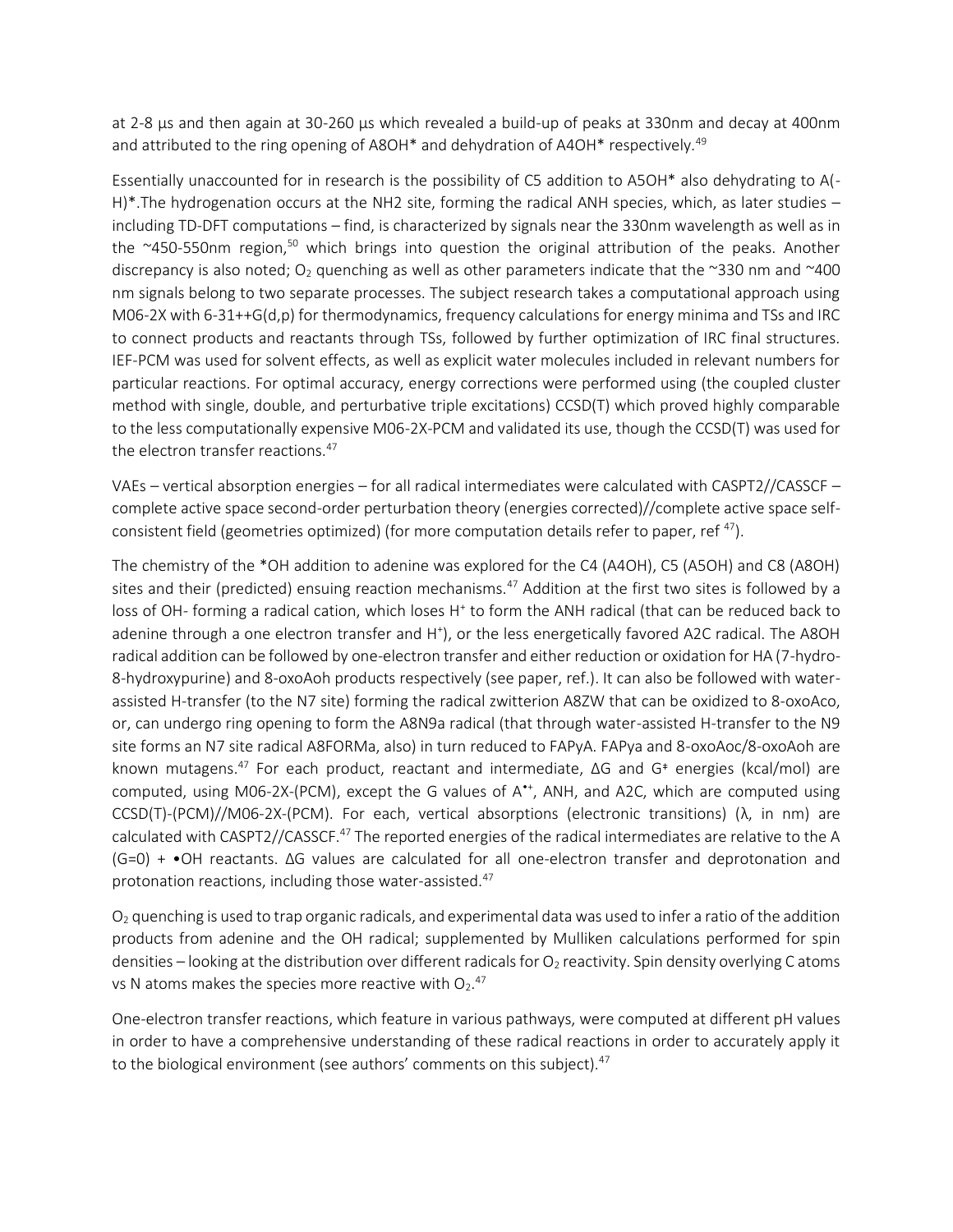This comprehensive computational approach allowed a complete reinterpretation of experiments and research over the past decades, showing, based on thermodynamics, Gibbs free energy activation barriers and the highly accurate multiconfigurational vertical excitation energies for the radical intermediates, leading to the following conclusions:

Almost exclusively, the addition products are the A5OH and A8OH. The A8OH radicals undergo ring opening followed by oxidation or reduction forming the mutagens 8-oxoA and FAPyA, all through various steps and intermediates. A8OH and its ring-opened radical derivatives absorb at around ~400 nm and the decay noted at that wavelength is caused by their oxidation and reduction. The ANH radical is responsible for the buildup observed at ~330 nm. A4OH is determined to be a very minor radical addition product, in contradiction to previous studies. Overall, yield of \*OH addition to adenine in aqueous solution has been determined to be around 44.5%. The research aspects surrounding the pH dependence, among other predictions, depict the hydrophobic environment of DNA as a facilitator of the mutagen product formation.<sup>47</sup>

## *7. CONCLUSION*

This representative group of studies illustrates how computational chemistry is applied to gain an understanding of reaction progress, to explain observed trends and phenomena and to predict reactivity down to very specific aspects. Many varied studies have demonstrated highly dependable correlation between computational and experimental results, proving the value in this treatment, while in many other cases, quantum-based chemistry yields results that are otherwise unattainable or difficult to achieve experimentally. It has become an essential approach to researching the broad and fascinating chemistry of nitrogen-containing organic compounds, giving a unique insight into cycloaddition and bioorthogonal reactions, their aromaticity, photochemistry, their roles in biological processes and as building blocks of biomolecules and their other inherent complex chemistry. The computational approach is a new frontier, a fast-evolving field that provides a singular new look into the world of chemistry, demonstrated here through the lens of poly-nitrogen compounds.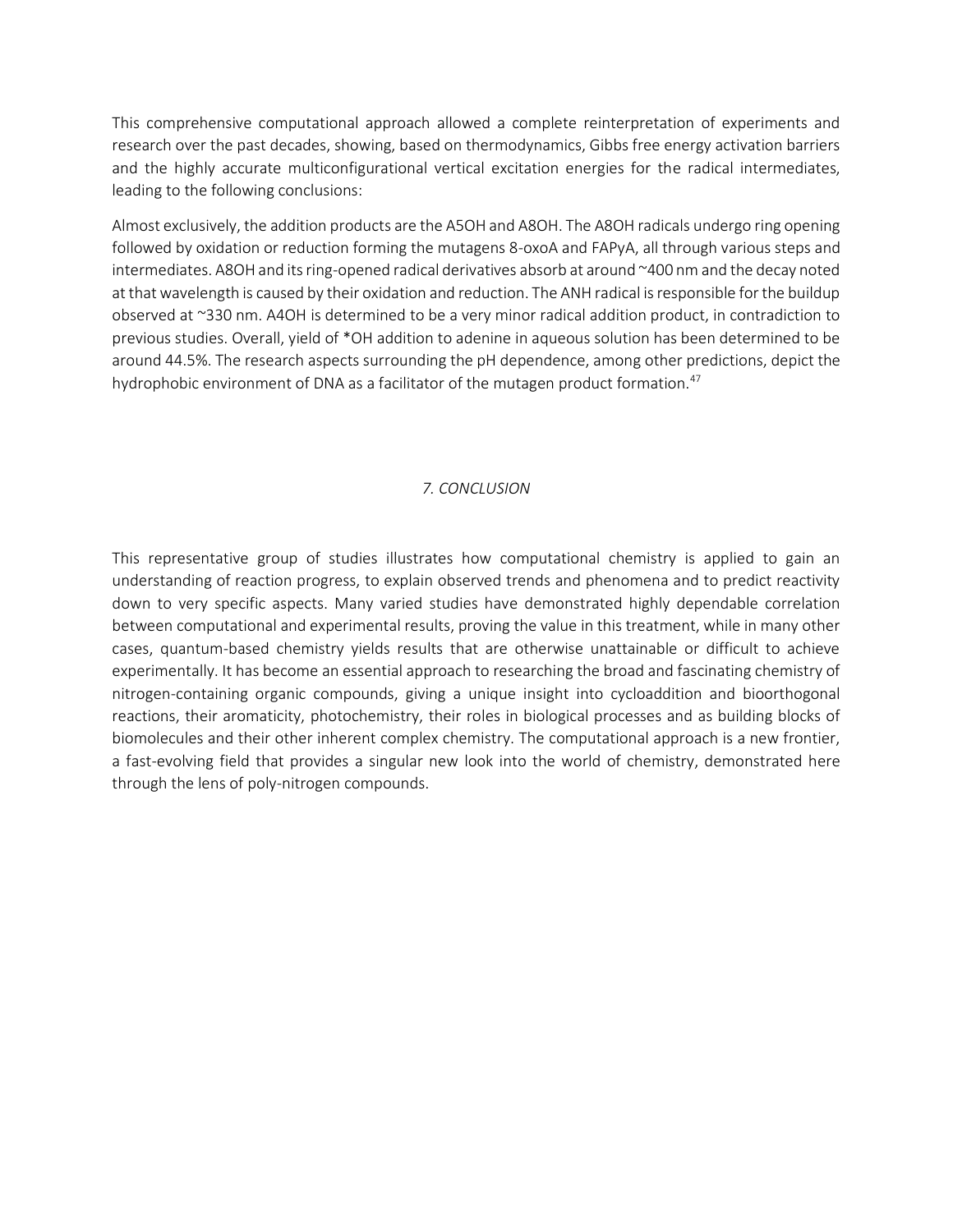#### *8. CITATIONS*

<sup>A</sup>Jose Sosa, Maria. "Mono- and Bis-Alkylated Lumazine Sensitizers: Synthetic, Molecular Orbital Theory, Nucleophilic Index and Photochemical Studies." Photochemistry and Photobiology 97.1 (2021): 80–90. Web.

B Tanimoto, Hiroki. "Recent Applications and Developments of Organic Azides in Total Synthesis of Natural Products." Natural product communications. 8.7 (2013): 1021–1034. Print.

<sup>C</sup> Dembitsky, Valery M. "Pharmacological and Predicted Activities of Natural Azo Compounds." Natural Products and Bioperspecting 7.1 (2017): 151–169. Web.

 $D$  Canakci, Dilek. "Synthesis and Cytotoxic Activities of Novel Copper and Silver Complexes of 1,3-Diaryltriazene-Substituted Sulfonamides." Journal of Enzyme Inhibition and Medicinal Chemistry 34.1 (2019): 110–116. Web.

E Silverman, Richard B. "Chem 316: The Organic Chemistry of Drug Design and Drug Action." Abstracts of Papers of the American Chemical Society. Vol. 232. N.p., 2006. 197–197. Print.

<sup>F</sup> Naim, Mohd Javed. "Current Status of Pyrazole and Its Biological Activities." Journal of Pharmacy and Bioallied Sciences 8.1 (2016): 2–17. Web.

<sup>G</sup> National Center for Biotechnology Information (2021). PubChem Compound Summary for CID 795, Imidazole. Retrieved December 2, 2021 from <https://pubchem.ncbi.nlm.nih.gov/compound/Imidazole>

<sup>H</sup> Yadav, Sanjai Kumar. "Computational Investigations and Molecular Dynamics Simulations Envisioned for Potent Antioxidant and Anticancer Drugs Using Indole-Chalcone-Triazole Hybrids." DNA repair 86 (2020): n. pag. Web.

<sup>1</sup> Bonandi, Elisa. "The 1,2,3-Triazole Ring as a Bioisostere in Medicinal Chemistry." Drug discovery today. 22.10 (2017): 1572–1581. Web.

J Doan, Vincent. "Electrostatic Activation of Tetrazoles." The Journal of Organic Chemistry.85.15 (2020): 10091-10097. Web.

<sup>K</sup> Straughan, Donald W. "Replacement Alternative and Complementary In Vitro Methods in Pharmaceutical Research" In Vitro Methods in Pharmaceutical Research, Academic Press, (1997): Pages 1-13

 $L$ Prasher, Parteek. "Hybrid Molecules Based on 1,3,5-Triazine as Potential Therapeutics: A Focused Review." Drug Development Research 81.7 (2020): 837–858. Web.

<sup>M</sup> Vishnu Ji Ram, "Six-Membered Heterocycles" The Chemistry of Heterocycles, Elsevier,(2019): Pages 3-391

<sup>N</sup> Wu, Haoxing. "Advances in Tetrazine Bioorthogonal Chemistry Driven by the Synthesis of Novel Tetrazines and Dienophiles." ACCOUNTS OF CHEMICAL RESEARCH 51.5 (2018): 1249–1259. Web.

 $1$  Greer, Edyta M., Kwon, Kitae "Overview of Computational Methods for Organic Chemists." Applied Theoretical Organic Chemistry, pp. 31-67 (2018)

<sup>2</sup> Boys, SF. "Electronic Wave Functions .1. A General Method of Calculation for the Stationary States of any Molecular System." Proceedings of the Royal Society of London. 200.1063 (1950): 542–554. Web.

<sup>3</sup> Kohn, W. "Self-Consistent Equations Including Exchange and Correlation Effects." Physical review online archive. 140.4A (1965): 1133–&. Web.

<sup>4</sup>Jabeen, Sobia. "Design, Synthesis and Application of Triazole Ligands in Suzuki Miyaura Cross Coupling Reaction of Aryl Chlorides." Journal of molecular structure 1206 (2020): n. pag. Web.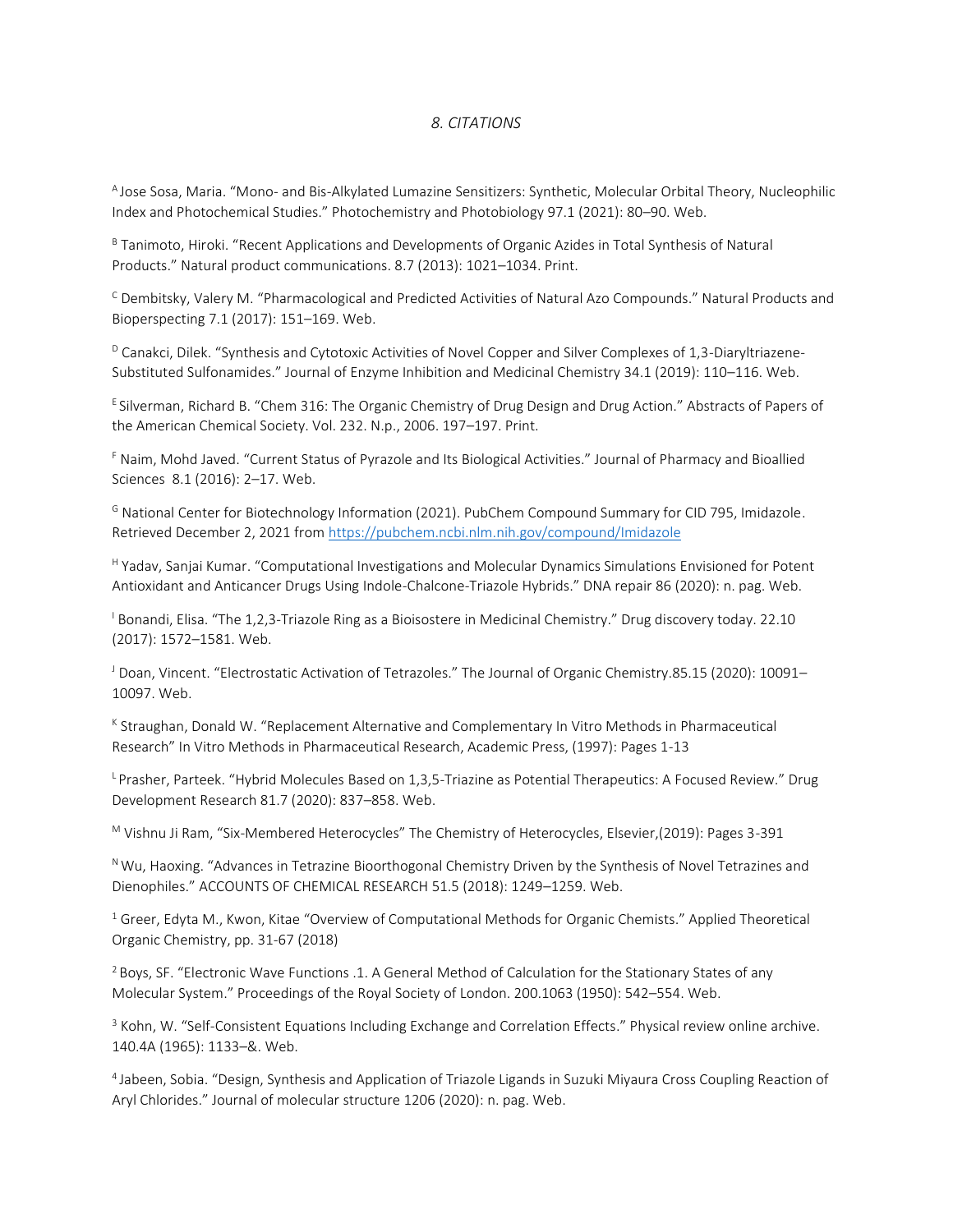<sup>5</sup> Miyaura, N. "The Palladium-Catalyzed Cross-Coupling Reaction of Phenylboronic Acid with Haloarenes in the Presence of Bases." Synthetic Communications 11.7 (1981): 513–519. Web.

<sup>6</sup> Wu, Xiao-Feng "From Noble Metal to Nobel Prize: Palladium‐Catalyzed Coupling Reactions as Key Methods in Organic Synthesis." Angewandte Chemie International Edition 49.48 (2010): 9047–9050. Web.

 $^7$  Bahsis, Lahoucine. "Clicking Azides and Alkynes with Poly(pyrazolyl)borate-Copper(I) Catalysts: An Experimental and Computational Study." Catalysts 9.8 (2019): n. pag. Web.

<sup>8</sup> Kolb, HC. "Click Chemistry: Diverse Chemical Function from a Few Good Reactions." Angewandte Chemie-International Edition 40.11 (2001): 2004–+. Web.

<sup>9</sup> "On the Nature of Parr Functions to Predict the Most Reactive Sites Along Organic Polar Reactions." Chemical physics letters 582 (2013): 141–143. Web.)

<sup>10</sup> Hamzehloueian, Mahshid. "A Theoretical Study on the Metal-Free Triazole Formation through Tandem [3+2] Cycloaddition/retro-Diels-Alder Reaction of Benzyl Azide and Oxanorbornadienedicarboxylate." Journal of molecular graphics and modelling. 97 (2020): n. pag. Web.

<sup>11</sup> Vocadlo, DJ. "A Chemical Approach for Identifying O-GlcNAc-Modified Proteins in Cells." Proceedings of the National Academy of Sciences of the United States of America. 100.16 (2003): 9116–9121. Web

<sup>12</sup> Houszka, Nicole et al. "Chemoselectivity of Tertiary Azides in Strain-Promoted Alkyne-Azide Cycloadditions." Chemistry : a European journal. 25.3 (2019): 754–758. Web.

<sup>13</sup> Ribeiro, Antonio M. P. et al. "Total Facial Discrimination of 1,3-Dipolar Cycloadditions in a D-Erythrose 1,3-Dioxane Template: Computational Studies of a Concerted Mechanism." Journal of Organic Chemistry 82.2 (2017): 982–991. Web

<sup>14</sup>Yang, Yun-Fang. "Computational Exploration of Concerted and Zwitterionic Mechanisms of Diels-Alder Reactions Between 1,2,3-Triazines and Enamines and Acceleration by Hydrogen-Bonding Solvents." Journal of the American Chemical Society. 139.50 (2017): 18213–18221. Web.

<sup>15</sup> Zhang, Jiajun. "Inverse Electron Demand Diels-Alder Reactions of Heterocyclic Azadienes, 1-Aza-1,3-Butadienes, Cyclopropenone Ketals, and Related Systems. A Retrospective." Journal of Organic Chemistry 84.15 (2019): 9397– 9445. Web.

<sup>16</sup> Xie, Sheng. "1,3-Dipolar Cycloaddition Reactivities of Perfluorinated Aryl Azides with Enamines and Strained Dipolarophiles." Journal of the American Chemical Society. 137.8 (2015): 2958–2966. Web

<sup>17</sup> Liu, Fang. "Bioorthogonal Cycloadditions: Computational Analysis with the Distortion/Interaction Model and Predictions of Reactivities." Accounts of Chemical Research 50.9 (2017): 2297–2308. Web.

<sup>18</sup> Ess, Daniel H. "Distortion/Interaction Energy Control of 1,3-Dipolar Cycloaddition Reactivity." Journal of the American Chemical Society. 129.35 (2007): 10646–+. Web.

<sup>19</sup> Ess, Daniel H. "Theory of 1,3-Dipolar Cycloadditions: Distortion/interaction and Frontier Molecular Orbital Models." Journal of the American Chemical Society. 130.31 (2008): 10187–10198. Web.

<sup>20</sup> Vocadlo, DJ. "A Chemical Approach for Identifying O-GlcNAc-Modified Proteins in Cells." Proceedings of the National Academy of Sciences of the United States of America. 100.16 (2003): 9116–9121. Web.

<sup>21</sup> Nguyen, Sean S. et al. "Isomeric Triazines Exhibit Unique Profiles of Bioorthogonal Reactivity." Chemical Science 10.39 (2019): 9109–9114. Web.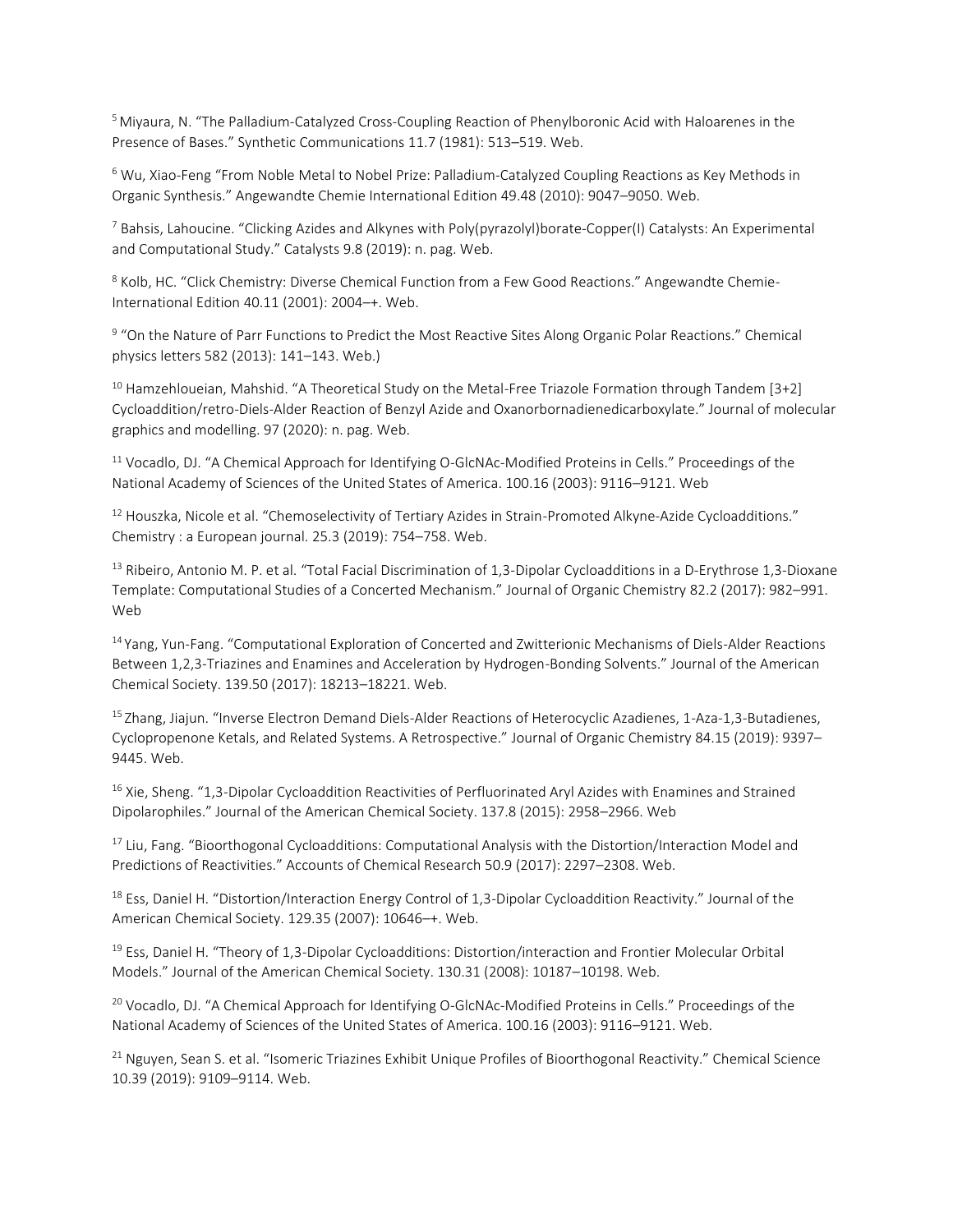$22$  Kamber, David N. "1,2,4-Triazines Are Versatile Bioorthogonal Reagents." Journal of the American Chemical Society. 137.26 (2015): 8388–8391. Web.

<sup>23</sup> Kang, Young Kee. "Allylic Azide Rearrangements Investigated by Density Functional Theory Calculations." Bulletin of the Korean Chemical Society 38.12 (2017): 1419–1426. Web

<sup>24</sup> Joshi, Sameer M. "Synthesis of Radiolabelled Aryl Azides from Diazonium Salts: Experimental and Computational Results Permit the Identification of the Preferred Mechanism." Chemical Communications 51.43 (2015): 8954–8957. Web.

<sup>25</sup> Bednarek, Christin. "The Staudinger Ligation." Chemical Reviews 120.10 (2020): 4301-4354. Web.

<sup>26</sup> Potential Energy Surfaces. (2016, April 3)[. https://chem.libretexts.org/@go/page/20275](https://chem.libretexts.org/@go/page/20275)

<sup>27</sup> Ning, Yongquan et al. "Neighbouring Carbonyl Group-Assisted Sequential 1,2-Azide and 1,4-Oxygen Migrations of Vinyl Azides Leading to Alpha-Azido Ketones." Science-China Chemistry 63.4 (2020): 460–466. Web.

<sup>28</sup> Keshavayya, J. et al. "Synthesis, Characterization, Computational and Biological Studies of Nitrothiazole Incorporated Heterocyclic Azo Dyes." Structural Chemistry 31.4 (2020): 1317–1329. Web.

<sup>29</sup> Sener, Nesrin. "A Combined Experimental and DFT Investigation of Disazo Dye Having Pyrazole Skeleton." Journal of molecular structure 1129 (2017): 222–230. Web.

 $30$ Oliveira, Aline A. et al. "Crystal Packing of a zinc(II)-Azide Complex with a N,N,S-Tridentate Thiosemicarbazone Ligand: An Experimental and Computational Study." Journal of Molecular Structure 1197 (2019): 393–400. Web.

 $31$  Beraldo, H. "The Wide Pharmacological Versatility of Semicarbazones, Thiosemicarbazones and Their Metal Complexes." Mini-Reviews in Medicinal Chemistry 4.1 (2004): 31–39. Web.

<sup>32</sup> Lee, Changsuk, Benjamin G. Janesko, and Eric E. Simanek. "Triazine-Substituted and Acyl Hydrazones: Experiment and Computation Reveal a Stability Inversion at Low pH." Molecular Pharmaceutics 12.8 (2015): 2924–2927. Web.

<sup>33</sup> Kakeshpour, Tayeb. "AMHB: (Anti)aromaticity-Modulated Hydrogen Bonding." Journal of the American Chemical Society. 138.10 (2016): 3427–3432. Web.

34 Sola, Miquel. "Forty Years of Clar's Aromatic Pi-Sextet Rule." Frontiers in Chemistry 1 (2013): n. pag. Web.

<sup>35</sup> Kakeshpour, Tayeb. "High-Field NMR Spectroscopy Reveals Aromaticity-Modulated Hydrogen Bonding in Heterocycles." Angewandte Chemie – International Edition 56.33 (2017): 9842–9846. Web.

<sup>36</sup> Wu, Chia-Hua. "Excited-State Proton Transfer Relieves Antiaromaticity in Molecules." Proceedings of the National Academy of Sciences of the United States of America. 116.41 (2019): 20303–20308. Web.

<sup>37</sup> Baird, NC. "Quantum Organic Photochemistry .2. Resonance and Aromaticity in Lowest Pi-3-Pi] State of Cyclic Hydrocarbons." Journal of the American Chemical Society. 94.14 (1972): 4941–&. Web.

<sup>38</sup> Szatylowicz, Halina. "Substituent Effects on the Stability of the Four Most Stable Tautomers of Adenine and Purine." RSC Advances 9.54 (2019): 31343–31356. Web

<sup>39</sup> Martin, Christopher B. "Density Functional Theory Study of Possible Mechanisms of Folic Acid Photodecomposition." Journal of photochemistry and photobiology. 208.1 (2009): 1–6. Web.

<sup>40</sup> Abramova, Anna M. "Molecular Nature of Breakdown of the Folic Acid Under Hydrothermal Treatment: a Combined Experimental and DFT Study." Scientific Reports 10.1 (2020): n. pag. Web.